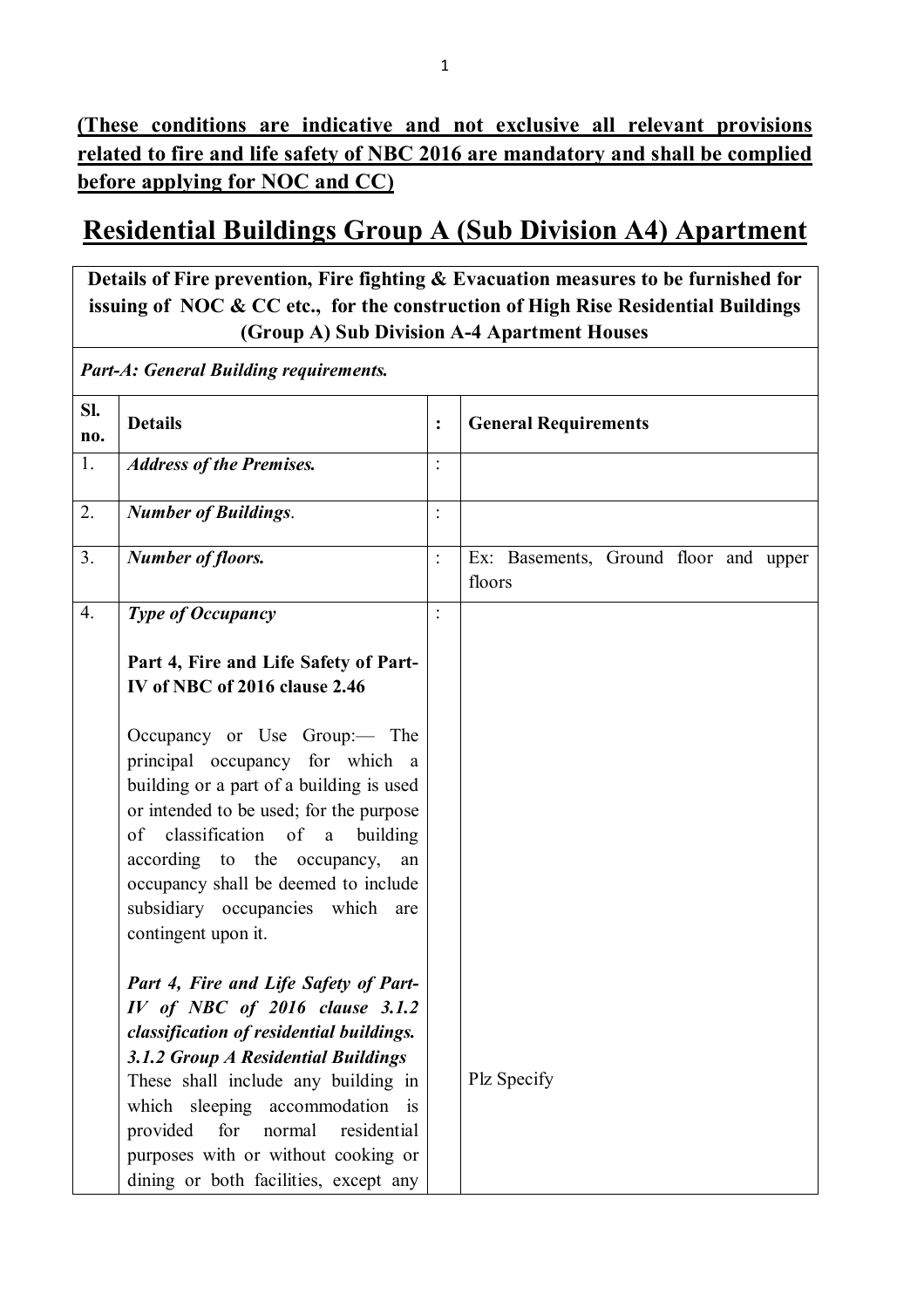|    | building classified under Group C.                                             |                |                                                |
|----|--------------------------------------------------------------------------------|----------------|------------------------------------------------|
|    |                                                                                |                |                                                |
|    |                                                                                |                |                                                |
|    | Subdivision $A-4$ Apartment houses —                                           |                | Plz specify                                    |
|    | These shall include any building or                                            |                |                                                |
|    | structure in which living quarters are<br>provided for three or more families, |                |                                                |
|    | living independently of each other and                                         |                |                                                |
|    | with independent cooking facilities,                                           |                |                                                |
|    | for<br>example,<br>apartment<br>houses,                                        |                |                                                |
|    | mansions and Chawls.                                                           |                |                                                |
| 5. | Floor wise details of the occupancy :-                                         |                |                                                |
|    | <b>Basement</b>                                                                | $\ddot{\cdot}$ | Parking & services. (details to be provided)   |
|    | Ground floor                                                                   | $\Box$         | Details of occupancy. (details to be provided) |
|    | <b>Upper floors</b>                                                            | $\ddot{\cdot}$ | No. of flats on each floor. (details to be     |
|    |                                                                                |                | provided)                                      |
|    | Terrace floors                                                                 | $\ddot{\cdot}$ | Over head tanks, lift Machine room. (details   |
|    |                                                                                |                | to be provide)                                 |
| 6. | Height of the building.                                                        |                |                                                |
|    | As per Part 3 Development Control                                              |                |                                                |
|    | <b>Rules</b><br>and<br>General<br><b>Building</b>                              |                |                                                |
|    | Requirements clause 2.10 of NBC                                                |                |                                                |
|    | 2016<br>Building, Height of $-2.10$ Building,                                  |                | In Mtrs.                                       |
|    | Height of - The vertical distance                                              |                |                                                |
|    | measured in the case of flat roofs,                                            |                |                                                |
|    | from the average level of the ground                                           |                |                                                |
|    | around and contiguous to the building                                          |                |                                                |
|    | or as decided by the Authority to the                                          |                |                                                |
|    | terrace of last livable floor of the                                           |                |                                                |
|    | building adjacent to the external walls;                                       |                |                                                |
|    | and in the case of pitched roofs, up to                                        |                |                                                |
|    | the point where the external surface of                                        |                |                                                |
|    | the outer wall intersects the finished                                         |                |                                                |
|    | surface of the sloping roof; and in the                                        |                |                                                |
|    | case of gables facing the road, the                                            |                |                                                |
|    | mid-point between the eaves level and                                          |                |                                                |
|    | Architectural<br>ridge.<br>features<br>the                                     |                |                                                |
|    | serving no other function except that                                          |                |                                                |
|    | of decoration shall be excluded for the                                        |                |                                                |
|    | purpose of measuring heights.                                                  |                |                                                |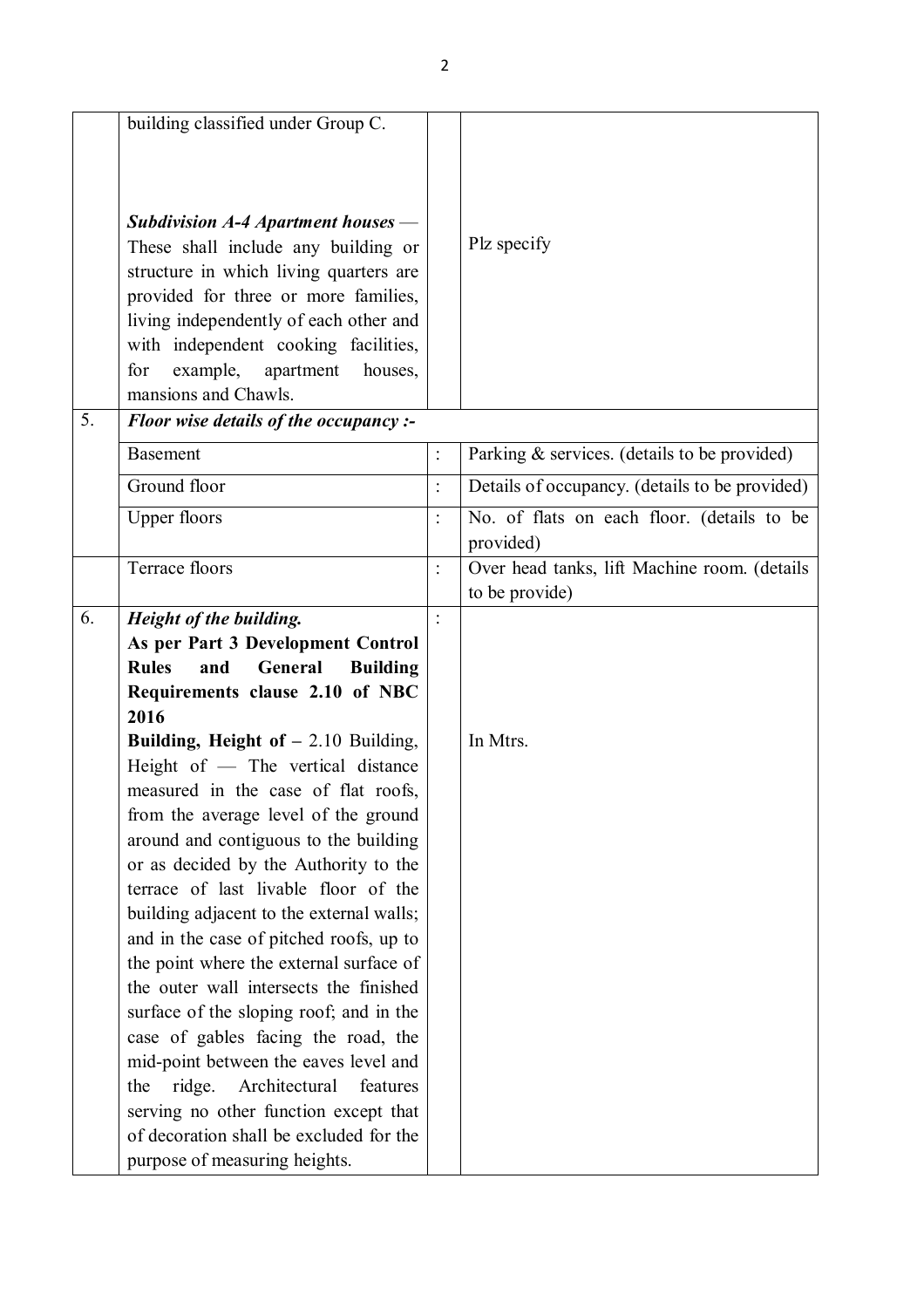| 7.  | Site Area.                                        | $\ddot{\cdot}$ | In Sq. Mtrs. |
|-----|---------------------------------------------------|----------------|--------------|
|     | As per Part 3 Development Control                 |                |              |
|     | <b>Rules</b><br>and<br>General<br><b>Building</b> |                |              |
|     | Requirements clause 2.75 of NBC                   |                |              |
|     | Site (Plot) — A parcel (piece) of land            |                |              |
|     | enclosed by definite boundaries.                  |                |              |
| 8.  | <b>Built up area of each floor.</b>               | $\ddot{\cdot}$ | In Sq. Mtrs. |
|     | (Block wise)                                      |                |              |
| 9.  | Total Built-up area.                              | $\ddot{\cdot}$ | In Sq. Mtrs. |
|     |                                                   |                |              |
| 10. | <b>Surrounding Properties.</b>                    |                |              |
|     | Front (North                                      |                |              |
|     | South )<br>Rear (                                 |                |              |
|     | Side (East                                        |                |              |
|     | Side (<br>West                                    |                |              |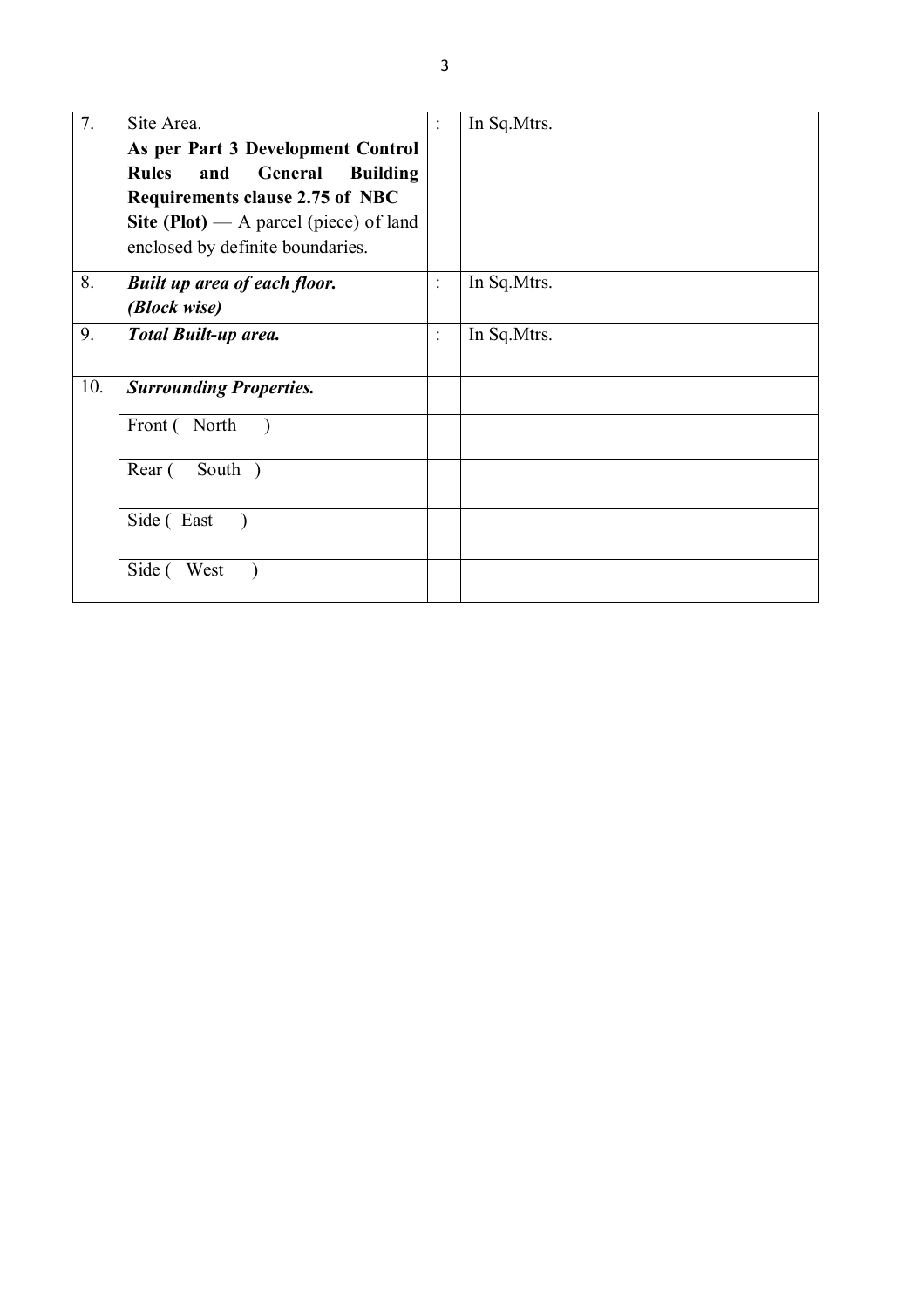**B. Structural details indicating the fire prevention, fire fighting and evacuation measures to be indicated in the drawings Sl. Details : General Requirements** 11. *Width of the road to which the building abuts and whether it is hard surfaced to carry the weight of 45000 kgs.* **As per Part 3 Development Control Rules and General Building Requirements clause 2.83 of NBC 2016 Street :** Any means of access, namely, highway, street, lane, pathway, alley, stairway, passageway, carriageway, footway, square, place or bridge, whether a thoroughfare or not, over which the public have a right of passage or access or have passed and had access uninterruptedly for a specified period, whether existing or proposed in any scheme, and includes all bunds, channels, ditches, stormwater drains, culverts, footpaths, sidewalks, traffic islands, roadside trees and hedges, retaining walls, fences, barriers and railings within the street lines. : **Name of the Road\_\_\_\_\_\_\_\_\_\_\_\_\_ Width of the Road\_\_\_\_\_\_\_\_\_\_\_mtrs Type of Road\_\_\_\_\_\_\_\_\_\_\_\_(Asphalted or Kaccha road) Is road a Dead end\_\_\_\_\_\_\_\_\_\_\_** 12. *Number of entrances and width of each entrance to the premises & height clearance over the entrance. As per Part 3 Development Control Rules and General Building Requirements clause 4.6 (d) of NBC 2016* 1) The main entrance to the plot shall be of adequate width to allow easy access to the fire engine and in no case shall it measure less than 6 m. 2) The entrance gate shall fold back against the compound wall of the  $\vert \cdot \vert$ **Main entrance width\_\_\_\_\_\_\_mtrs Is Entrance gate provisioned\_\_\_\_\_\_\_\_**

4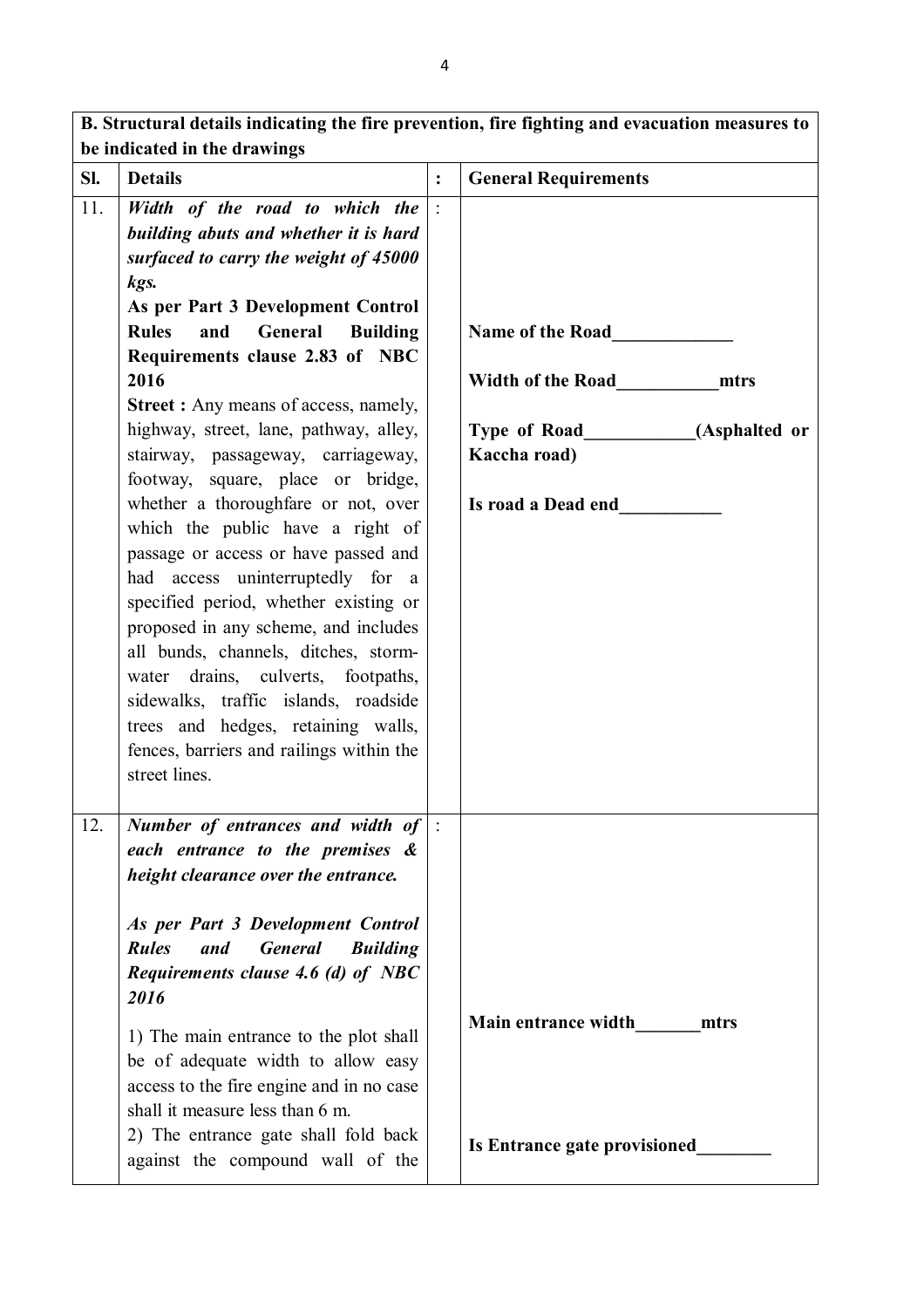|     | premises, thus leaving the exterior                      |                         |
|-----|----------------------------------------------------------|-------------------------|
|     | access way within the plot free for                      |                         |
|     | movement of fire tender.                                 |                         |
|     | 3) If the main entrance at the boundary                  | Is any Parabola planned |
|     | wall is built over, the minimum                          |                         |
|     | clearance shall be 4.5 m.                                |                         |
|     | As per Part 3 Development Control                        |                         |
|     | <b>Rules</b><br><b>General</b><br><b>Building</b><br>and |                         |
|     |                                                          |                         |
|     | Requirements clause 4.6 of NBC<br>2016                   |                         |
|     |                                                          |                         |
|     | a) The width of the main street on                       |                         |
|     | which the building abuts shall not be                    |                         |
|     | less than 12 m and one end of this                       |                         |
|     | street shall join another street not less                |                         |
|     | than 12 m in width.                                      |                         |
|     | b) The road shall not terminate in a                     |                         |
|     | dead end; except in the case of                          |                         |
|     | residential building, up to a height                     |                         |
|     | of 30 m.                                                 |                         |
| 13. | <b>Width of open space (Setbacks)</b>                    |                         |
|     |                                                          |                         |
|     | As per Part 3 Development Control                        |                         |
|     | <b>Rules</b><br>and<br>General<br><b>Building</b>        |                         |
|     | <b>Requirements of NBC 2016</b>                          |                         |
|     | Clause 2.57 Open Space: — An area,                       |                         |
|     | forming an integral part of the plot,                    |                         |
|     | left open to the sky. NOTE $-$ The                       |                         |
|     | open space shall be the minimum                          |                         |
|     | distance measured between the front,                     |                         |
|     | rear and side of the building and the                    |                         |
|     | respective plot boundaries.                              |                         |
|     | 2.58 Open Space, Front — An open                         |                         |
|     | space across the front of a plot                         |                         |
|     | between the building line and front                      |                         |
|     | boundary of the plot.                                    |                         |
|     | $2.59$ Open Space, Rear — An open                        |                         |
|     | space across the rear of a plot between                  |                         |
|     | the rear of the building and the rear                    |                         |
|     | boundary of the plot.                                    |                         |
|     | $2.60$ Open Space, Side — An open                        |                         |
|     | space across the side of the plot                        |                         |
|     | between the side of the building and                     |                         |
|     | the side boundary of the plot.                           |                         |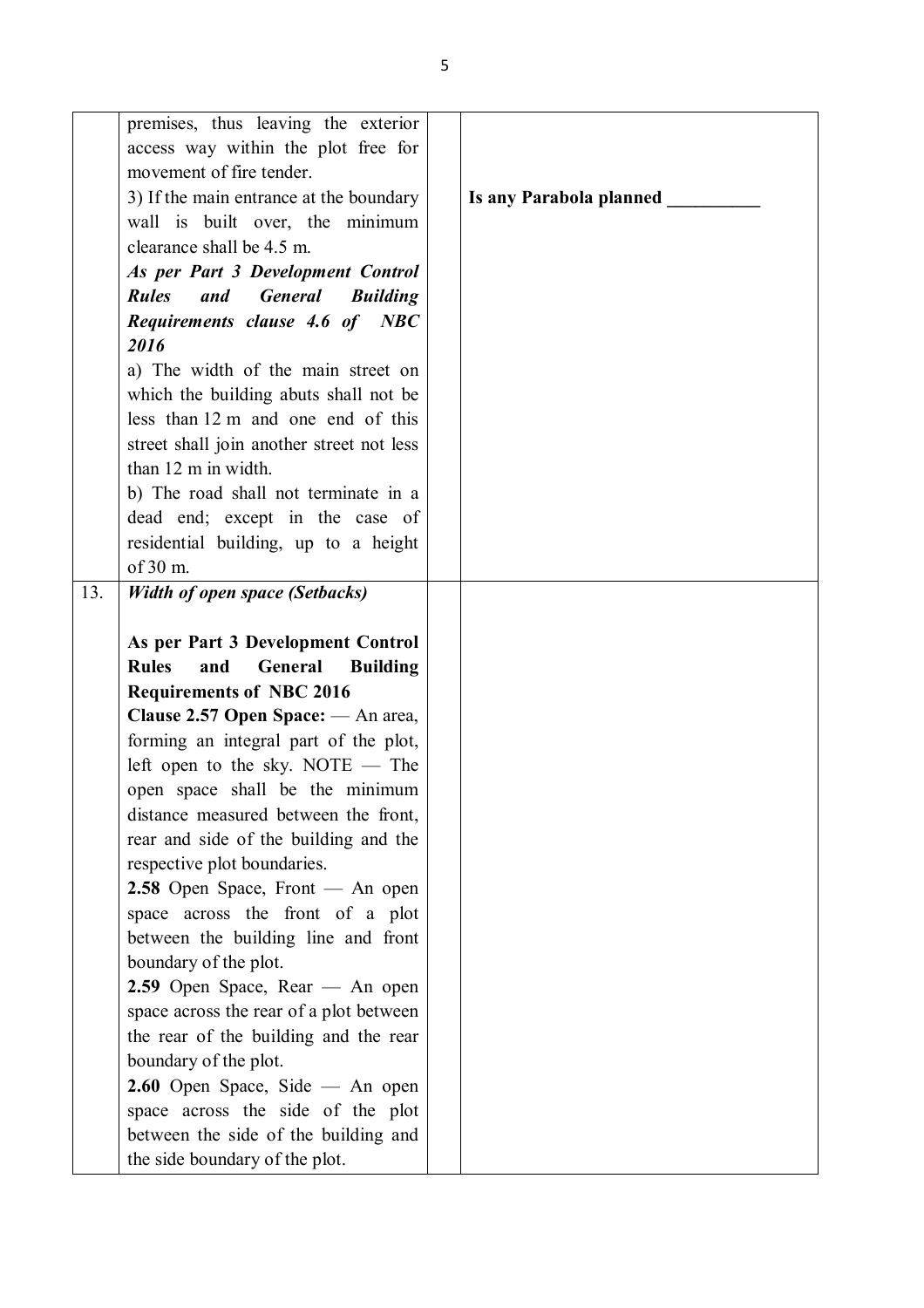*As per Part 3 Development Control Rules and General Building Requirements clause of NBC 2016 Table 4 Side and Rear Open spaces to be left around the Building (Clause 8.2.3.1)*

| Sl      | Height of       | Side and rear  |
|---------|-----------------|----------------|
| $N_{0}$ | <i>the</i>      | open spaces to |
|         | <b>Building</b> | be left around |
|         |                 | the building   |
| 1.      | 10              | 3              |
| 2.      | 15              | 5              |
| 3.      | 18              | 6              |
| 4.      | 21              | 7              |
| 5.      | 24              | 8              |
| 6.      | 27              | 9              |
| 7.      | 30              | 10             |
| 8.      | 35              | 11             |
| 9.      | 40              | 12             |
| 10.     | 45              | 13             |
| 11.     | 50              | 14             |
| 12.     | 55              | 16             |
| 13.     | 70              | 17             |
| 14.     | 120             | 18             |
| 15.     | Above           | 20             |
|         | 120             |                |

### *NOTES*:

**1** For buildings above 24 m in height, there shall be a minimum front open space of 6 m.

**2.** Where rooms do not derive light and ventilation from the exterior open space, the width of such exterior open space as given in col 3 may be reduced by 1 m subject to a minimum of 3 m and a maximum of 8 m. No further projections shall be permitted.

**3.** If the length or depth of the building exceeds 40 m, add to col (3) ten percent of length or depth of building minus 4.0 m subject to maximum

|                               | mtrs |
|-------------------------------|------|
| <b>Height of the building</b> |      |

*Note: Any specific claims on relaxation of setback to be notified with necessary supporting documents.*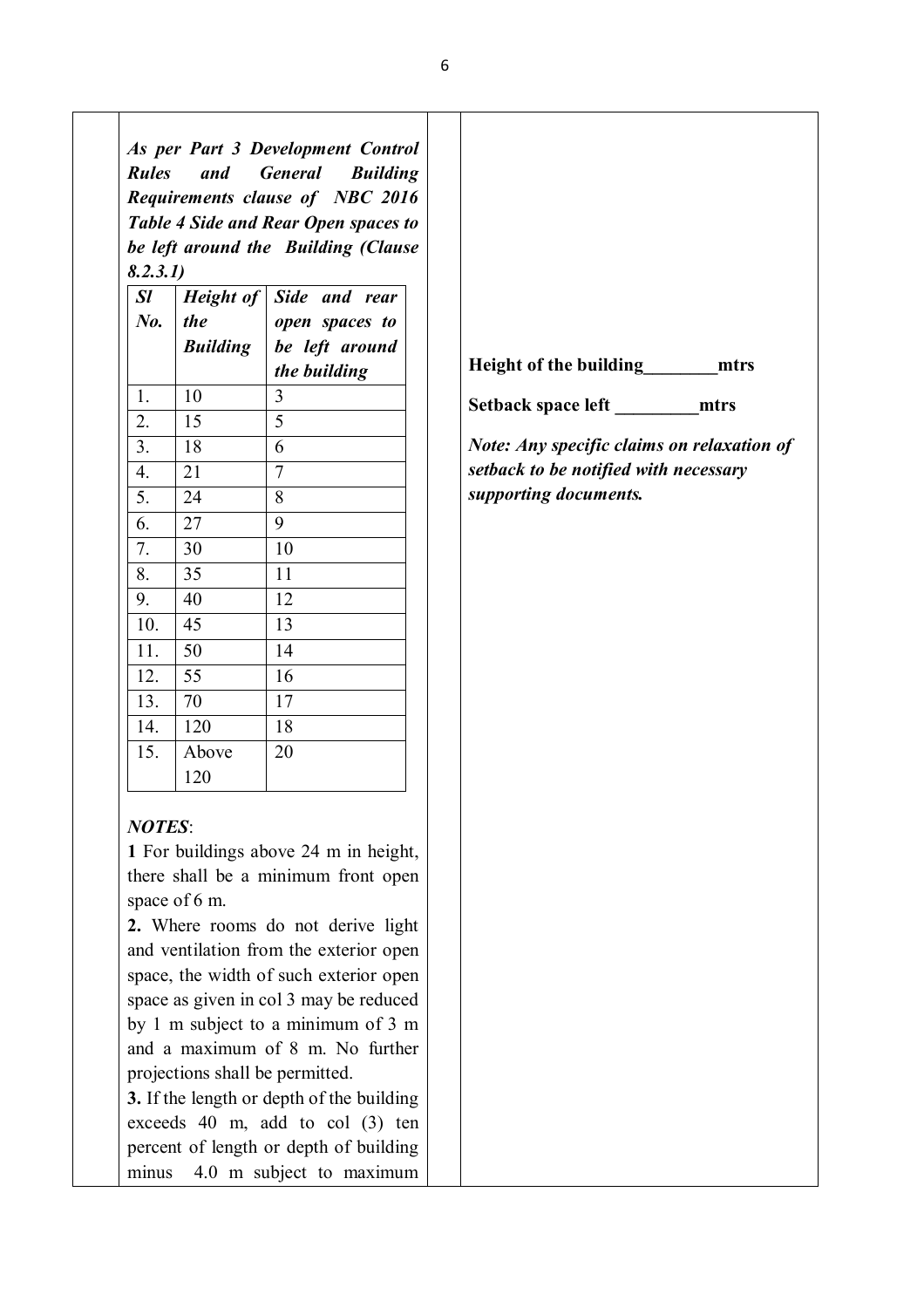|     | requirement of 20 m.                                     |                |                                   |
|-----|----------------------------------------------------------|----------------|-----------------------------------|
|     | As per Part 3 Development Control                        |                |                                   |
|     | <b>Rules</b><br>and<br><b>General</b><br><b>Building</b> |                |                                   |
|     | <b>Requirements clause of NBC 2016</b>                   |                |                                   |
|     |                                                          |                |                                   |
|     | Clause 4.6 $(C)$ :                                       |                |                                   |
|     | 1) The approach to the building and                      |                |                                   |
|     | open spaces on all its sides shall be not                |                |                                   |
|     | less than 6 m in width, and a turning                    |                |                                   |
|     | radius of minimum 9 m shall be                           |                |                                   |
|     | provided for fire tender movement of                     |                |                                   |
|     | fire tenders weighing up to 45 t.                        |                |                                   |
|     | 2) The same shall be hard surface                        |                |                                   |
|     | capable of taking the mass of fire                       |                |                                   |
|     | tender, weighing up to 45 t minimum.                     |                |                                   |
|     | For heavier fire tenders, the minimum                    |                |                                   |
|     | width, turning radius and the hard                       |                |                                   |
|     | surface capable of taking the fire                       |                |                                   |
|     | tender loads shall be as per the                         |                |                                   |
|     | requirement laid down by the Fire                        |                |                                   |
|     | Department. The layout for the open                      |                |                                   |
|     | space for fire tender movement shall                     |                |                                   |
|     | be done in consultation with the Chief                   |                |                                   |
|     | Fire Officer of the city, which shall be                 |                |                                   |
|     | kept free of obstructions and shall be                   |                |                                   |
|     | motorable.<br>The<br>compulsory open                     |                |                                   |
|     | spaces around the building shall not be                  |                |                                   |
|     | used for parking.                                        |                |                                   |
|     | 3) If the main entrance at the boundary                  |                |                                   |
|     | wall is built over, the minimum                          |                |                                   |
|     | clearance shall be 4.5 m.                                |                |                                   |
| 14. | <b>Width of means of access</b>                          | $\ddot{\cdot}$ |                                   |
|     | As per Part 3 Development Control                        |                |                                   |
|     | <b>Rules</b><br>and<br><b>General</b><br><b>Building</b> |                |                                   |
|     | <b>Requirements of NBC 2016</b>                          |                |                                   |
|     | Clause 4.3 Width of Means of                             |                |                                   |
|     | <b>Access</b>                                            |                |                                   |
|     | The residential plots shall abut on a                    |                | <b>Street/ Road width</b><br>mtrs |
|     | public means of access like street/road                  |                |                                   |
|     | which is 12mtrs wide.                                    |                |                                   |
|     | Plots which do not abut<br>on a                          |                |                                   |
|     | street/road shall abut/front on a means                  |                |                                   |
|     | of access, the width and<br>other                        |                |                                   |
|     | requirements of which shall be as                        |                |                                   |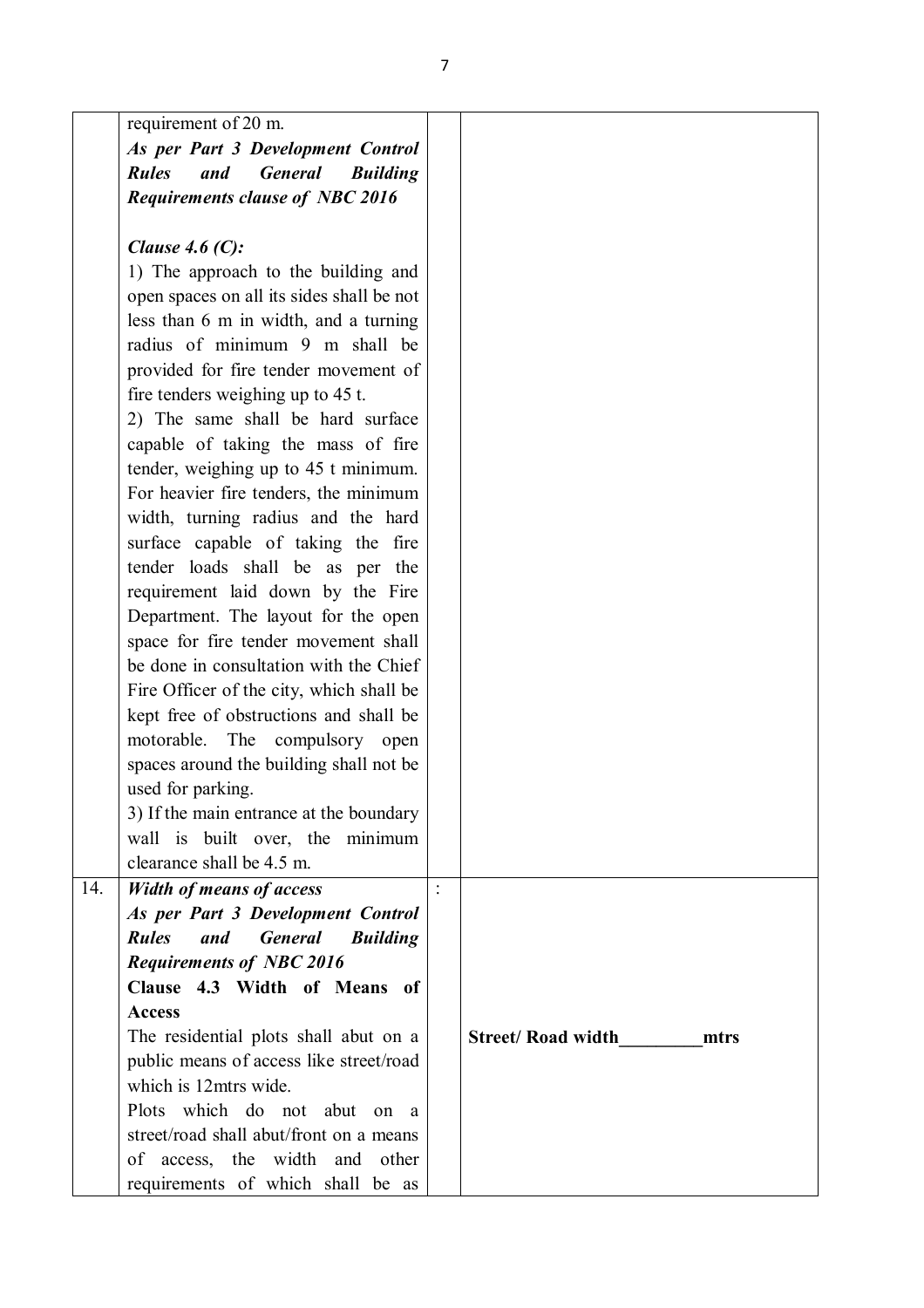|     | given in Table 1.                                                                  |                                        |          |                 |          |  |                                          |
|-----|------------------------------------------------------------------------------------|----------------------------------------|----------|-----------------|----------|--|------------------------------------------|
|     | Table 1 Width and Length of Means<br>of Access (Clause 4.3)                        |                                        |          |                 |          |  |                                          |
|     | Sl no.                                                                             | Width<br>means                         | of<br>of | Length<br>means | of<br>of |  |                                          |
|     |                                                                                    | access<br>(1)<br>(2)                   | access   |                 |          |  |                                          |
|     |                                                                                    |                                        |          | (3)             |          |  |                                          |
|     | $i$ .                                                                              | 6.0                                    |          | 75              |          |  | Please mention if applicable.            |
|     | $\overline{\text{ii}}$ .                                                           | 7.5                                    |          | 150             |          |  |                                          |
|     | $\overline{\text{iii}}$ .                                                          | 9.0                                    |          | 250             |          |  |                                          |
|     | iv.                                                                                | 12.0                                   |          | 400             |          |  |                                          |
|     | V.                                                                                 | 18.0                                   |          | 1000            |          |  |                                          |
|     | $\overline{vi}$ .                                                                  | 24.0                                   |          | Above<br>1000   |          |  |                                          |
| 15. | a public street of width not less<br>than 6 m.<br>Arrangement for parking the cars |                                        |          |                 |          |  | <b>No. of ramps</b>                      |
|     | and ramps.                                                                         |                                        |          |                 |          |  | Width of Ramp________<br>mtr             |
|     | As per Part 3 Development Control                                                  |                                        |          |                 |          |  | Type of Ramp; Single or double (one way/ |
|     | <b>Rules</b>                                                                       | and                                    | General  | <b>Building</b> |          |  | two way)                                 |
|     | <b>Requirements of NBC 2016</b>                                                    |                                        |          |                 |          |  |                                          |
|     | Clause 2.63: Parking Space — An                                                    |                                        |          |                 |          |  | Gradation                                |
|     | area enclosed or unenclosed, covered                                               |                                        |          |                 |          |  |                                          |
|     | or open, sufficient in size to park                                                |                                        |          |                 |          |  | <b>Location of Ramp</b>                  |
|     | vehicles, together with a drive-way                                                |                                        |          |                 |          |  |                                          |
|     | connecting the parking space with a                                                |                                        |          |                 |          |  |                                          |
|     |                                                                                    | street or alley and permitting ingress |          |                 |          |  |                                          |
|     | and egress of the vehicles.                                                        |                                        |          |                 |          |  |                                          |
|     | As per Part 4, Fire and Life Safety                                                |                                        |          |                 |          |  |                                          |
|     | of Part-IV of NBC                                                                  |                                        |          |                 |          |  |                                          |
|     | Clause                                                                             | $2.52$ : Ramp —                        |          |                 | The      |  |                                          |
|     | construction, in the form of an                                                    |                                        |          |                 |          |  |                                          |
|     | inclined plane that is steeper than or                                             |                                        |          |                 |          |  |                                          |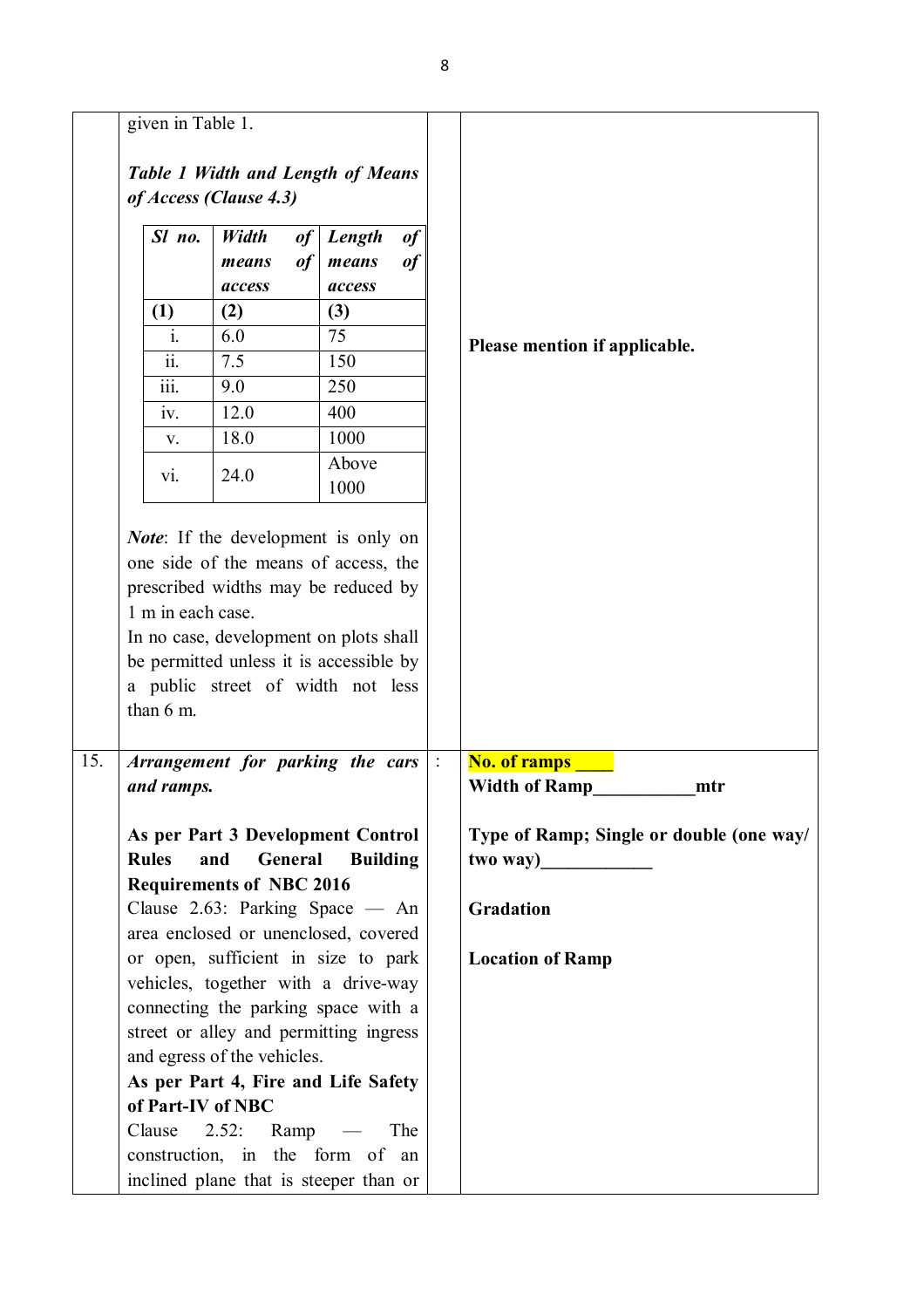|     | equal to $1:20$ (5 percent) from the         |                |                                           |
|-----|----------------------------------------------|----------------|-------------------------------------------|
|     | together<br>horizontal,<br>with<br>any       |                |                                           |
|     | intermediate landing, that makes it          |                |                                           |
|     | possible to pass from one level to           |                |                                           |
|     | another.                                     |                |                                           |
|     | Note: As per Clause 3.10) of ZR 2007         |                |                                           |
|     |                                              |                |                                           |
|     | of <b>BDA</b>                                |                |                                           |
|     | <b>Ramps</b>                                 |                |                                           |
|     | i. Provision for ramp shall have a           |                |                                           |
|     | minimum width of 3.5 m and a                 |                |                                           |
|     | slope of not less than 1 in 12 or 1          |                |                                           |
|     | in 10 and 1 in 8 in special cases.           |                |                                           |
|     | The ramp and the driveway in the             |                |                                           |
|     | basement shall be provided after             |                |                                           |
|     | leaving a clear gap of minimum               |                |                                           |
|     | 2.0 m from the common property               |                |                                           |
|     | line/ set back line. The slope of the        |                |                                           |
|     | ramp shall commence from 1.5 m               |                |                                           |
|     | of the edge of property line.                |                |                                           |
|     |                                              |                |                                           |
| 16. | Staircases.                                  | $\ddot{\cdot}$ | <b>No. of staircases in Blocks / wing</b> |
|     | As per NBC 2016, Part 4, Fire and            |                |                                           |
|     |                                              |                |                                           |
|     |                                              |                |                                           |
|     | Life<br><b>Safety</b><br>clause<br>4.4.2.4.3 |                |                                           |
|     | Staircases,                                  |                |                                           |
|     | As mentioned in <i>Part 4, Fire and Life</i> |                |                                           |
|     | Safety clause 1.2 All buildings, shall       |                |                                           |
|     | have a minimum of two staircases.            |                |                                           |
|     | The provisions of this Part are              |                |                                           |
|     | applicable to,                               |                |                                           |
|     | a) all high rise buildings; where any of     |                |                                           |
|     | these buildings have floor area more         |                |                                           |
|     | than 500 $m^2$ on any one or more            |                |                                           |
|     | floors;                                      |                |                                           |
|     | 6) Buildings with two basements or           |                |                                           |
|     | more, or with one basement of area           |                |                                           |
|     | more than 500 $m2$ unless otherwise          |                |                                           |
|     | mentioned specifically in<br>the             |                |                                           |
|     | provisions.                                  |                | No. of Basement                           |
|     | The minimum width of tread without           |                |                                           |
|     | nosing shall be 250 mm for staircase         |                |                                           |
|     | of residential buildings. The treads         |                | Thread width _____________mm              |
|     | shall be constructed and maintained in       |                |                                           |
|     | a manner to prevent slipping. The            |                |                                           |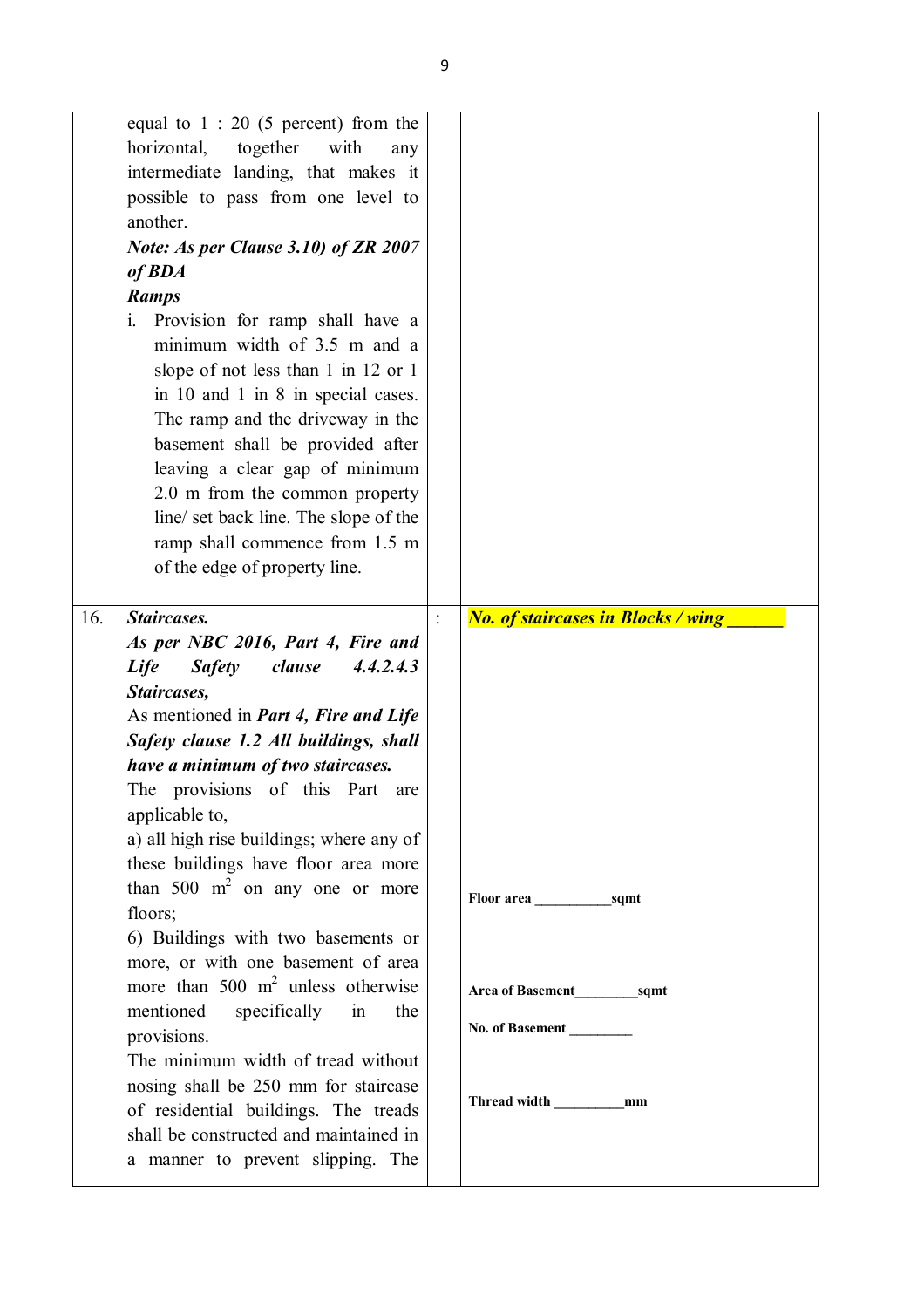| maximum height of riser shall be 150      | No. of Risers<br>nos                                  |
|-------------------------------------------|-------------------------------------------------------|
| mm. The number of risers shall be         |                                                       |
| limited to 12 per flight. The staircases  |                                                       |
| may be internal staircases or external    |                                                       |
| staircases.                               |                                                       |
| 4.4.2.4.3.2 Internal staircases           |                                                       |
| internal staircases<br>The<br>may<br>be   |                                                       |
| constructed with an external wall, or     |                                                       |
| otherwise, and shall comply with the      |                                                       |
| following:                                |                                                       |
| a) Internal stairs shall be constructed   |                                                       |
| $\sigma$<br>combustible materials<br>non- | <b>Fire Rating</b><br>min                             |
| throughout, and shall<br>have<br>fire     |                                                       |
| resistant rating of minimum 120 min.      |                                                       |
| b) A staircase shall not be arranged      |                                                       |
| round a lift shaft.                       | <b>Stairs around Lift: YES/NO</b>                     |
| c) Exits shall not be used as a portion   |                                                       |
| of a supply, return or exhaust air        |                                                       |
| system serving adjoining areas. Any       | Stairs are clear from any other service               |
| opening(s) shall not be permitted in      | routings: YES/NO                                      |
| walls or in doors, separating exits       |                                                       |
|                                           |                                                       |
| from adjoining areas.                     |                                                       |
| d) No flue chimney, electromechanical     |                                                       |
| equipment, air conditioning units, gas    | <i>No other services is taken inside the stairs :</i> |
| piping or electrical panels shall be      | <b>YES/NO</b>                                         |
| allowed in the stairway.                  |                                                       |
| e) Notwithstanding the detailed           |                                                       |
| provision for exits in accordance with    |                                                       |
| 4.2 and 4.3, the following minimum        |                                                       |
| width shall be provided for staircases    |                                                       |
| for respective occupancies:               |                                                       |
| 1) Residential $(A-4)$ : 1.25 m.          |                                                       |
| f) A handrail shall be provided on one    |                                                       |
| side of the staircase of width less than  |                                                       |
| 1 500 mm, and on both sides of the        | <b>Staircase width:</b><br>mtrs                       |
| staircase of width 1 500mm and more.      |                                                       |
| The projection of handrail(s) in the      |                                                       |
| staircase width shall not be more than    |                                                       |
| 115 mm.                                   |                                                       |
| h) The design of staircase shall also     |                                                       |
| take into account the following:          |                                                       |
| 1) The minimum headroom in a              |                                                       |
| passage under the landing of a            |                                                       |
|                                           | <b>Staircase head room:</b><br>mtrs                   |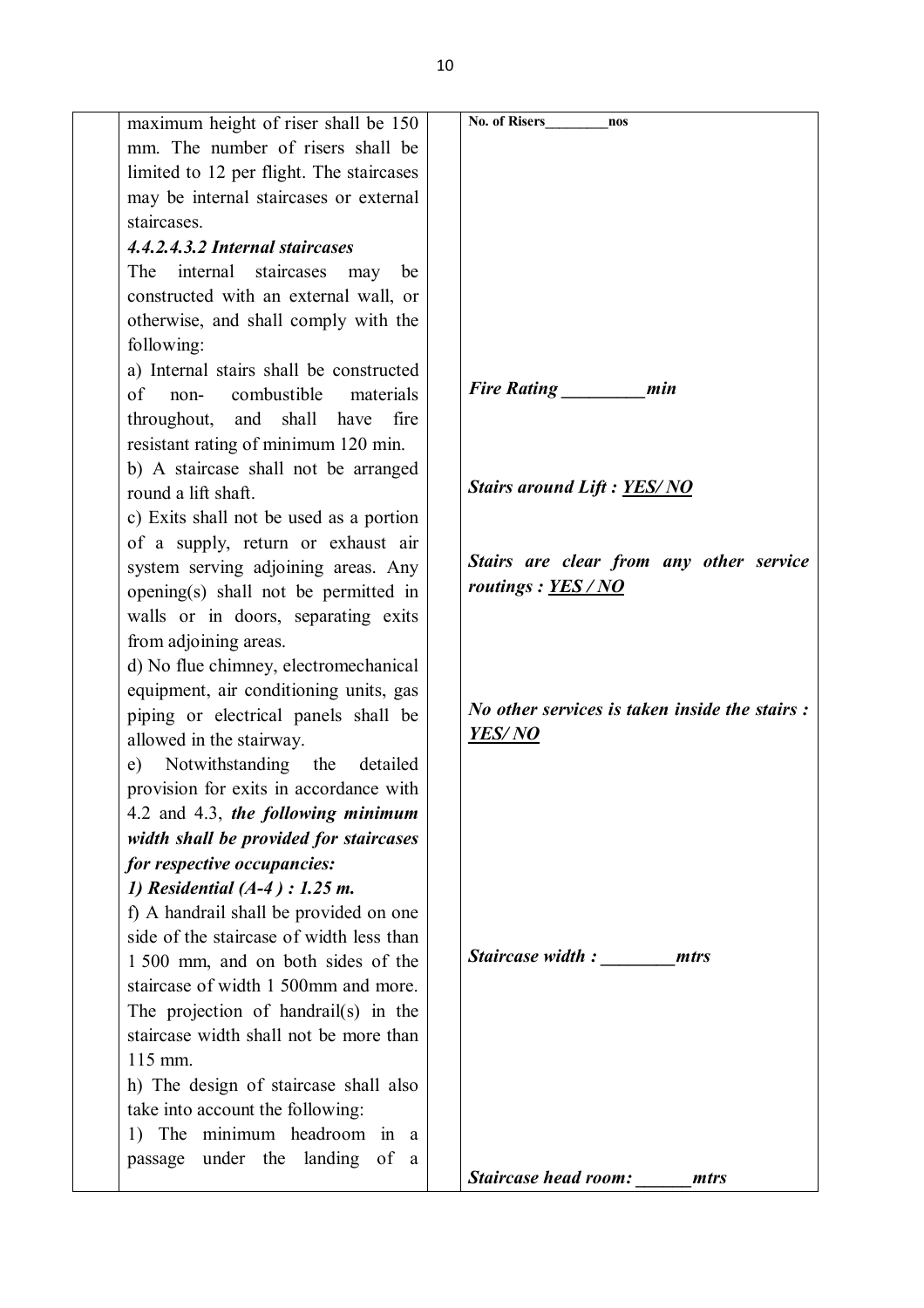|     | staircase and under the staircase shall<br>be 2.2 m |                                       |
|-----|-----------------------------------------------------|---------------------------------------|
|     | 2) Access to exit staircase shall be                |                                       |
|     | through a fire door of a minimum 120                | <b>Fire door rating:</b><br>min       |
|     | min fire resistance rating.                         |                                       |
|     | 3) No living space, store or other fire             |                                       |
|     | risk shall open directly into staircases.           |                                       |
|     | 4) The exit (including staircases) shall            |                                       |
|     | be continuous from refuge floors or                 |                                       |
|     | terrace level, as applicable, to the level          |                                       |
|     | of exit discharge.                                  |                                       |
|     | 5) No electrical shafts/air conditioning            |                                       |
|     | ducts or gas pipes, etc, shall pass                 |                                       |
|     | through or open in the staircases.                  |                                       |
|     | 6) Lifts shall not open in staircase.               |                                       |
|     | 7) No combustible material shall be                 |                                       |
|     | used for decoration/wall panelling in               |                                       |
|     | the staircase.                                      |                                       |
|     | 8) Beams/columns and other building                 |                                       |
|     | features shall not reduce the head                  |                                       |
|     | room/width of the staircase.                        |                                       |
|     | The floor indication<br>9)<br>board,                |                                       |
|     | indicating the location/designated                  |                                       |
|     | number of staircase, respective floor               | Fire Signage board: YES/NO            |
|     | number and direction to exit discharge              |                                       |
|     | shall be placed inside the staircase, on            |                                       |
|     | the wall nearest to the fire door. It               |                                       |
|     | shall be of size not less than 300 mm $\times$      |                                       |
|     | 200 mm (see Fig. 9).                                |                                       |
|     | Individual<br>10)<br>floors<br>shall<br>be          |                                       |
|     | prominently indicated on the wall                   |                                       |
|     | outside the staircase and facing it.                |                                       |
|     | 11) All staircases shall terminate at               |                                       |
|     | the level of exit discharge. The access             | Staircase terminated at Ground level: |
|     | to the basement shall be by a separate              | <u>YES/ NO</u>                        |
|     | staircase.                                          |                                       |
|     | 12) Scissors type staircases shall not              |                                       |
|     | be treated as part of exit.                         |                                       |
|     |                                                     |                                       |
|     |                                                     |                                       |
| 17. | <b>EXTERNAL STAIRCASE</b>                           |                                       |
|     | 4.4.2.4.3.4 External staircases                     |                                       |
|     | The<br>external<br>the<br>staircases<br>are         |                                       |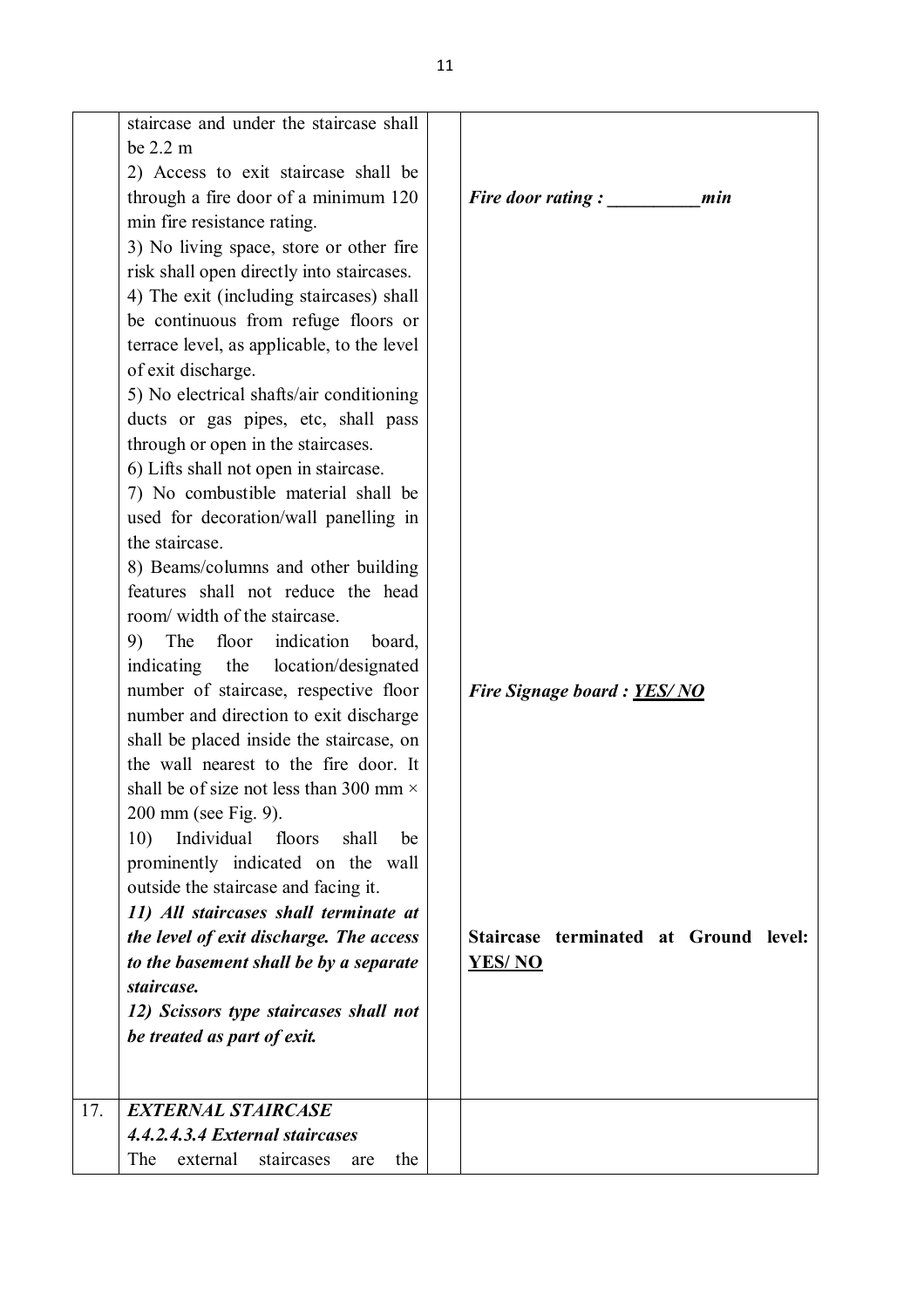| mm.                                                                         |                                           |
|-----------------------------------------------------------------------------|-------------------------------------------|
| mm. There shall be provisions of<br>balusters with maximum gap of 150       |                                           |
| 1 000 mm and not exceeding 1 200                                            |                                           |
| sides, shall be of a height not less than                                   |                                           |
| Handrails, to be provided on both                                           | <b>Section &amp; Elevation of stairs:</b> |
| flight not less than 1 500 mm wide. h)                                      |                                           |
| g) External stairs shall have straight                                      | Width of stairs:<br>mtrs                  |
| from the horizontal.                                                        |                                           |
| inclined at an angle greater than 45°                                       |                                           |
| f) No external staircase shall be                                           |                                           |
| resistance.                                                                 |                                           |
| materials, and any doorway leading to<br>it shall have minimum 120 min fire |                                           |
| constructed of non-<br>combustible                                          |                                           |
| e) The external stairs<br>shall<br>be                                       |                                           |
|                                                                             | Fire rating of door<br>min                |
| of at least 60 min.                                                         |                                           |
| doors/window assemblies with rating                                         |                                           |
| they shall be protected with fire rated                                     |                                           |
| within 3 m from an external staircase,                                      |                                           |
| external stair. If such openings exists                                     |                                           |
| opening opens on to or close to an                                          |                                           |
| that no external wall or window                                             |                                           |
| building. Care shall be taken to ensure                                     |                                           |
| doors) in the external face of the                                          |                                           |
| openings (for example, windows,                                             |                                           |
| prejudiced by smoke and flame from                                          |                                           |
| use of it at the time of fire is not                                        |                                           |
| provided, it shall be ensured that the                                      |                                           |
| d) Where an external staircase is                                           |                                           |
| internal staircase.                                                         |                                           |
| be separate and remote from the                                             |                                           |
| c) Entrance to the external stairs shall                                    | <b>YES/NO</b>                             |
| connected to the ground.                                                    |                                           |
| b) All external stairs shall be directly                                    | <b>Location of External stairs:</b>       |
| in sound and usable condition.                                              |                                           |
| a) External stairs shall always be kept                                     | <b>Type of External staircase:</b>        |
| following:                                                                  |                                           |
| wall/facade, and shall comply with the                                      |                                           |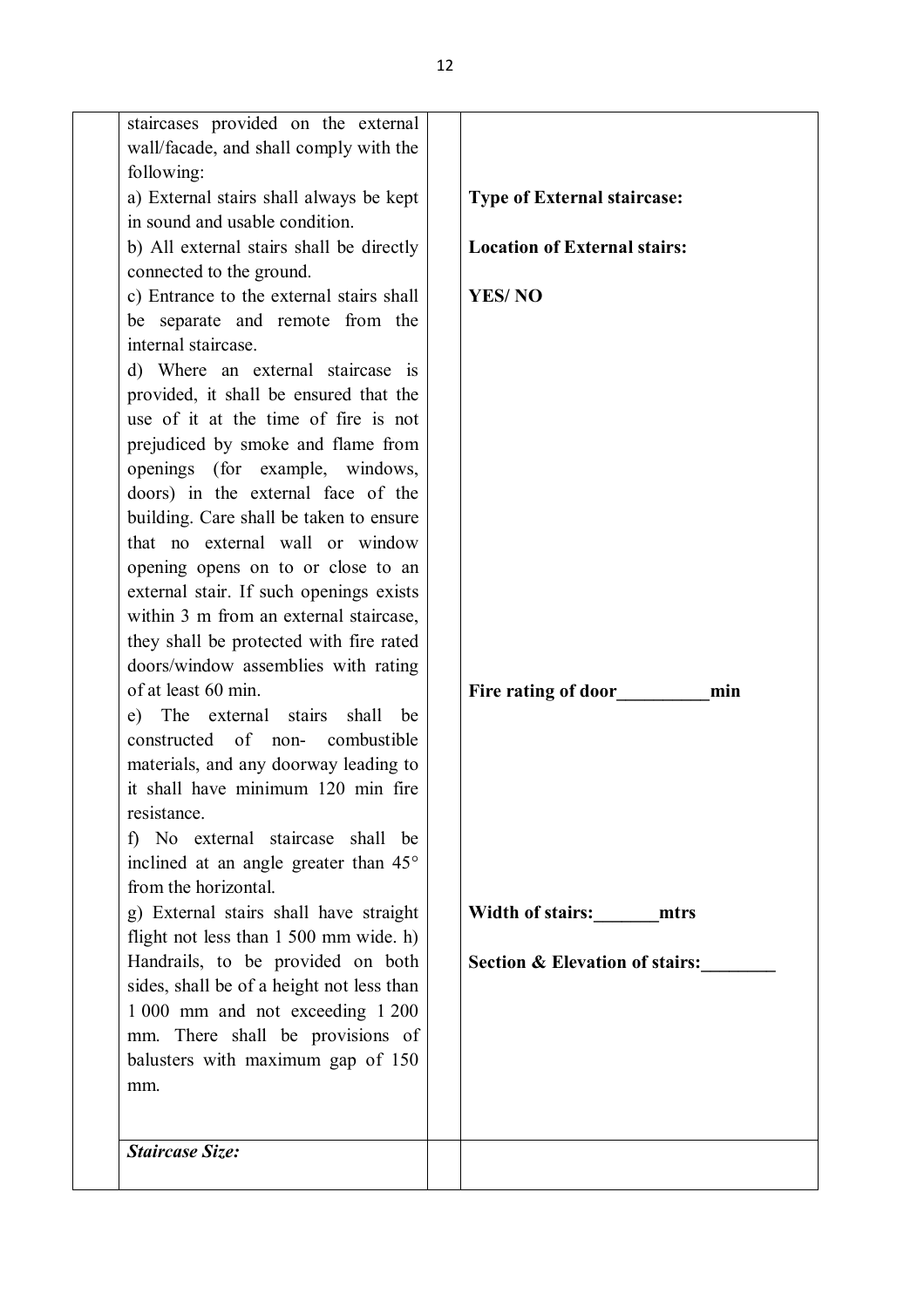| <b>Width of the staircases.</b><br>а.                    |  |
|----------------------------------------------------------|--|
| As per Clause 4.4.2.4.3.2 of Part 4                      |  |
| Fire and Life Safety of NBC 2016                         |  |
| The following minimum width shall                        |  |
| be provided for:                                         |  |
| 1) Residential $(A-4)$ : 1.25 m                          |  |
| <b>b.</b> Width of treads                                |  |
| As per clause 4.4.2.4.3.1 of Part 4                      |  |
| Fire and Life Safety of NBC 2016:                        |  |
| The minimum width of tread without                       |  |
| nosing shall be 250 mm for staircase                     |  |
| of residential buildings.                                |  |
| c. Height of riser.                                      |  |
| As per clause 4.4.2.4.3.1 of Part 4                      |  |
| <b>Fire and Life Safety of NBC 2016</b> :                |  |
| The maximum height of riser shall be                     |  |
| 150 mm for staircase of residential                      |  |
| buildings.                                               |  |
| d. Number of risers in a flight                          |  |
| As per clause 4.4.2.4.3.1 of Part 4                      |  |
| Fire and Life Safety of NBC 2016:                        |  |
| The number of risers shall be limited                    |  |
| to 12 per flight.                                        |  |
| e. Height of hand rails                                  |  |
| As per clause 4.4.2.4.3.2 (f) of Part 4                  |  |
| Fire and Life Safety of NBC 2016:                        |  |
| Handrails shall be provided at a height                  |  |
| of 1 000 mm to be measured from the                      |  |
| base of the middle of the treads to the                  |  |
| top of the handrails. Balusters/railing                  |  |
| shall be provided such that the width                    |  |
| of staircase does not reduce.                            |  |
| f. Head room clearance                                   |  |
| As per Part 3 Development Control                        |  |
| <b>Rules</b><br><b>General</b><br>and<br><b>Building</b> |  |
| Requirements clause 2.70 of NBC                          |  |
| 2016                                                     |  |
| As per clause 4.4.2.4.3.2 (h) (1) of                     |  |
| <b>Part 4 Fire and Life Safety of NBC</b>                |  |
| 2016:                                                    |  |
| The<br>minimum<br>headroom<br>in<br>$\mathbf a$          |  |
| passage under the landing of a                           |  |
| staircase and under the staircase                        |  |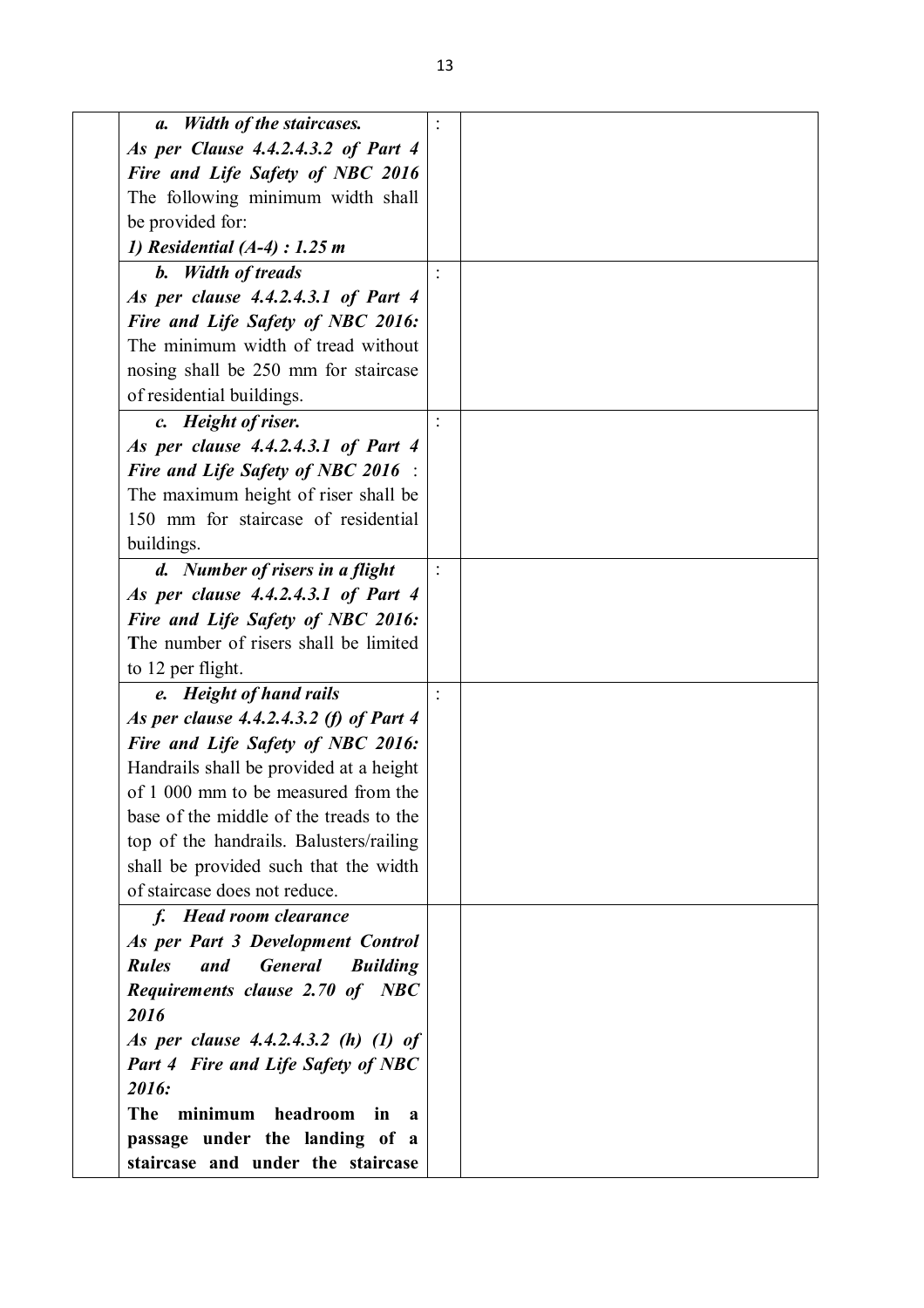|     | shall be 2.2 m.                                                              |    |
|-----|------------------------------------------------------------------------------|----|
| 18. | <b>Fire Tower</b>                                                            |    |
|     | As per Part-4, NBC 2016, 2.24                                                |    |
|     | Firefighting Shaft (Fire Tower) -An                                          |    |
|     | enclosed shaft having protected area                                         |    |
|     | of 120 min fire resistance rating                                            |    |
|     | comprising protected lobby, staircase                                        |    |
|     | and fireman's lift, connected directly                                       |    |
|     | to exit discharge or through exit                                            |    |
|     | passageway with 120 min fire resistant                                       |    |
|     | wall at the level of exit discharge to                                       |    |
|     | exit discharge. These shall also serve                                       |    |
|     | the purpose of exit requirement/                                             |    |
|     | strategy for the occupants.<br>The                                           |    |
|     | respective floors shall be approachable                                      |    |
|     | from fire-fighting shaft enabling the                                        |    |
|     | fire fighters to access the floor and                                        |    |
|     | also enabling the fire fighters to assist                                    |    |
|     | in evacuation through fireman's lift.                                        |    |
|     | firefighting shaft shall<br>The<br>be                                        |    |
|     | equipped with 120 min fire doors. The                                        |    |
|     | firefighting shaft shall be equipped                                         |    |
|     | with firemen talk back, wet riser and                                        |    |
|     | landing valve in its lobby, to fight fire                                    |    |
|     | by fire fighters (see Fig. 2 for a typical                                   |    |
|     | fire fighting shaft).                                                        |    |
|     |                                                                              |    |
|     |                                                                              |    |
|     | <b>FIRE EXIT</b><br>STAIRCASE                                                |    |
|     |                                                                              |    |
|     | FIRE DOOR<br>WET RISER WITH                                                  |    |
|     | HOSE REEL<br>FIREMAN                                                         |    |
|     | <b>TALK BACK</b>                                                             |    |
|     | FLOOR PLAN AND STAIRWAY                                                      |    |
|     | MARKING SIGN DULY<br><b>DISPLAYED</b>                                        |    |
|     | <b>LOBBY</b>                                                                 |    |
|     |                                                                              |    |
|     | FIREMAN'S LIFT<br>FIRE DOOR                                                  |    |
|     | (LAYOUT TO BE PLANNED AS PER PROJECT BASIS MEETING ALL THE REQUIRED DETAILS) |    |
|     |                                                                              |    |
| 19. | As per clause 2.59 of Part 4<br>Fire                                         | 2. |
|     | and Life Safety of NBC 2016:                                                 |    |
|     |                                                                              |    |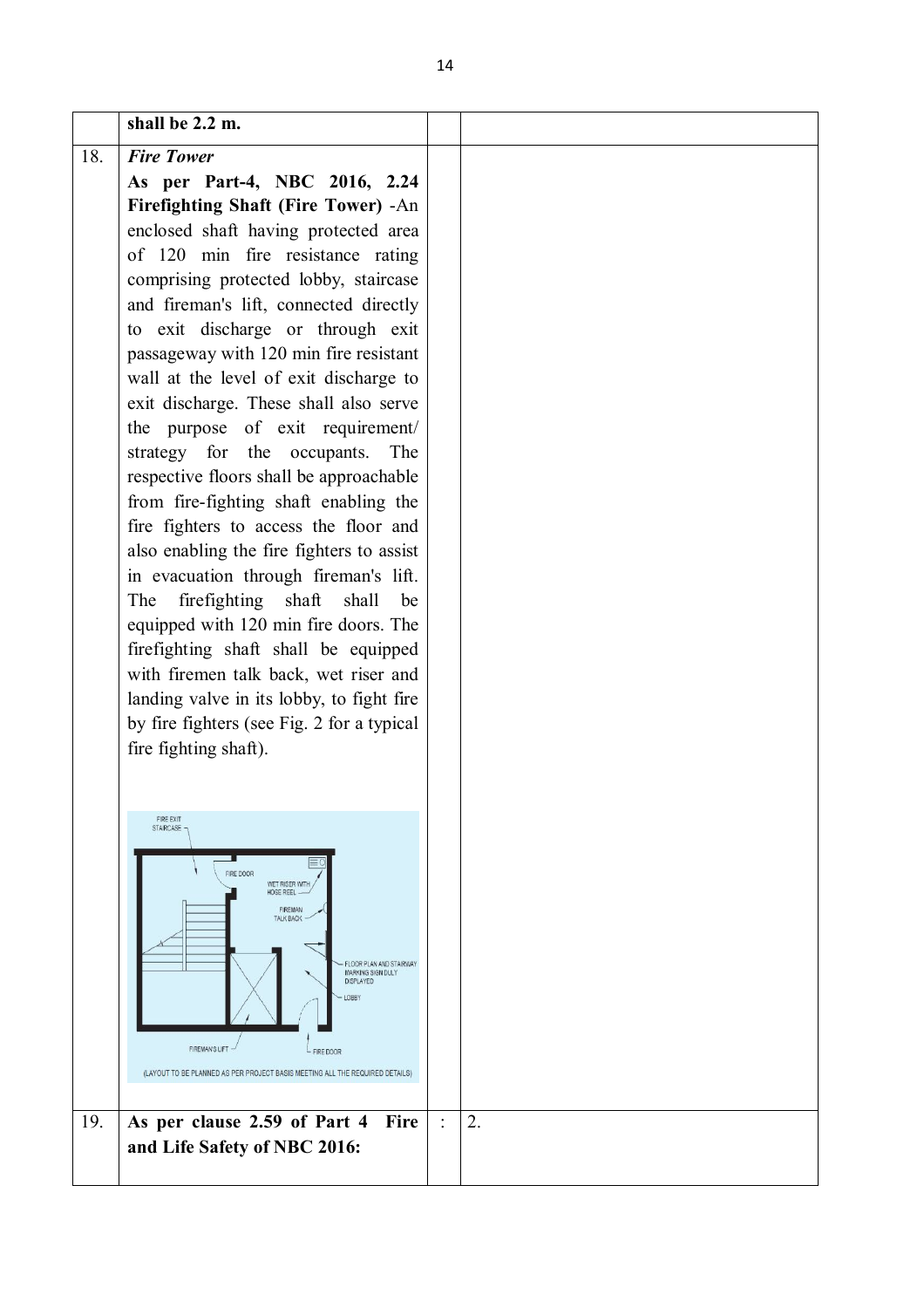|     |                    | Travel Distance: — The distance to                      |                    |                |      |  |  |  |
|-----|--------------------|---------------------------------------------------------|--------------------|----------------|------|--|--|--|
|     |                    | be travelled from any point in a                        |                    |                |      |  |  |  |
|     |                    | building to a protected exit or external                |                    |                |      |  |  |  |
|     |                    | escape route or final exit measured                     |                    |                |      |  |  |  |
|     |                    |                                                         |                    |                |      |  |  |  |
|     |                    | along the line of travel.                               |                    |                |      |  |  |  |
|     |                    |                                                         |                    |                |      |  |  |  |
|     |                    | Table 5 Travel Distance (Based on                       |                    |                |      |  |  |  |
|     |                    | Occupancy and Construction Type)                        |                    |                |      |  |  |  |
|     |                    | (Clauses 4.4.2.1 and 4.4.2.2) of Part 4<br>0f NBC 2016. |                    |                |      |  |  |  |
|     | S1                 |                                                         | Maximum            |                |      |  |  |  |
|     | N                  | Occupancy                                               |                    |                |      |  |  |  |
|     |                    | Group                                                   | Travel             |                |      |  |  |  |
|     | 0.                 |                                                         | distance           |                |      |  |  |  |
|     |                    |                                                         | Type               | Type           |      |  |  |  |
|     |                    |                                                         | 1 & 2              | 3 and          |      |  |  |  |
|     |                    |                                                         |                    | $\overline{4}$ |      |  |  |  |
|     | $\boldsymbol{I}$ . | <b>Residential</b>                                      | 30.00              | 22.50          |      |  |  |  |
|     |                    | (Group A)                                               |                    |                |      |  |  |  |
|     | Notes:             |                                                         |                    |                |      |  |  |  |
|     |                    | 1. For fully sprinklered building, the                  |                    |                |      |  |  |  |
|     |                    | travel distance may be increased                        |                    |                |      |  |  |  |
|     |                    | by 50 percent of the values                             |                    |                |      |  |  |  |
|     |                    | specified.                                              |                    |                |      |  |  |  |
|     |                    | 2. Ramp shall not be counted as an                      |                    |                |      |  |  |  |
|     |                    | exit in case of basement below the                      |                    |                |      |  |  |  |
|     |                    | first basement in car parking.                          |                    |                |      |  |  |  |
| 20. |                    | Number of lifts and capacity.                           |                    |                |      |  |  |  |
|     |                    |                                                         |                    |                |      |  |  |  |
|     |                    | Lift: An                                                | appliance designed |                | to   |  |  |  |
|     |                    | transport persons or materials between                  |                    |                |      |  |  |  |
|     |                    | two or more levels in a vertical or                     |                    |                |      |  |  |  |
|     |                    | substantially vertical direction by                     |                    |                |      |  |  |  |
|     |                    | means of a guided car or a platform.                    |                    |                |      |  |  |  |
|     | The                | word                                                    | elevator           | is             | also |  |  |  |
|     |                    | synonymously used for lift.                             |                    |                |      |  |  |  |
|     |                    |                                                         |                    |                |      |  |  |  |
|     |                    | As per clause 4.15.1 of Part-4 Fire                     |                    |                |      |  |  |  |
|     |                    | and Life Safety of NBC-2005                             |                    |                |      |  |  |  |
|     |                    | Where applicable, fire lifts shall be                   |                    |                |      |  |  |  |
|     |                    | provided with a minimum capacity for                    |                    |                |      |  |  |  |
|     |                    | 8 passengers and fully automated with                   |                    |                |      |  |  |  |
|     |                    | emergency switch on ground level. In                    |                    |                |      |  |  |  |
|     |                    | general, buildings 15 m in height or                    |                    |                |      |  |  |  |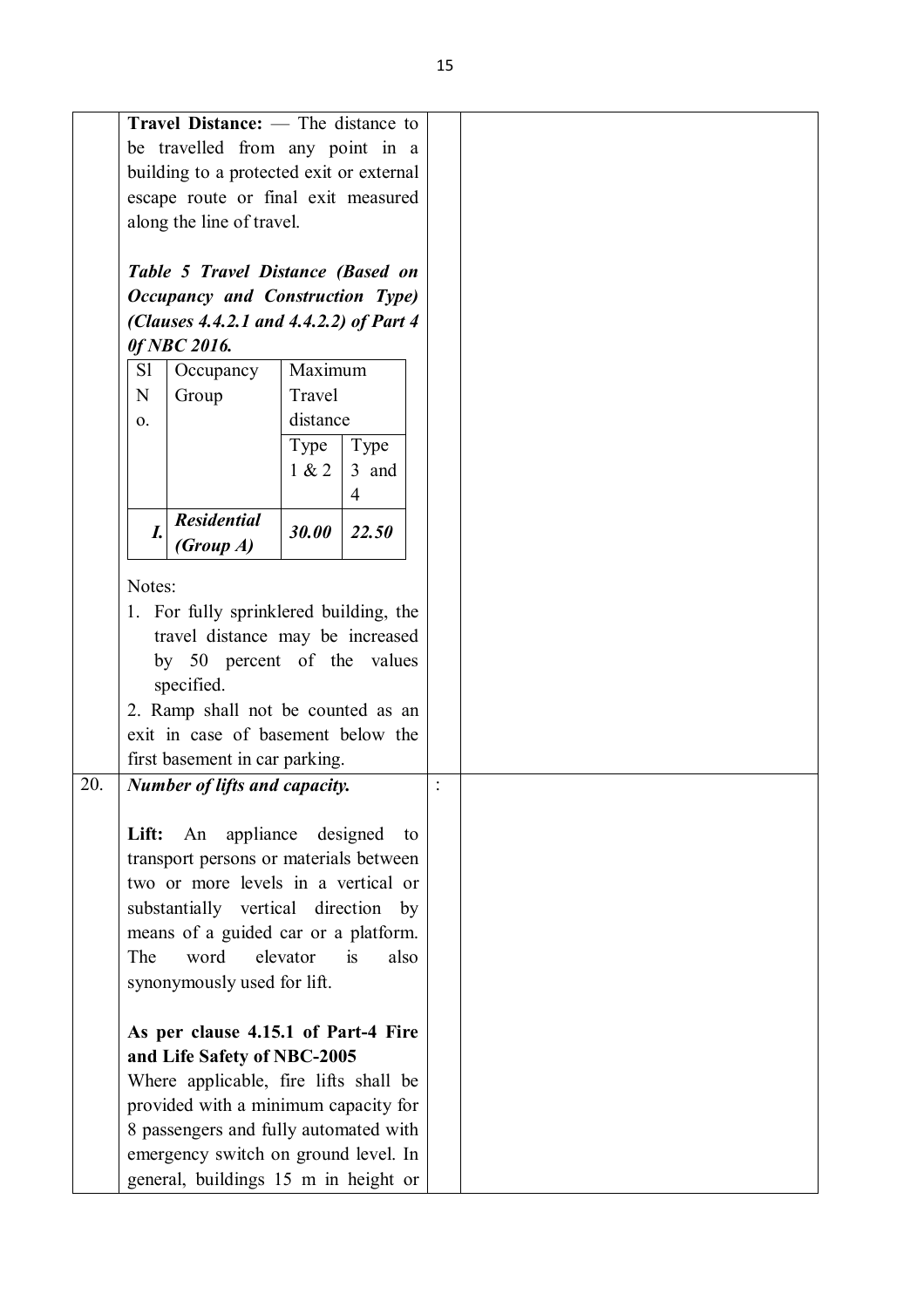above shall be provided with fire lifts.

*Fire Lifts* — Following details shall apply for a fire lift:

1) To enable fire services personnel to reach the upper floors with the minimum delay, one fire lift per 1 200 m<sup>2</sup> of floor area shall be provided and shall be available for the exclusive use of the firemen in an emergency.

2) The lift shall have a floor area of not less than  $1.4 \text{ m}^2$ . It shall have loading capacity of not less than 545 kg (8 persons lift) with automatic closing doors of minimum 0.8 m width.

3) The electric supply shall be on a separate service from electric supply mains in a building and the cables run in a route safe from fire, that is, within the lift shaft. Lights and fans in the elevators having wooden panelling or sheet steel construction shall be operated on 24 V supply.

*4) Fire fighting lift should be provided with a ceiling hatch for use in case of emergency, so that when the car gets stuck up, it shall be easily openable.*

*5) In case of failure of normal electric supply, it shall automatically trip over to alternate supply. For apartment houses, this changeover of supply could be done through manually operated changeover switch. Alternatively, the lift shall be so wired that in case of power failure, it comes down at the ground level and comes to stand-still with door open.*

6) The operation of a fire lift is by a simple toggle or two-button switch situated in a glass-fronted box adjacent to the lift at the entrance level. When the switch is on, landing

| No. Of Lifts |  |
|--------------|--|
| Description  |  |
| Capacity     |  |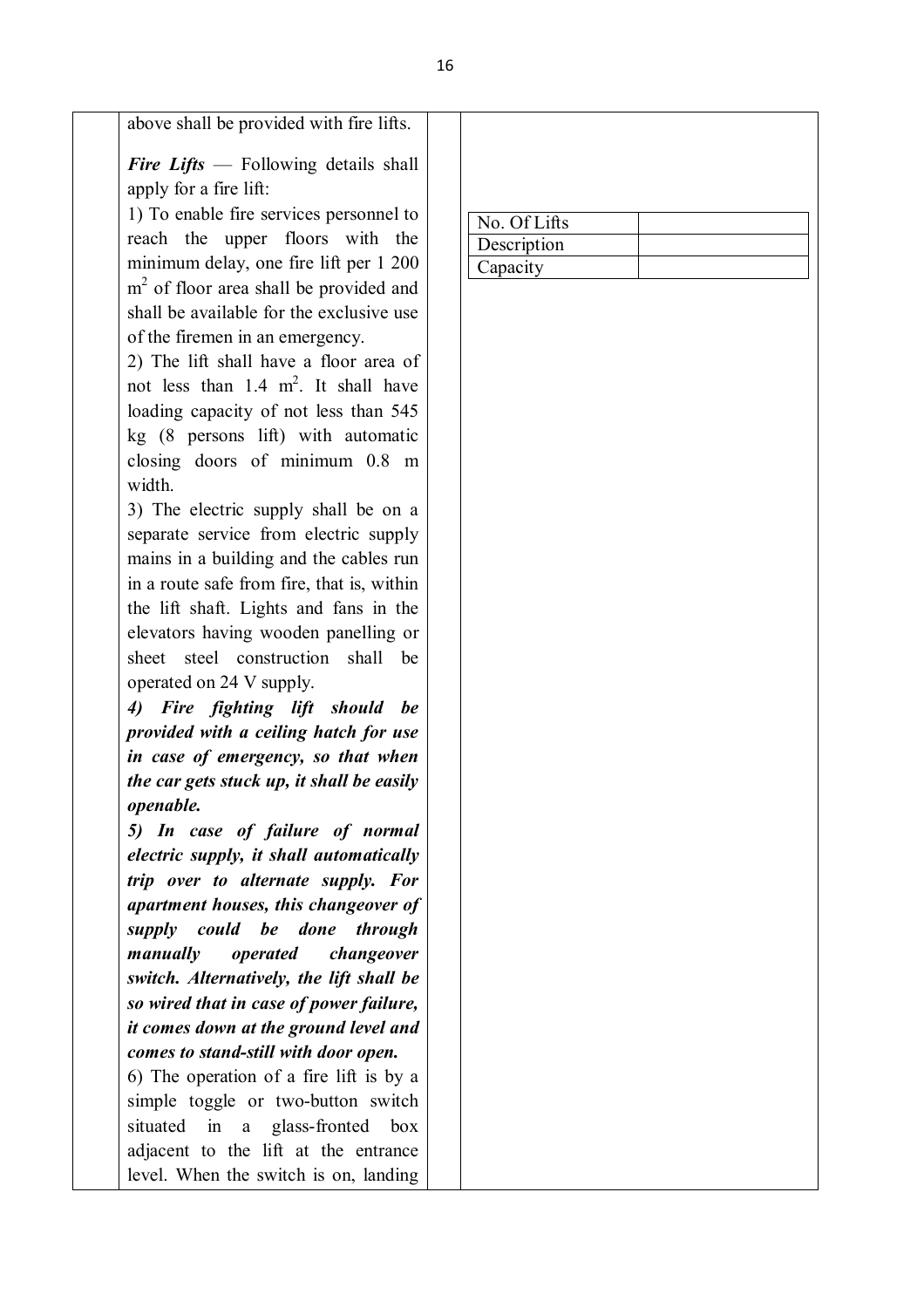or on a priority control device. When the switch is off, the lift will return to normal working. This lift can be used by the occupants in normal times. 7) The words 'Fire Lift' shall be conspicuously displayed in fluorescent paint on the lift landing doors at each floor level. 8) The speed of the fire lift shall be such that it can reach the top floor from ground level within 1 min. *Specification of lifts: C-1.5 Lifts* General requirements of lifts shall be as follows: a) Walls of lift enclosures shall have a fire rating of 2 h; lifts shafts shall have a vent at the top of area not less than  $0.2 \text{ m}^2$ . b) Lift motor room shall be located preferably on top of the shaft and separated from the shaft by the floor of the room. c) Landing doors in lift enclosures shall have a fire resistance of not less than 1 h. d) The number of lifts in one row for a lift bank shall not exceed 4 and the total number of lifts in the bank (of two rows) shall not exceed 8. A wall of 2 h fire rating shall separate individual shafts in a bank. e) Lift car door shall have a fire resistance rating of half an hour. f) Collapsible gates shall not be permitted for lifts and shall have solid doors with fire resistance of at least 1 h. g) If the lift shaft and lobby is in the core of the building, a positive pressure between 25 and 30 Pa shall

call-points will become inoperative and the lift will be on car control only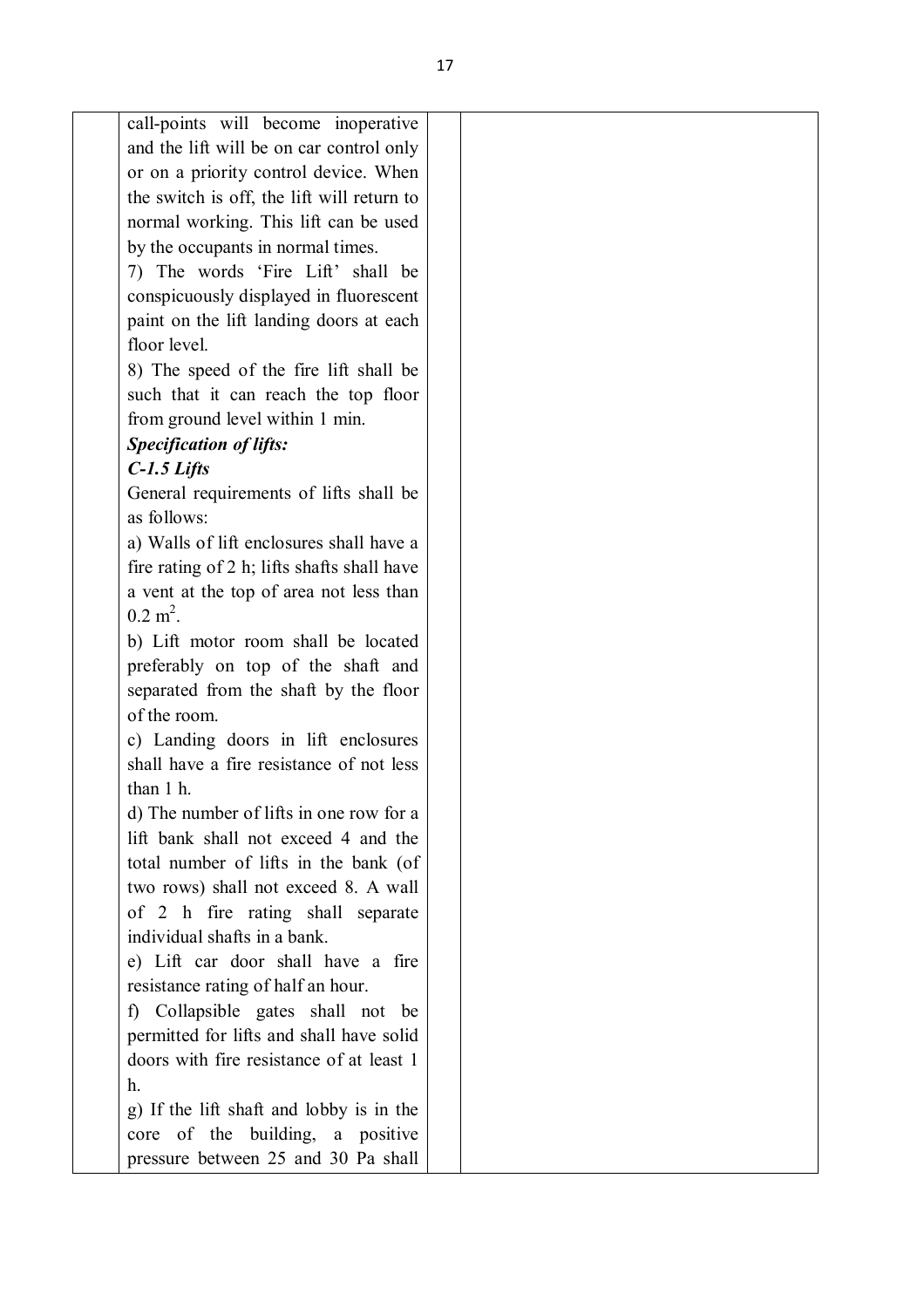be maintained in the lobby and a positive pressure of 50 Pa shall be maintained in the lift shaft. The mechanism for pressurization shall act automatically with the fire alarm; it shall be possible to operate this mechanically also. h) Exit from the lift lobby, if located in the core of the building, shall be

through a self closing smoke stop door of half an hour fire resistance.

j) Lifts shall not normally communicate with the basement; if, however, lifts are in communication, the lift lobby of the basements shall be pressurized as in (g), with self-closing door as in (h).

k) Grounding switch(es), at ground floor level, shall be provided on all the lifts to enable the fire service to ground the lifts.

m) Telephone or other communication facilities shall be provided in lift cars for building of 30 m in height and above. Communication system for lifts shall be connected to fire control room for the building.

n) Suitable arrangements such as providing slope in the floor of lift lobby, shall be made to prevent water used during fire fighting, etc,at any landing from entering the lift shafts.

p) A sign shall be posted and maintained on every floor at or near the lift indicating that in case of fire, occupants shall use the stairs

unless instructed otherwise. The sign shall also contain a plan for each floor showing the locations of the stairways. Alternate source of power supply shall be provided for all the lifts through a manually operated changeover switch.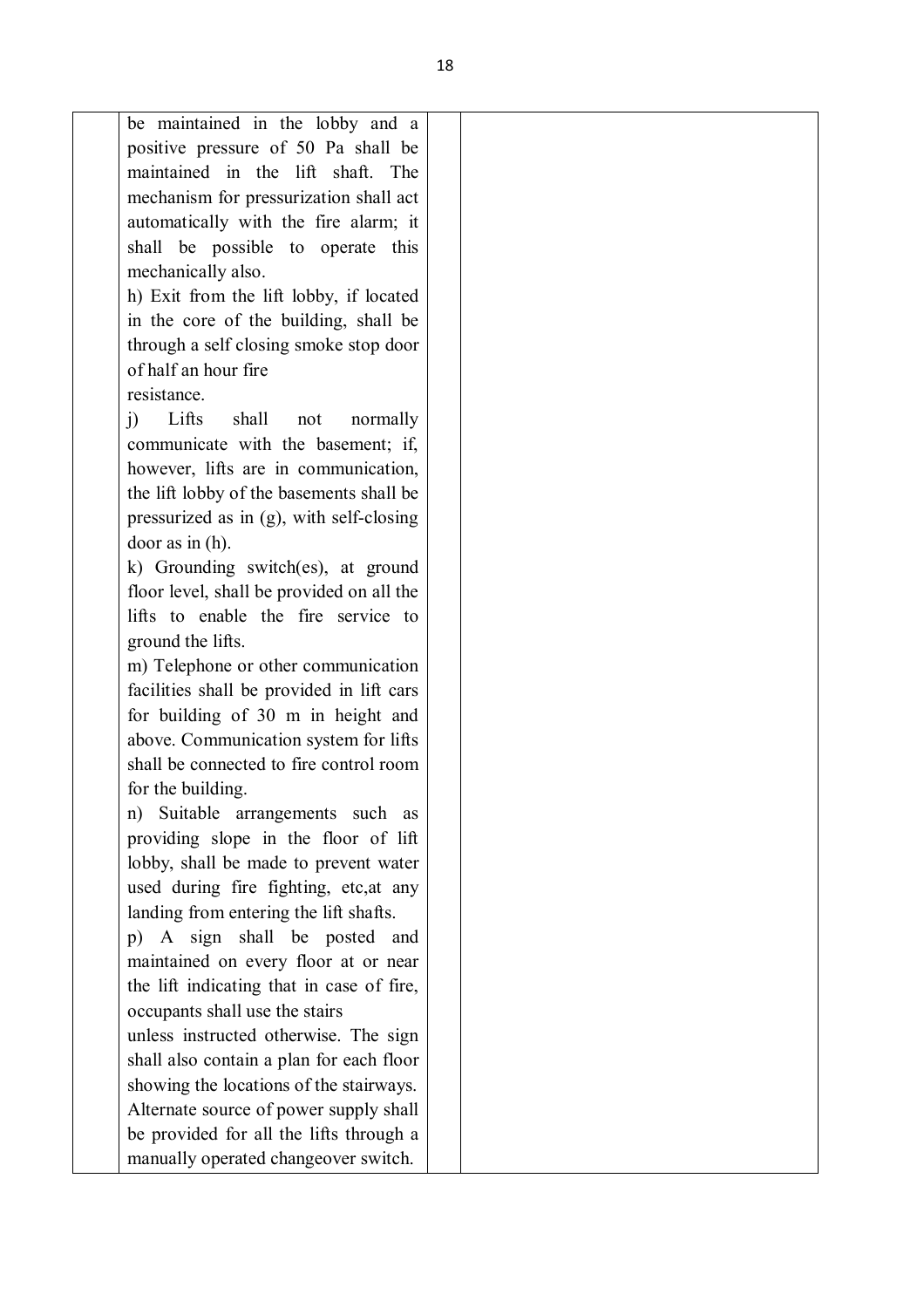| 21. | <b>Structural material</b>                                                        |  |
|-----|-----------------------------------------------------------------------------------|--|
|     | RCC materials and brick walls of not                                              |  |
|     | less than two hours fire resistance<br>should be used for the construction of     |  |
|     | structures. Only fire resistant materials                                         |  |
|     | or materials treated with fire retardant                                          |  |
|     | chemicals, should be used for interior                                            |  |
|     | decoration work. While attending the                                              |  |
|     | interior decoration the fixed fire<br>fighting systems like sprinklers / risers   |  |
|     | etc., should not be covered or shifted                                            |  |
|     | from their original location.                                                     |  |
|     |                                                                                   |  |
| 22. | <b>Basements:-</b>                                                                |  |
|     | 12.9.3. The basement shall have the<br><b>following requirements:</b>             |  |
|     | a) Every basement shall be in every                                               |  |
|     | part at least 2.4 m in height from the                                            |  |
|     | floor to the underside of the roof slab                                           |  |
|     | or ceiling;<br>b) Adequate ventilation shall be                                   |  |
|     | <i>provided for the basement.</i><br><b>The</b>                                   |  |
|     | ventilation requirements shall                                                    |  |
|     | be the same as required by the<br><i>particular occupancy according</i><br>$-to$  |  |
|     | byelaws. Any deficiency may be met by                                             |  |
|     | providing<br><b>adequate</b><br><u>mechanical</u>                                 |  |
|     | ventilation in the form of blowers,<br>exhaust fans, air conditioning systems,    |  |
|     | etc.                                                                              |  |
|     | c) The height of the ceiling of any                                               |  |
|     | basement shall be minimum 0.9 m and<br>the maximum, $1.2 \text{ m}$ above the     |  |
|     | <i>average surrounding ground level.</i>                                          |  |
|     | However, in case of parking,                                                      |  |
|     | <i>mercantile or business occupancy at</i><br>ground floor, minimum height of the |  |
|     | ceiling of the basement may be 0.3 m                                              |  |
|     | above the average surroundings                                                    |  |
|     | ground level subject to mechanical                                                |  |
|     | ventilation being provided (see Fig.<br>11);                                      |  |
|     | d) Adequate arrangements shall be                                                 |  |
|     | made such that surface drainage                                                   |  |
|     | does not enter the basement;<br>e) The walls and floors of the                    |  |
|     | basement shall be watertight and be so                                            |  |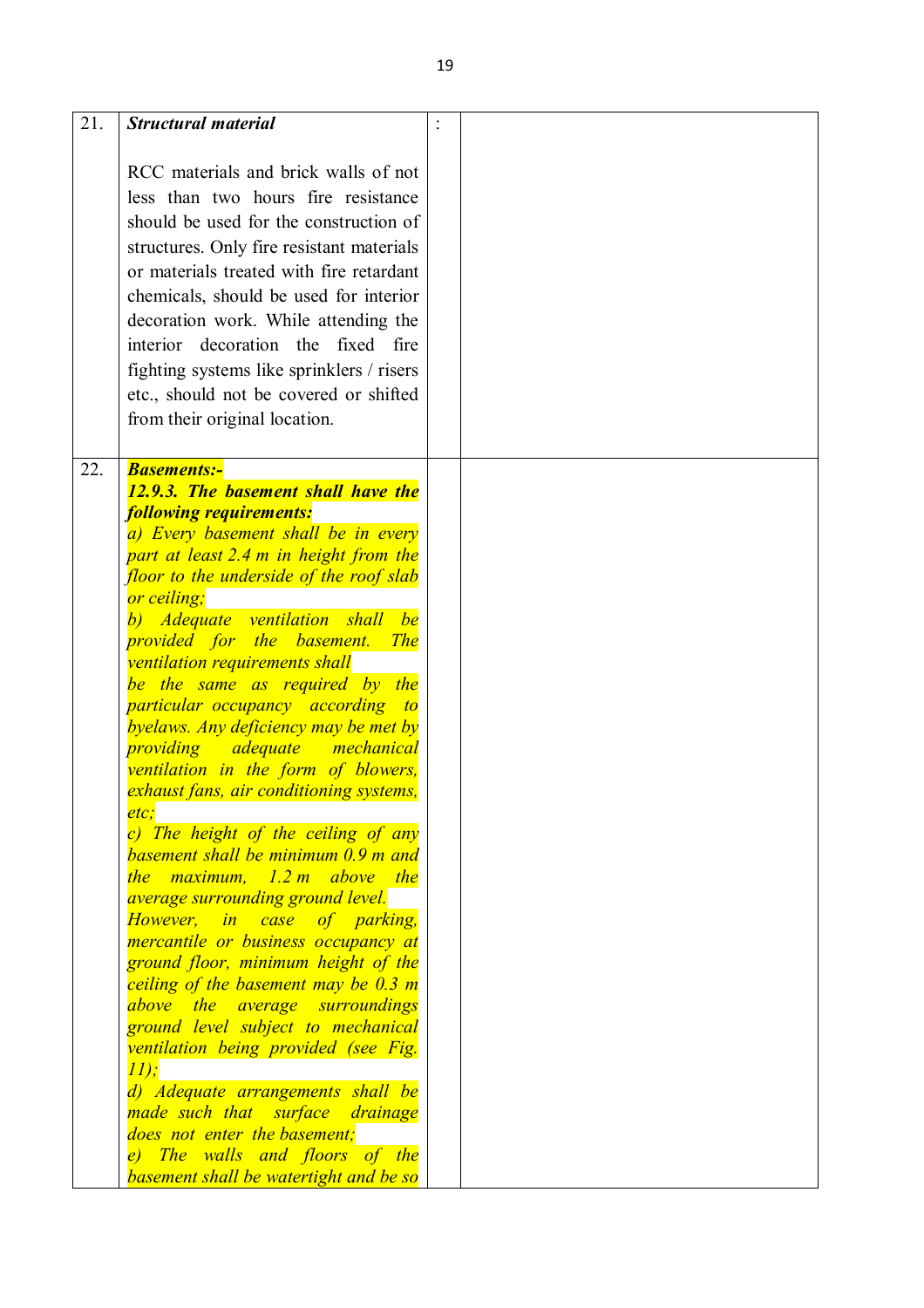|     | designed that the effects of the                                                |
|-----|---------------------------------------------------------------------------------|
|     | surrounding soil and moisture, if any,                                          |
|     | are taken into account in design and                                            |
|     | adequate damp proofing treatment is<br>given;                                   |
|     | $f$ ) The access to the basement shall be                                       |
|     | the main<br>separate room<br>and                                                |
|     |                                                                                 |
|     | alternative staircase providing access                                          |
|     | and exit from higher floors.<br>Where the staircase is continuous in            |
|     | the case of buildings served by more                                            |
|     | than one staircase, the same shall be                                           |
|     | of enclosed type serving as a fire                                              |
|     | separation from the basement floor                                              |
|     | and higher floors. Open ramps shall                                             |
|     |                                                                                 |
|     | be permitted if they are constructed<br>within the building line subject to the |
|     | <i>provision of (d);</i>                                                        |
|     | g) Access to basements through ramps                                            |
|     | shall be permitted subject to provision                                         |
|     | of (d). The requirements for the                                                |
|     | shall be in accordance<br>ramps                                                 |
|     | with $4.6.1.3$ [see also Fig. $8$ (b)];                                         |
|     | h) For all public buildings and uses                                            |
|     | <i>including group housing, having</i>                                          |
|     |                                                                                 |
|     | basement going up to more than one                                              |
|     | level, access to all levels shall also be                                       |
|     | <i>provided through lift.</i><br><b>The</b><br>exit                             |
|     | <i>in basements</i><br>shall<br>requirements                                    |
|     | comply with the provisions of Part 4                                            |
|     | Fire and Life Safety, of the Code.                                              |
| 23. | Smoke control of exits                                                          |
|     |                                                                                 |
|     | NBC 2016, Part 4, Fire and Life                                                 |
|     | Safety Clause 4.4.2.5 Smoke control                                             |
|     |                                                                                 |
|     | of exits                                                                        |
|     | a) In building design, compartment-                                             |
|     | tation plays a vital part in limiting the                                       |
|     | spread of fire and smoke. The design                                            |
|     | should ensure avoidance of spread of                                            |
|     | smoke to adjacent spaces through the                                            |
|     | various leakage openings in<br>the                                              |
|     |                                                                                 |
|     | compartment enclosure,<br>such<br>as                                            |
|     | cracks, openings around pipes ducts,                                            |
|     | airflow grills and doors. In the                                                |
|     | absence of proper sealing of all these                                          |
|     | openings, smoke and toxic gases will                                            |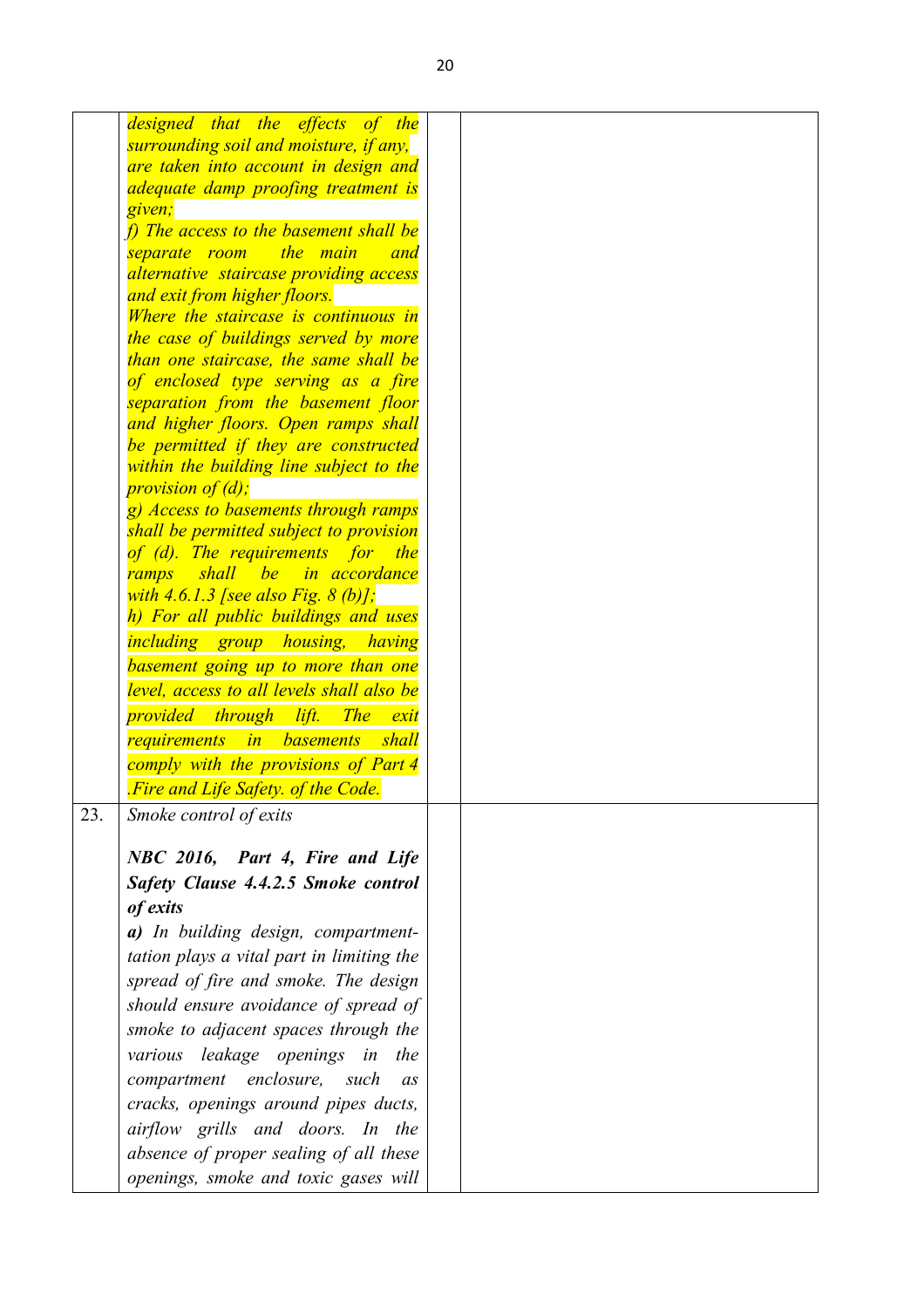| free<br>obstruct<br>the<br>movement<br>of |
|-------------------------------------------|
| occupants of the building through the     |
| exits. Pressurization of staircases is of |
| great importance for the exclusion of     |
| smoke and toxic gases from the            |
| protected exit.                           |
| b) Pressurization is a method adopted     |
| for protecting the exits from ingress of  |
| smoke,<br>especially in<br>high-rise      |
| buildings. In pressurization, air is      |
| injected into the staircases, lobbies,    |
| etc, as applicable, to raise their        |
| pressure slightly above the pressure in   |
| adjacent parts of the building. As a      |
| result, ingress of smoke or toxic gases   |
| into the exits will be prevented. The     |
| pressurization of staircases and lift     |
| lobbies shall be adopted as given in      |
| Table 6. The pressure difference for      |
| staircases shall be 50 Pa. Pressure       |
| differences for lobbies (or corridors)    |
| shall be between 25 Pa and 30 Pa.         |
| Further, the pressure differential for    |
| enclosed staircase adjacent to such       |
| lobby (or corridors) shall be 50 Pa.      |
| For enclosed staircases adjacent to       |
| non-pressurized lobby (or corridors),     |
| the pressure differential shall be 50     |
| Pa.                                       |
| Equipment and ductwork for<br>c)          |
| staircase pressurization shall be in      |
| accordance with one of the following:     |
| 1) Directly connected to the stairway     |
| ductwork enclosed<br>by<br>in<br>non-     |
| combustible construction.                 |
| 2) If ducts used to pressurize the        |
| system are passed through shafts and      |
| grills are provided at each level, it     |
| shall be ensured that hot gases and       |
| smoke from the building cannot            |
| ingress into the staircases under any     |
| circumstances.                            |
| d) The normal air conditioning system     |
|                                           |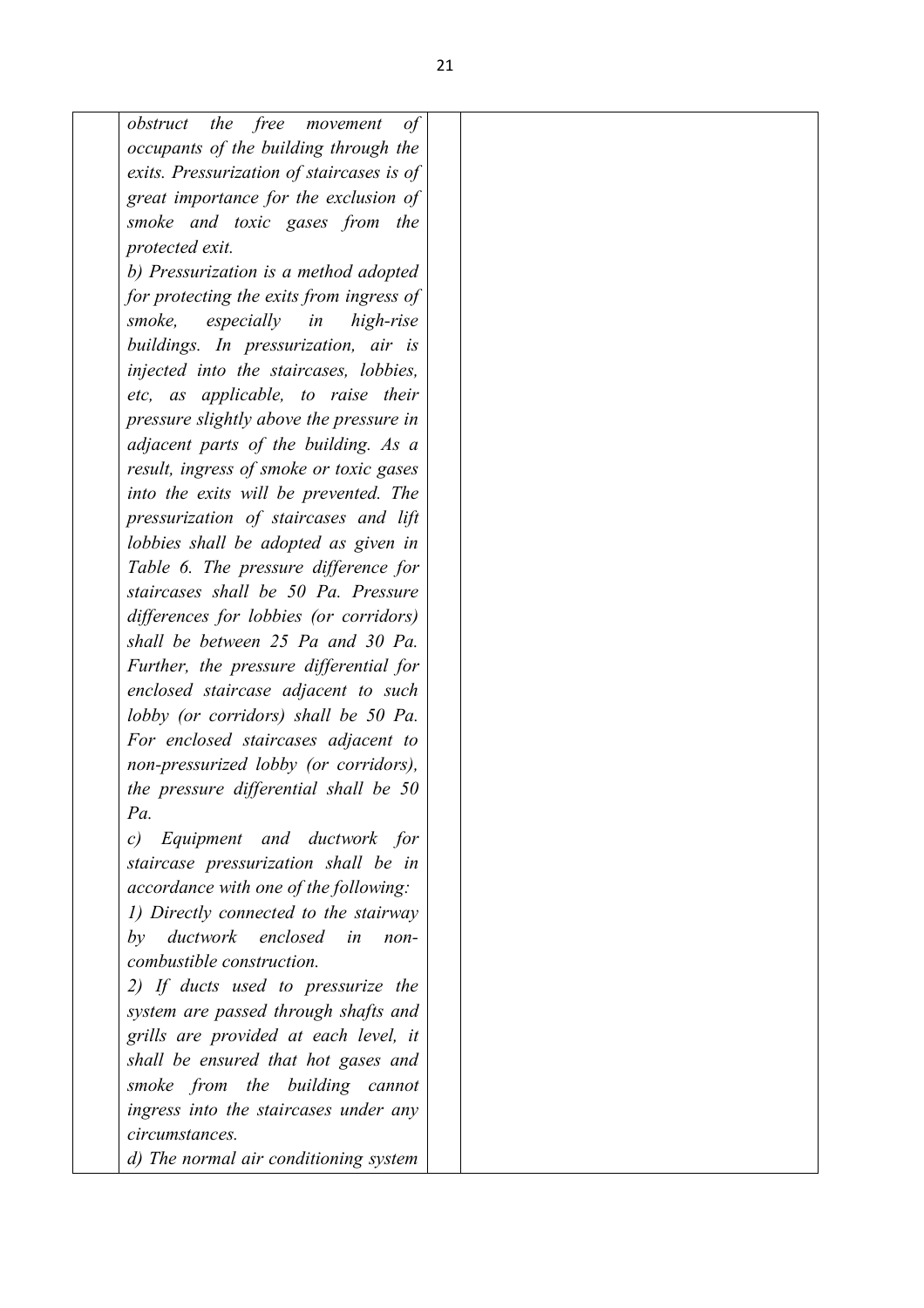*and the pressurization system shall be designed and interfaced to meet the requirements of emergency services. When the emergency pressurization is brought into action, the following changes in the normal air conditioning system shall be effected: 1) Any re-circulation of air shall be stopped and all exhaust air vented to atmosphere. 2) Any air supply to the spaces/areas other than exits shall be stopped.* 

*3) The exhaust system may be continued provided,*

*i) the positions of the extraction grills permit a general air flow away from the means of egress;* 

*ii) the construction of the ductwork and fans is such that, it will not be rendered inoperable by hot gases and smoke; and* 

*iii) there is no danger of spread of smoke to other floors by the path of the extraction system which can be ensured by keeping the extraction fans running.* 

*e) For pressurized stair enclosure systems, the activation of the systems shall be initiated by signalling from fire alarm panel.* 

*f) Pressurization system shall be integrated and supervised with the automatic/manual fire alarm system for actuation.* 

*g) Wherever pressurized staircase is to be connected to unpressurized area, the two areas shall be segregated by 120 min fire resistant wall.* 

*h) Fresh air intake for pressurization shall be away (at least 4 m) from any of the exhaust outlets/grille.*

*Pressurization of staircases & lift lobbies may be recommended as per*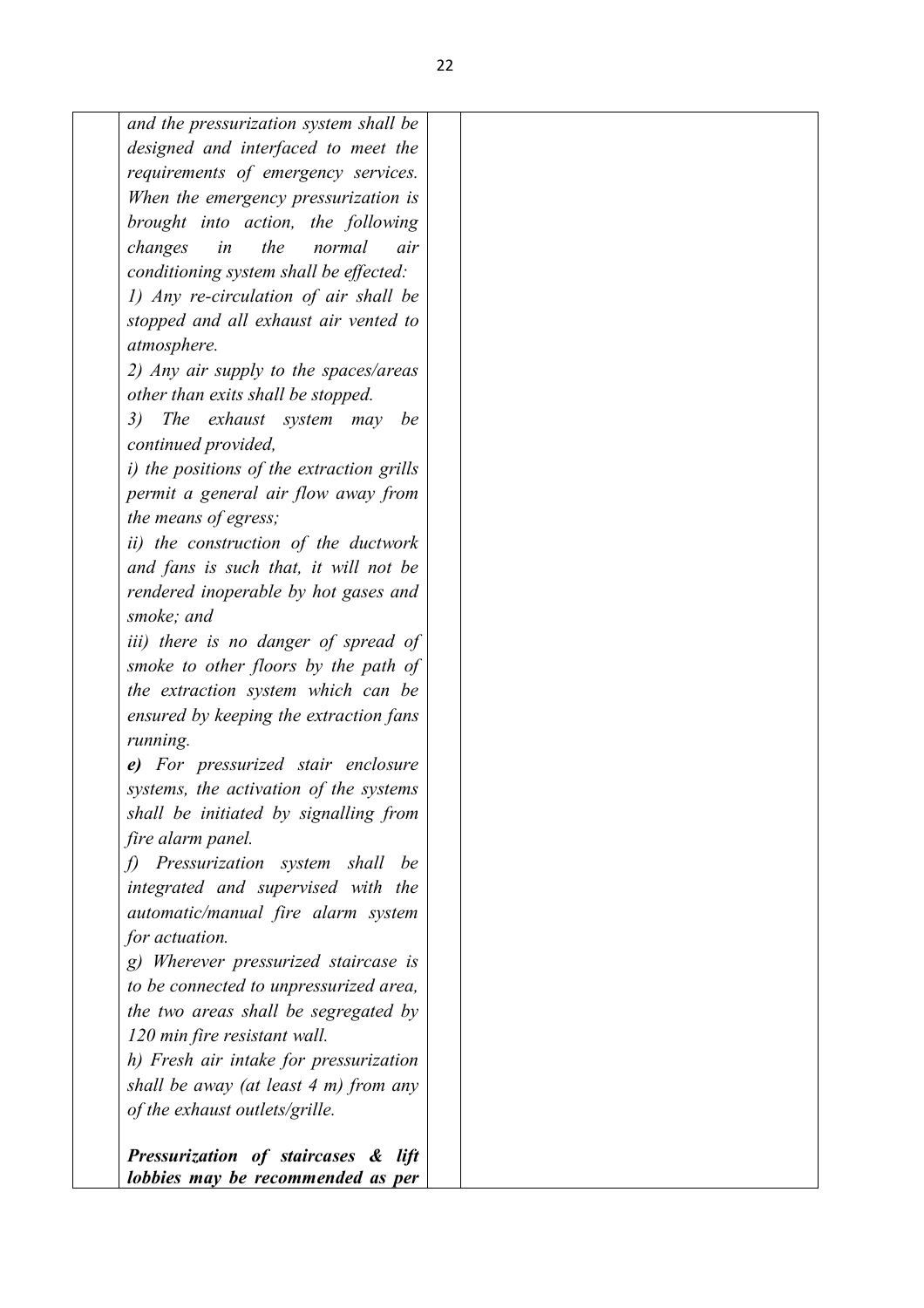| requirement mentioned in Table-6.                                                                                                                                                                                                                                         |  |
|---------------------------------------------------------------------------------------------------------------------------------------------------------------------------------------------------------------------------------------------------------------------------|--|
| As per clause 2.49 of Part 4 Fire and<br>Life Safety of NBC 2016:                                                                                                                                                                                                         |  |
| <b>Pressurization</b> $-$ The establishment<br>of a pressure difference across a<br>barrier to protect a stairway, lobby,<br>escape route or room of a building<br>from smoke penetration.                                                                                |  |
| <b>Smoke exhaust and Pressurization of</b><br>areas above ground as per clause<br>4.6.1 of Part 4 Fire and Life Safety<br>$of$ NBC 2016                                                                                                                                   |  |
| Corridors in exit access (exit access<br>corridor) are created for meeting the<br>requirement of use, privacy and layout<br>in various occupancies. These are<br>most often noted in hospitality, health<br><i>occupancies</i> and<br>sleeping<br>care<br>accommodations. |  |
| Exit access corridors of guest rooms<br>and indoor patient department/areas<br>patients<br>lacking<br>self<br>having<br>preservation<br>and<br>for sleeping<br>accommodations such as apartments,<br>custodial, penal and mental                                          |  |
| institutions, etc, shall be provided with<br>60 min fire resistant wall and 20 min<br>self-closing fire doors along with all<br>fire stop sealing of penetrations.                                                                                                        |  |
| Smoke exhaust system having make-up<br>air and exhaust air system<br><i>or</i><br>alternatively pressurization<br>system<br>with supply air system for these exit<br>access corridors shall be required.                                                                  |  |
| Smoke exhaust system having make-up<br>air and exhaust air system shall also<br>be required for theatres/auditoria.<br>Such smoke exhaust system shall also<br>be required for large                                                                                      |  |
| lobbies and which have exit through<br>staircase leading to exit discharge.                                                                                                                                                                                               |  |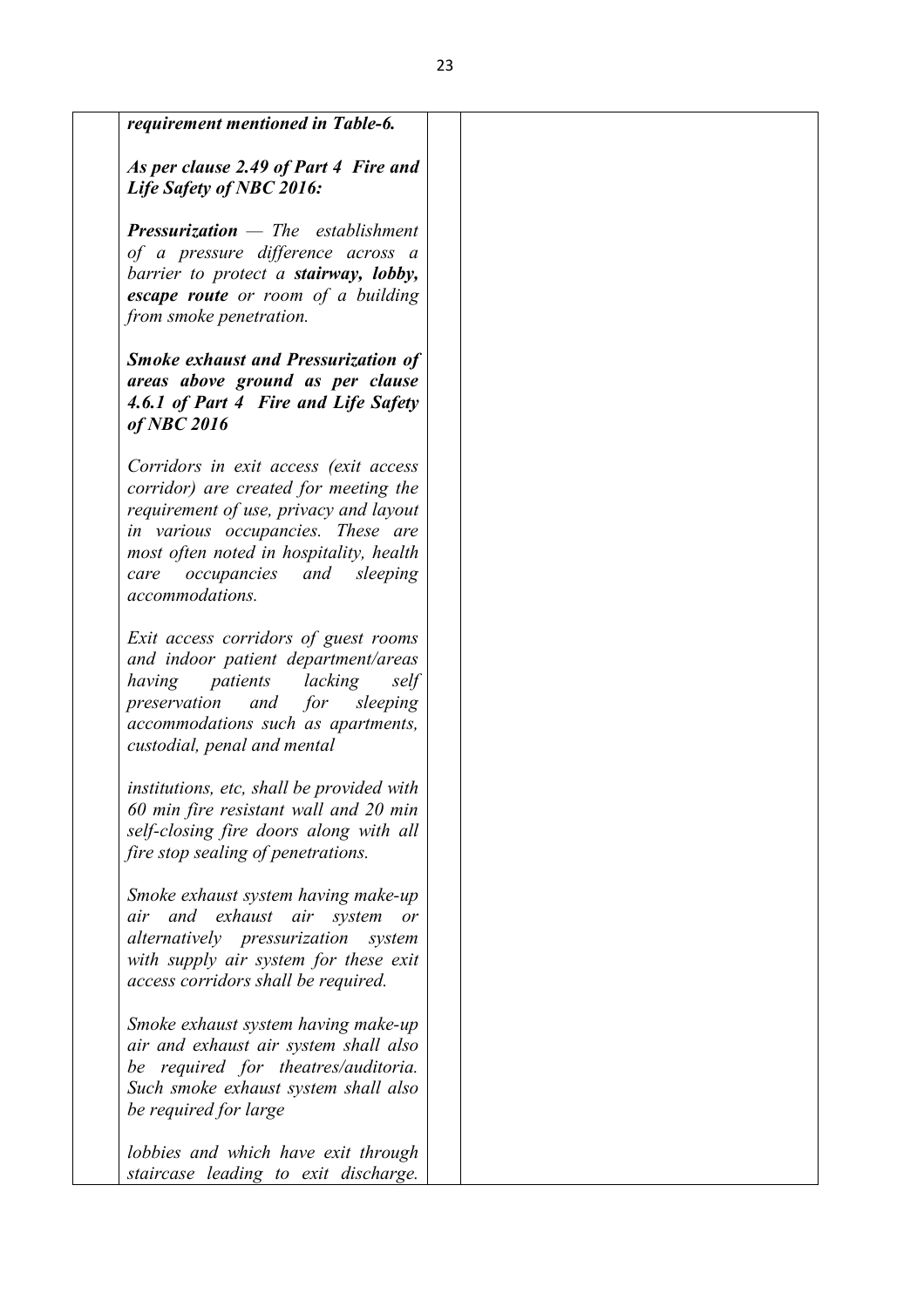*This would enable eased exit of people through smoke controlled area to exit discharge.* 

*All exit passageway (from exit to exit discharge) shall be pressurized or naturally ventilated. The mechanical pressurization system shall be automatic in action with manual controls in addition. All such exit passageway shall be maintained with integrity for safe means of egress and evacuation. Doors provided in such exit passageway shall be fire rated doors of 120 min rating.* 

*Smoke exhaust system where provided, for above areas and occupancies shall have a minimum of 12 air changes per hour smoke exhaust mechanism. Pressurization system where provided shall have a minimum pressure differential of 25-30 Pa in relationship to other areas.* 

*The smoke exhaust fans in the mechanical ventilation system shall be fire rated, that is, 250°C for 120 min.* 

*For naturally cross-ventilated corridors or corridors with operable windows, such smoke exhaust system or pressurization system will not be required.*

## *Smoke Exhaust and Pressurization of areas below Ground.*

#### *As per clause 4.6.2 of Part 4 Fire and Life Safety of NBC 2016:*

*Each basement shall be separately ventilated. Vents with cross-sectional area (aggregate) not less than 2.5 percent of the floor area spread evenly round the perimeter of the basement shall be provided in the form of grills, or breakable stall board lights or pavement lights or by way of shafts. Alternatively, a system of mechanical*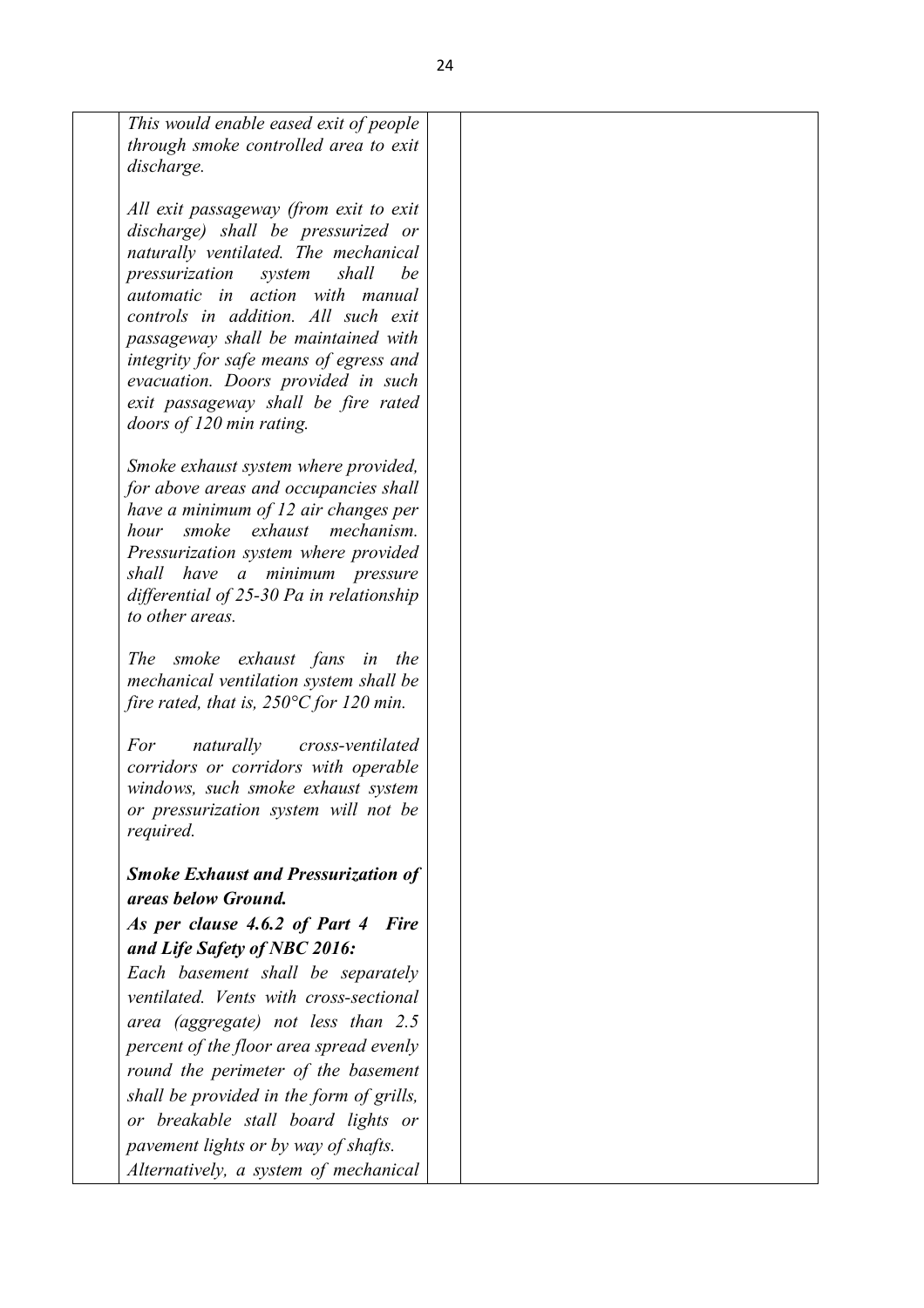| ventilation system may be provided               |  |  |
|--------------------------------------------------|--|--|
| with following requirements:                     |  |  |
| a) Mechanical ventilation system shall           |  |  |
| be designed to permit 12 air changes             |  |  |
| per hour in case of fire or distress             |  |  |
| call. However, for                               |  |  |
| normal operation, air<br>changes                 |  |  |
| schedule shall be as given in Part 8             |  |  |
| 'Building Services, Section 3 Air                |  |  |
| conditioning, Heating and Mechanical             |  |  |
| Ventilation' of the Code.                        |  |  |
| b)<br>In<br>multi-level basements,               |  |  |
| independent air intake and smoke                 |  |  |
| exhaust shafts (masonry or reinforced            |  |  |
| concrete) for respective basement                |  |  |
| levels and compartments therein shall            |  |  |
| be planned with its make-up air and              |  |  |
| exhaust air fans located on the                  |  |  |
| respective level and in the respective           |  |  |
| compartment. Alternatively, in multi-            |  |  |
| level basements, common<br>intake                |  |  |
| reinforced<br>(<br>masonry<br>cement             |  |  |
| concrete) shaft may serve respective             |  |  |
| compartments aligned at all basement             |  |  |
| levels.<br>Similarly, common<br>smoke            |  |  |
| exhaust/outlet masonry (or reinforced            |  |  |
| cement concrete) shafts may also be              |  |  |
| planned to serve such compartments               |  |  |
| at all basement levels. All supply air           |  |  |
| and exhaust air fans on respective               |  |  |
| levels shall be installed in fire                |  |  |
| resisting room of 120 min. Exhaust               |  |  |
| fans at the respective levels shall be           |  |  |
| provided with back draft damper                  |  |  |
| connection to the common smoke                   |  |  |
| exhaust shaft ensuring complete                  |  |  |
| isolation and compartmentation of                |  |  |
| floor isolation to eliminate spread of           |  |  |
| the<br>and<br>smoke<br>other<br>fire<br>$\omega$ |  |  |
| compartments/floors.                             |  |  |
| c) Due consideration shall be taken              |  |  |
| for ensuring proper drainage of such             |  |  |
| shafts to avoid insanitation condition.          |  |  |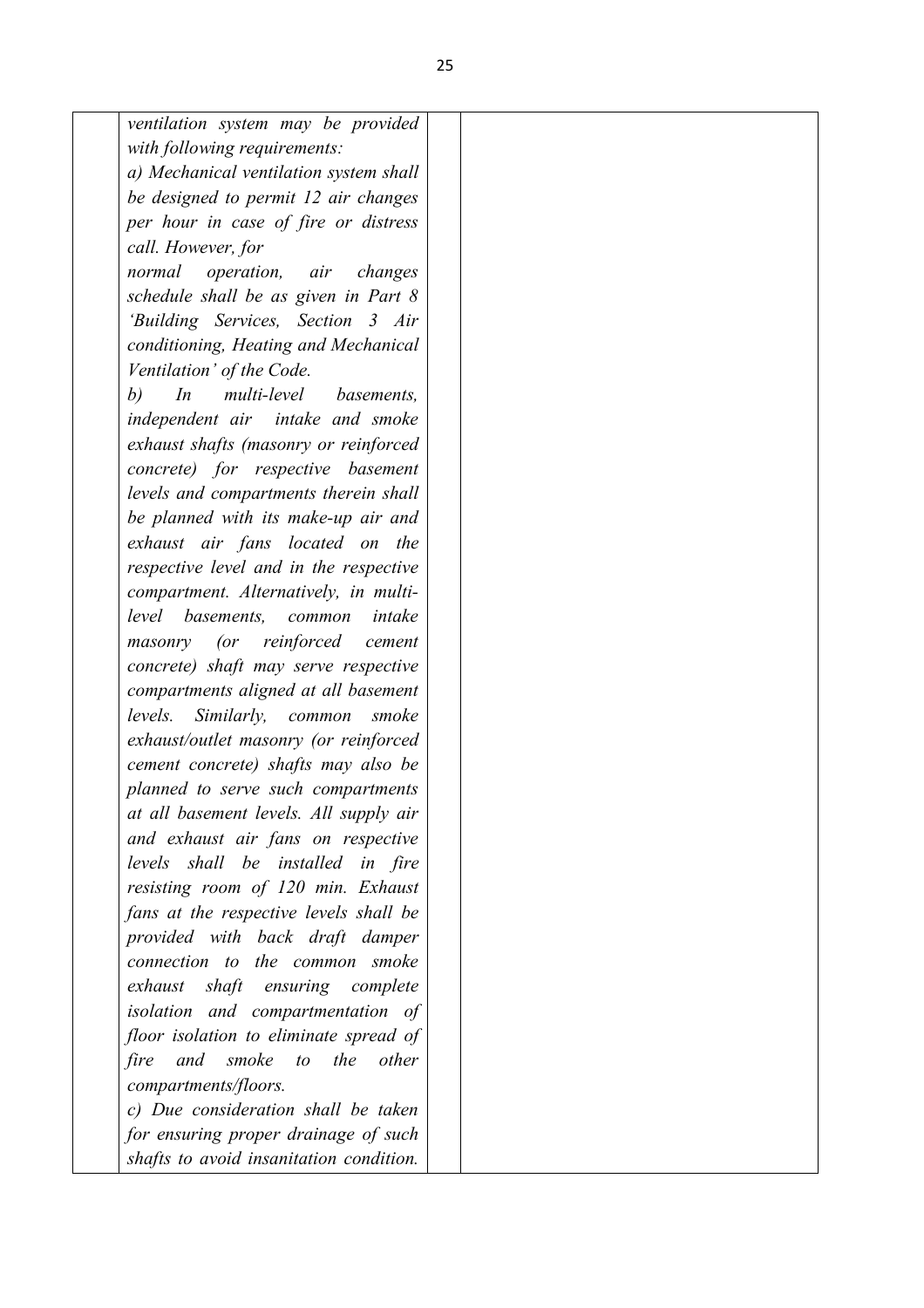| Inlets and extracts may be terminated              |  |
|----------------------------------------------------|--|
| at ground level with stall board or                |  |
| pavement lights as before. Stall board             |  |
| and pavement lights should be in                   |  |
| positions easily accessible to the fire            |  |
| brigade and clearly marked 'AIR                    |  |
| INLET' or 'SMOKE OUTLET' with                      |  |
| an indication of area served at or near            |  |
| the opening.                                       |  |
| Smoke from any fire in<br>$\left( d\right)$<br>the |  |
| basement shall not obstruct any exit               |  |
|                                                    |  |
| serving the ground and upper floors of             |  |
| the building.                                      |  |
| e) The smoke exhaust fans in the                   |  |
| mechanical ventilation system shall be             |  |
| fire rated, that is, $250^{\circ}$ C for 120 min.  |  |
| The smoke ventilation of the<br>f)                 |  |
| basement car parking areas shall be                |  |
| through provision of supply and                    |  |
| exhaust air ducts duly installed with              |  |
| its supports and connected to supply               |  |
| air and exhaust fans. Alternatively, a             |  |
| system of impulse fans (jet fans) may              |  |
| be used for meeting the requirement of             |  |
| smoke ventilation complying with the               |  |
| following:                                         |  |
| 1) Structural aspects of beams and                 |  |
| other down stands/services shall be                |  |
| taken care of in the planning and                  |  |
| provision of the jet fans.                         |  |
| 2) Fans shall be fire rated, that is,              |  |
| $250^{\circ}$ C for 120 min.                       |  |
| 3) Fans shall be adequately supported              |  |
| to enable operations for the duration              |  |
| as above.                                          |  |
| 4) Power supply panels for the fans                |  |
| shall be located in fire safe zone to              |  |
| ensure continuity of power supply.                 |  |
| 5) Power supply cabling shall meet                 |  |
| <i>integrity</i> requirement<br>circuit<br>in      |  |
| accordance with accepted standard                  |  |
|                                                    |  |
| $[4(13)]$ .                                        |  |
| The smoke extraction system shall                  |  |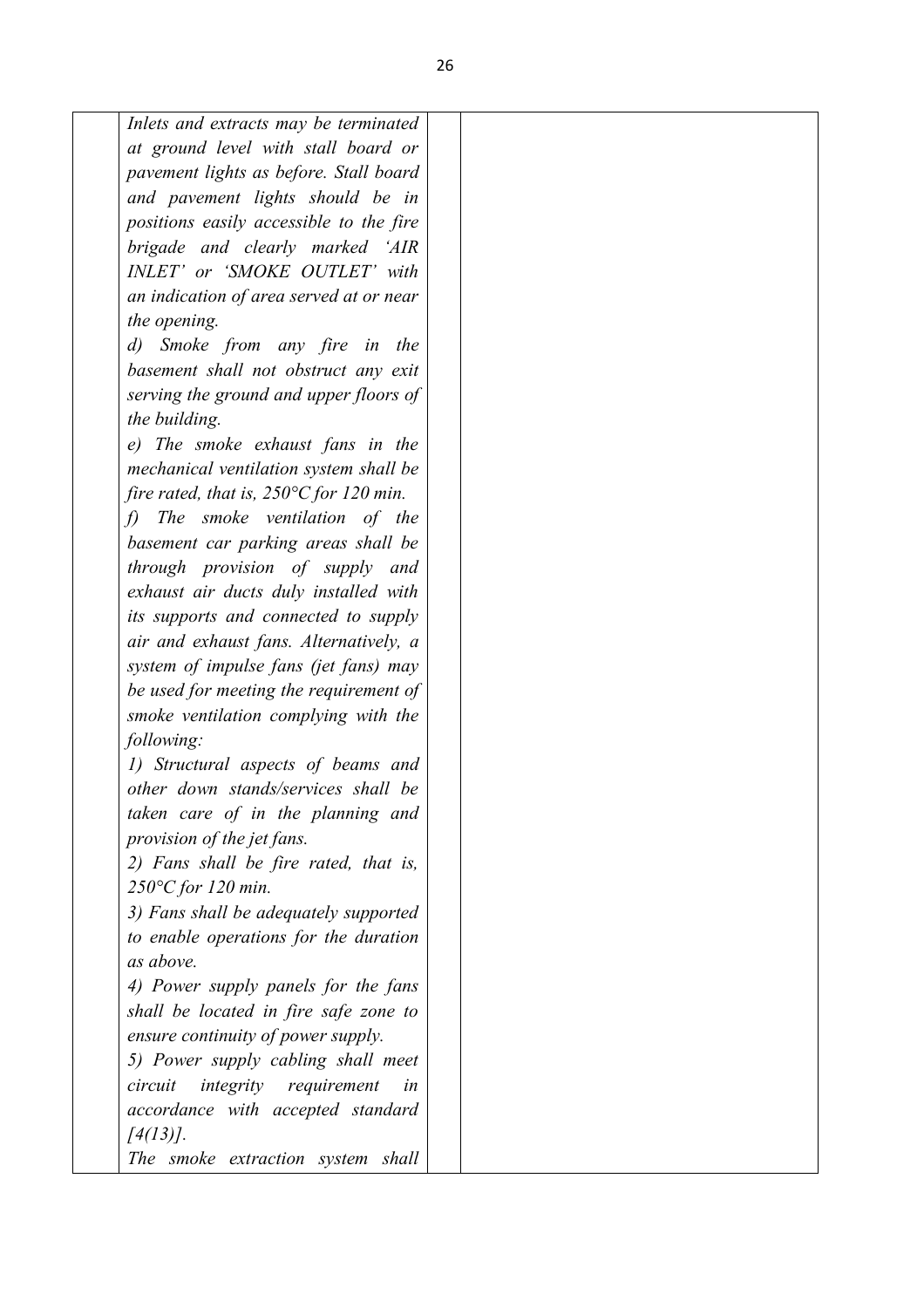|     | operate on actuation of flow switch<br>actuation of sprinkler system. In<br>a local and/or remote<br>addition,<br>'manual start-stop control/switch'<br>shall be provided for operations by the<br>fire fighters. Visual indication of the<br>operation status of the fans shall also<br>be provided with the remote control.<br>relating<br>N <sub>o</sub><br>system<br>to<br>smoke<br>ventilation shall be allowed<br>$\iota$<br>interface or cross the transformer<br>area, electrical switchboard, electrical<br>rooms or exits.<br>Smoke exhaust system having make-up<br>air and exhaust air system for areas<br>other than car parking shall be<br>required for common areas and exit<br>corridor<br>access<br>in<br>basements/underground structures<br>and shall be completely separate and<br>independent of car parking areas and<br>other mechanical areas.<br>Supply air shall not be less than 5 m |  |
|-----|------------------------------------------------------------------------------------------------------------------------------------------------------------------------------------------------------------------------------------------------------------------------------------------------------------------------------------------------------------------------------------------------------------------------------------------------------------------------------------------------------------------------------------------------------------------------------------------------------------------------------------------------------------------------------------------------------------------------------------------------------------------------------------------------------------------------------------------------------------------------------------------------------------------|--|
|     | from any exhaust discharge openings.                                                                                                                                                                                                                                                                                                                                                                                                                                                                                                                                                                                                                                                                                                                                                                                                                                                                             |  |
|     |                                                                                                                                                                                                                                                                                                                                                                                                                                                                                                                                                                                                                                                                                                                                                                                                                                                                                                                  |  |
|     |                                                                                                                                                                                                                                                                                                                                                                                                                                                                                                                                                                                                                                                                                                                                                                                                                                                                                                                  |  |
| 24. | <b>Compartmentation</b>                                                                                                                                                                                                                                                                                                                                                                                                                                                                                                                                                                                                                                                                                                                                                                                                                                                                                          |  |
|     | As per clause 4.5 of Part 4 Fire and<br>Life Safety of NBC 2016:<br>4.5.1 General<br>a) It is important to limit the spread of<br>a fire in any building. The usual<br>method is to use fire barriers. In some<br>instances these barriers need to be<br>penetrated for ductwork, plumbing<br>and electrical systems, and in such<br>cases, use of passive fire protection<br>measures shall be done so that the<br>integrity of these barriers is not<br>compromised.<br>b) Floor(s) shall be compartmented<br>with area as given below.                                                                                                                                                                                                                                                                                                                                                                        |  |
|     | 4.5.2<br>All<br>floors<br>shall<br>be                                                                                                                                                                                                                                                                                                                                                                                                                                                                                                                                                                                                                                                                                                                                                                                                                                                                            |  |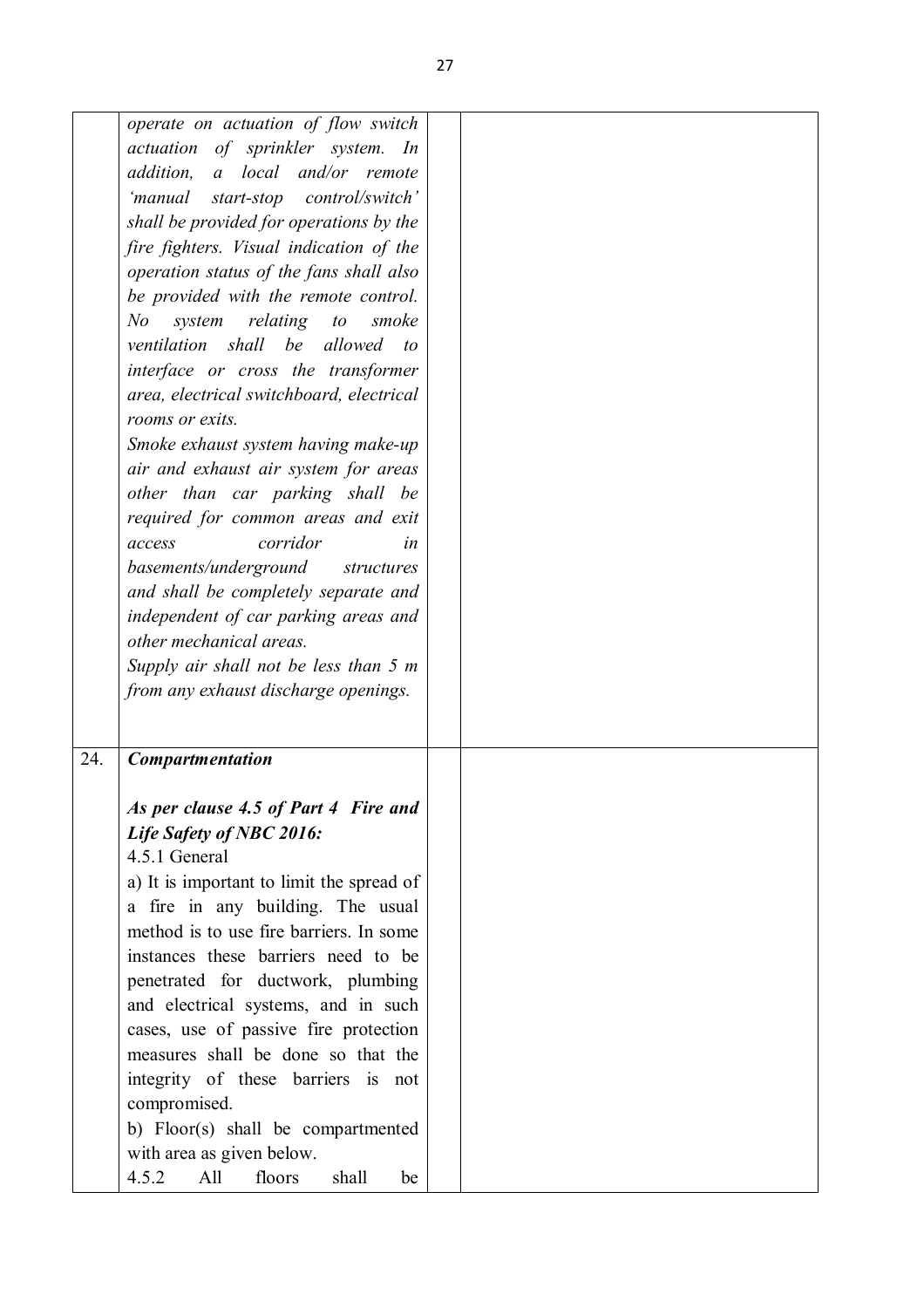|                  | compartmented / zoned with area of              |                     |             |
|------------------|-------------------------------------------------|---------------------|-------------|
|                  | each compartment being not more                 |                     |             |
|                  | than 750 $m^2$ . The maximum size of the        |                     |             |
|                  | compartment shall be as follows, in             |                     |             |
| case             | of                                              | sprinklered         |             |
|                  | Basement/Building:                              |                     |             |
|                  |                                                 |                     |             |
| <b>Sl</b>        | <b>Use</b>                                      | Compar              |             |
| $\boldsymbol{N}$ |                                                 | tment-              |             |
|                  |                                                 | ation               |             |
| 0                |                                                 | Area m2             |             |
|                  |                                                 |                     |             |
| $\mathfrak{1}.$  | <b>Basement</b><br>car<br>parking               | 3000                |             |
| 2.               | <b>Basements</b>                                | 2000                |             |
|                  | (other than<br>car                              |                     |             |
|                  | <i>parking</i> )                                |                     |             |
| In               | addition,<br>there                              | shall               | be          |
|                  | requirement of a minimum of two                 |                     |             |
|                  | compartments if the floor plate size is         |                     |             |
|                  | or less than the<br>equal                       |                     | areas       |
|                  | mentioned above.                                |                     |             |
|                  |                                                 |                     |             |
|                  |                                                 | However,            | such        |
|                  | requirement<br>of                               | minimum             | two         |
|                  | compartments shall not be required,             |                     |             |
|                  | if the floor plate is less than 750 $m^2$ .     |                     |             |
|                  | Compartmentation shall be achieved              |                     |             |
|                  | by means of fire barrier having fire            |                     |             |
|                  | resistance rating of 120 min.                   |                     |             |
| 25.              | <b>Gas Supply</b>                               |                     |             |
|                  |                                                 |                     |             |
|                  | As per clause 4.7.1 of Part 4                   |                     | <b>Fire</b> |
|                  | and Life Safety of NBC 2016:                    |                     |             |
|                  | Town Gas/LPG supply pipes                       |                     |             |
|                  | Where gas pipes are run in buildings,           |                     |             |
|                  | the same shall be run in separate shafts        |                     |             |
|                  | exclusively for this purpose and these          |                     |             |
|                  | shall be on external walls, away from           |                     |             |
|                  | the staircases. Gas distribution pipes          |                     |             |
|                  |                                                 |                     |             |
|                  | shall always be below the false                 |                     |             |
|                  | ceiling. The length of these pipes shall        |                     |             |
|                  | be as short as possible. In the case of         |                     |             |
|                  | kitchen cooking range area, hood                |                     |             |
|                  | should<br>have grease filters<br>metallic grill | to trap oil vapours | using       |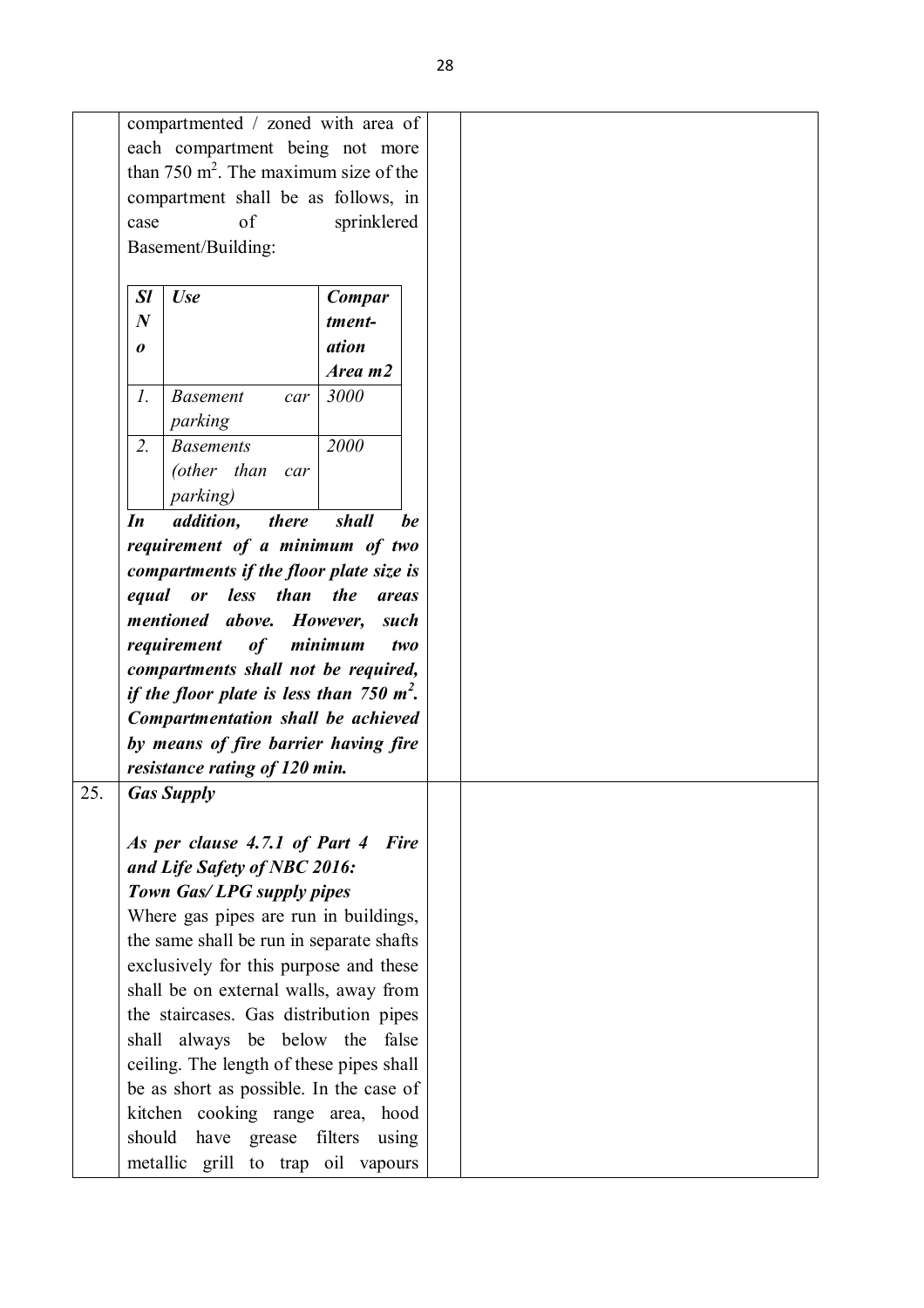escaping into the fume hood.

NOTE — For detailed information on gas pipe installations, reference may be made to Part 9 'Plumbing Services, Section 4 Gas Supply' of the Code.

4.7.2 Thermal detectors These shall be installed into fume hoods of large kitchens for hotels, hospitals, and similar areas located in high rise buildings. Arrangements shall be made for automatic tripping of the exhaust fan in case of fire. If gas is used, the same shall be shut off. The voltage shall be 24 V or 100 V d.c. operated with external rectifier. The valve shall be of the hand re-set type and shall be located in an area segregated from cooking ranges. Valves shall be easily accessible. The hood shall have manual facility for steam or suitable hood extinguishing gas released depending on duty condition.

**4.7.3** Gas cylinders and manifold shall need to be housed in a detached location with no other occupancy within distances prescribed in good practice [4(14)] thereof. There shall be an enclosure suitably ventilated. It is desirable to provide medium velocity spray nozzles which can be operated by quick opening valve situated away from the enclosure.

**4.7.4** In the case of gas cylinders, if manifold has to be installed on podium/close to podium, the same shall be away from any air intakes/smoke exhaust openings/ any windows.

**4.7.6** Gas meters shall be housed in a suitably constructed metal cupboard located in a well-ventilated space,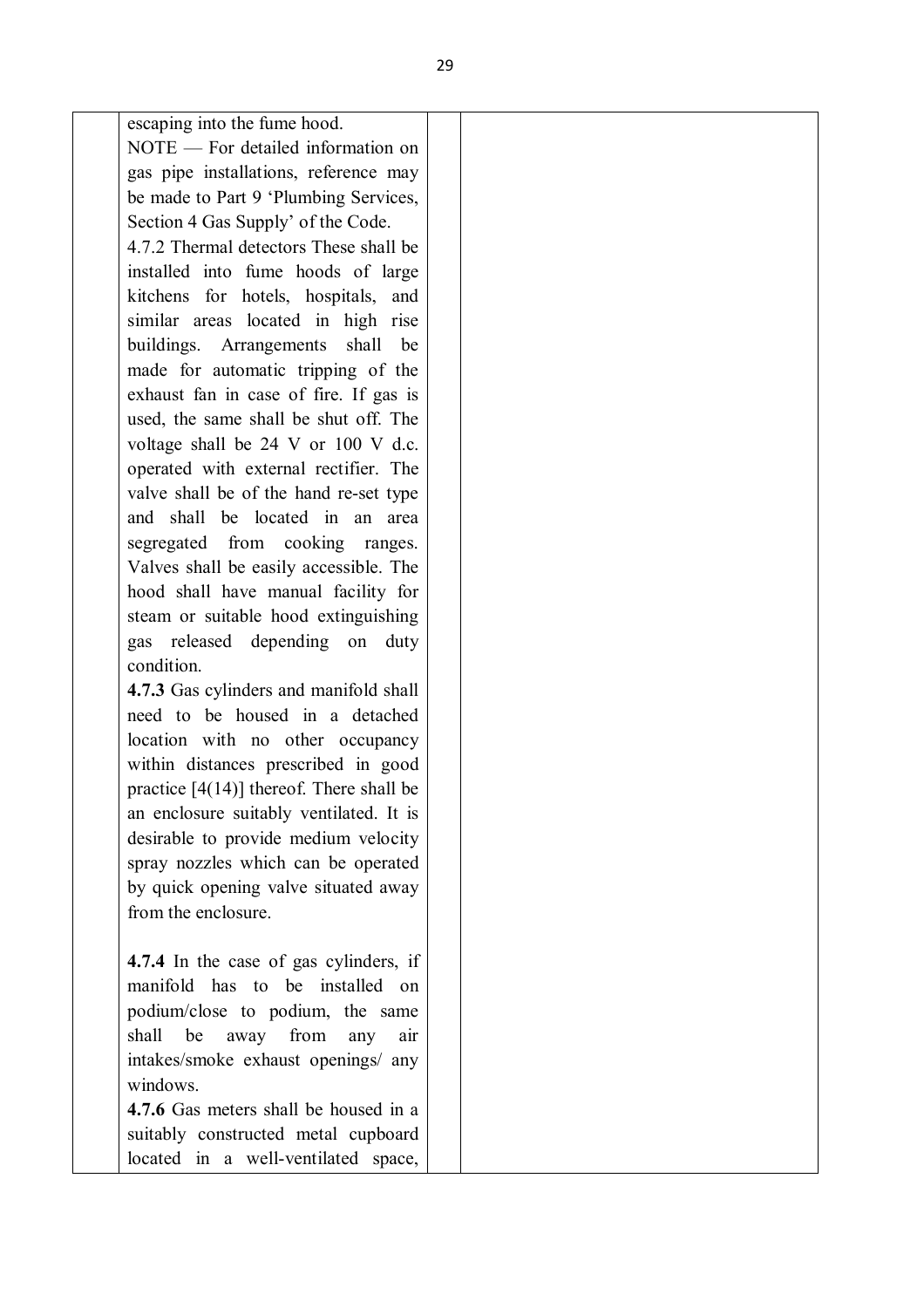|     | keeping in view the fact that LPG is      |                |  |
|-----|-------------------------------------------|----------------|--|
|     | heavier than air and town gas is lighter  |                |  |
|     | than air.                                 |                |  |
|     | 4.7.7<br>Wherever<br><b>LPG</b>           |                |  |
|     | reticulation/cylinders are<br>used in     |                |  |
|     | buildings above 100 m, gas leak           |                |  |
|     | detectors shall be provided at the        |                |  |
|     | usage points and monitored from fire      |                |  |
|     | command centre. The cables used for       |                |  |
|     | signalling shall be circuit integrity     |                |  |
|     | cables. 4.7.8 The gas lines shall not be  |                |  |
|     | installed through any electrical shafts,  |                |  |
|     | escape routes, refuge areas / refuge      |                |  |
|     | floors. 4.7.9 Kitchens working on LPG     |                |  |
|     | fuel shall not be permitted in            |                |  |
|     | basements.                                |                |  |
| 26. | 3.4.5.4 Service ducts and shafts          | $\ddot{\cdot}$ |  |
|     | Openings in walls or floors which are     |                |  |
|     | necessary to be provided to allow         |                |  |
|     | passages of all building services like    |                |  |
|     | cables, electrical wirings, telephone     |                |  |
|     | cables, plumbing pipes, etc, shall be     |                |  |
|     | protected by enclosure in the form of     |                |  |
|     | ducts/shafts having a fire resistance     |                |  |
|     | not less than 120 min. The inspection     |                |  |
|     | door for electrical shafts/ducts low      |                |  |
|     | voltage wiring running in shafts/ducts,   |                |  |
|     | shall either be armoured type or run      |                |  |
|     | through metal conduits. The space         |                |  |
|     | between the electrical cables/conduits    |                |  |
|     | and the walls/slabs shall be filled in by |                |  |
|     | fire stop material having fire<br>a       |                |  |
|     | resistance rating of not less than 120    |                |  |
|     | min. This shall exclude requirement of    |                |  |
|     | fire stop sealing for low voltage         |                |  |
|     | services shaft.                           |                |  |
|     | For plumbing shafts in the core of the    |                |  |
|     | building, with shaft door opening         |                |  |
|     | inside the building, the shafts shall     |                |  |
|     | have inspection doors having fire         |                |  |
|     | resistance rating not less than 30 min.   |                |  |
|     | For plumbing shafts doors which open      |                |  |
|     | in wet areas or in naturally ventilated   |                |  |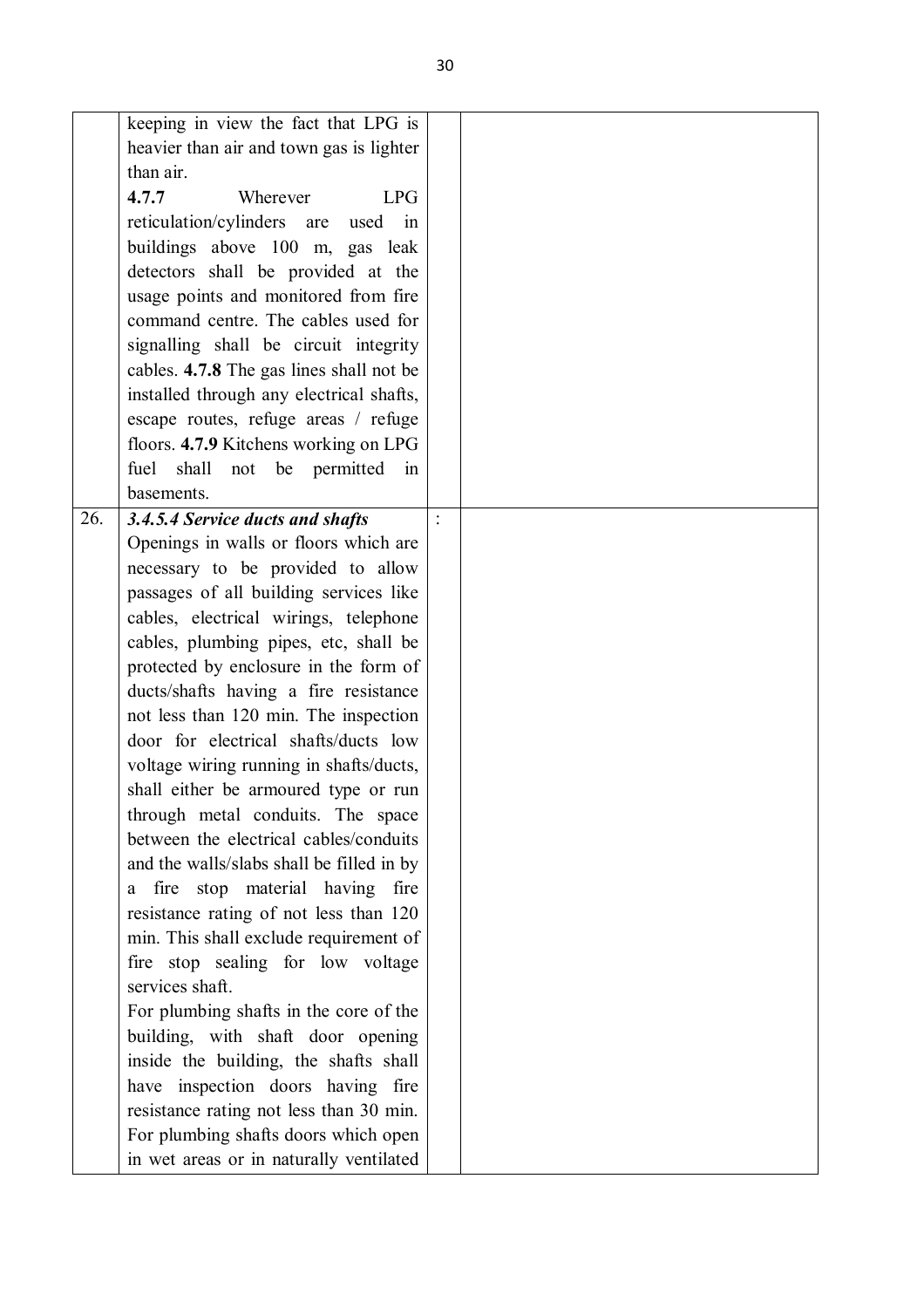|     | areas or on external wall of the           |                |  |
|-----|--------------------------------------------|----------------|--|
|     | building, the shafts may not require       |                |  |
|     | doors having any specified fire rating.    |                |  |
|     | <b>3.4.6 Electrical Installation</b>       |                |  |
|     | The electric<br>distribution<br>3.4.6.1    |                |  |
|     |                                            |                |  |
|     | cables/wiring shall be laid in a           |                |  |
|     | separate shaft. The shaft shall be         |                |  |
|     | sealed at every floor with fire stop       |                |  |
|     | materials having the<br>fire<br>same       |                |  |
|     | resistance as that of the floor. High,     |                |  |
|     | medium and low voltage wiring              |                |  |
|     | running in shaft and in false ceiling      |                |  |
|     | shall run in separate shaft/conduits.      |                |  |
|     | Water mains, gas pipes, telephone          |                |  |
|     | lines, intercom lines or any other         |                |  |
|     | service line shall not be laid in the      |                |  |
|     | duct for electrical cables; use of bus     |                |  |
|     | ducts/solid rising mains instead of        |                |  |
|     | cables is preferred.                       |                |  |
| 27. | <b>Escape Lighting and Exit Signage's.</b> | $\ddot{\cdot}$ |  |
|     |                                            |                |  |
|     | 3.4.7 Escape Lighting and Exit             |                |  |
|     | Signage Exit access, exits and exit        |                |  |
|     | discharge shall be properly identified,    |                |  |
|     | with adequate lighting maintained in       |                |  |
|     | the elements of the egress systems so      |                |  |
|     | that all occupants shall be able to        |                |  |
|     | leave the facility safely.                 |                |  |
|     |                                            |                |  |
|     | 3.4.7.1 Lighting                           |                |  |
|     | a) The exit, exit access and exit          |                |  |
|     | discharge systems shall be illuminated     |                |  |
|     | continuously. The floors of the means      |                |  |
|     | of egress shall be illuminated at all      |                |  |
|     | including<br>points,<br>angles<br>and      |                |  |
|     | corridors<br>intersections,<br>in<br>and   |                |  |
|     | passageways, stairwells, landings of       |                |  |
|     | stairwells and exit.                       |                |  |
|     | Emergency lighting shall<br>b)<br>be       |                |  |
|     | powered from a source independent of       |                |  |
|     |                                            |                |  |
|     | that supplying the normal lighting.        |                |  |
|     | c) Escape lighting shall be capable of,    |                |  |
|     | indicating<br>1)<br>clearly<br>and         |                |  |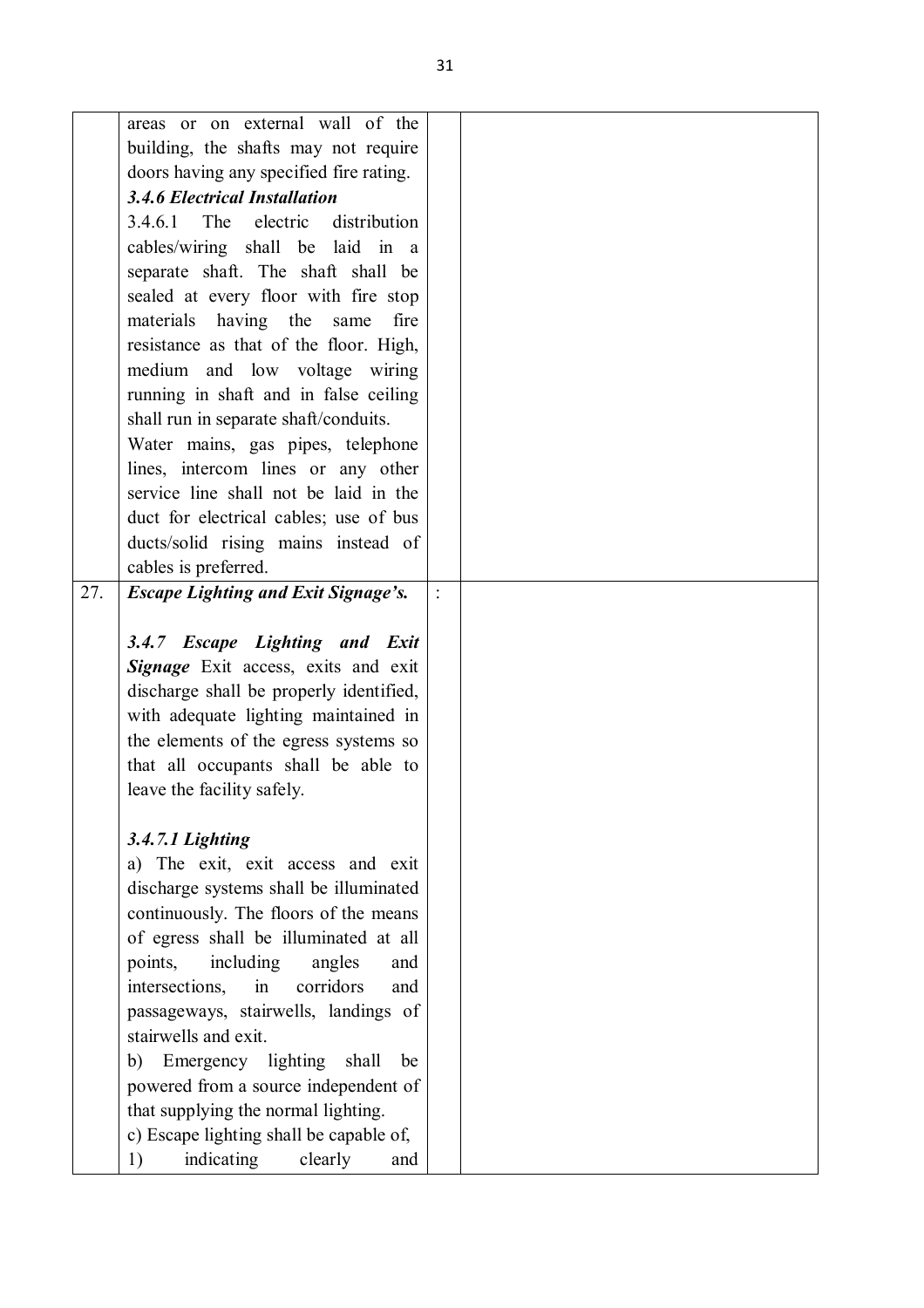unambiguously the escape routes;

2) providing adequate illumination along such routes to allow safe movement of persons towards and through the exits; and

3) Ensuring that fire alarm call points and Fire fighting equipment provided along the escape routes can be readily located.

d) The horizontal luminance at floor level on the centreline of an escape route shall not be less than 10 lumen / m<sup>2</sup>. In addition, for escape routes up to 2 m wide, 50 percent of the route width shall be lit to a minimum of 5 lumen /  $m^2$ .

e) Required illumination shall be arranged such that the failure of any single lighting unit, such as the burning out of one luminaire, will not leave any area in darkness and does not impede the functioning of the system further.

f) The emergency lighting shall be provided to be put on within 5 s of the failure of the normal lighting supply. Also, emergency lighting shall be able to maintain the required illumination level for a period of not less than 90 min in the event of failure of the normal lighting even for smaller premises.

g) Battery pack emergency lighting, because of its limited duration and reliability, shall not be allowed to be used in lieu of a diesel engine driven emergency power supply.

h) Escape lighting luminaries should be sited to cover the following locations:

1) Near each intersection of corridors,

2) At exits and at each exit door,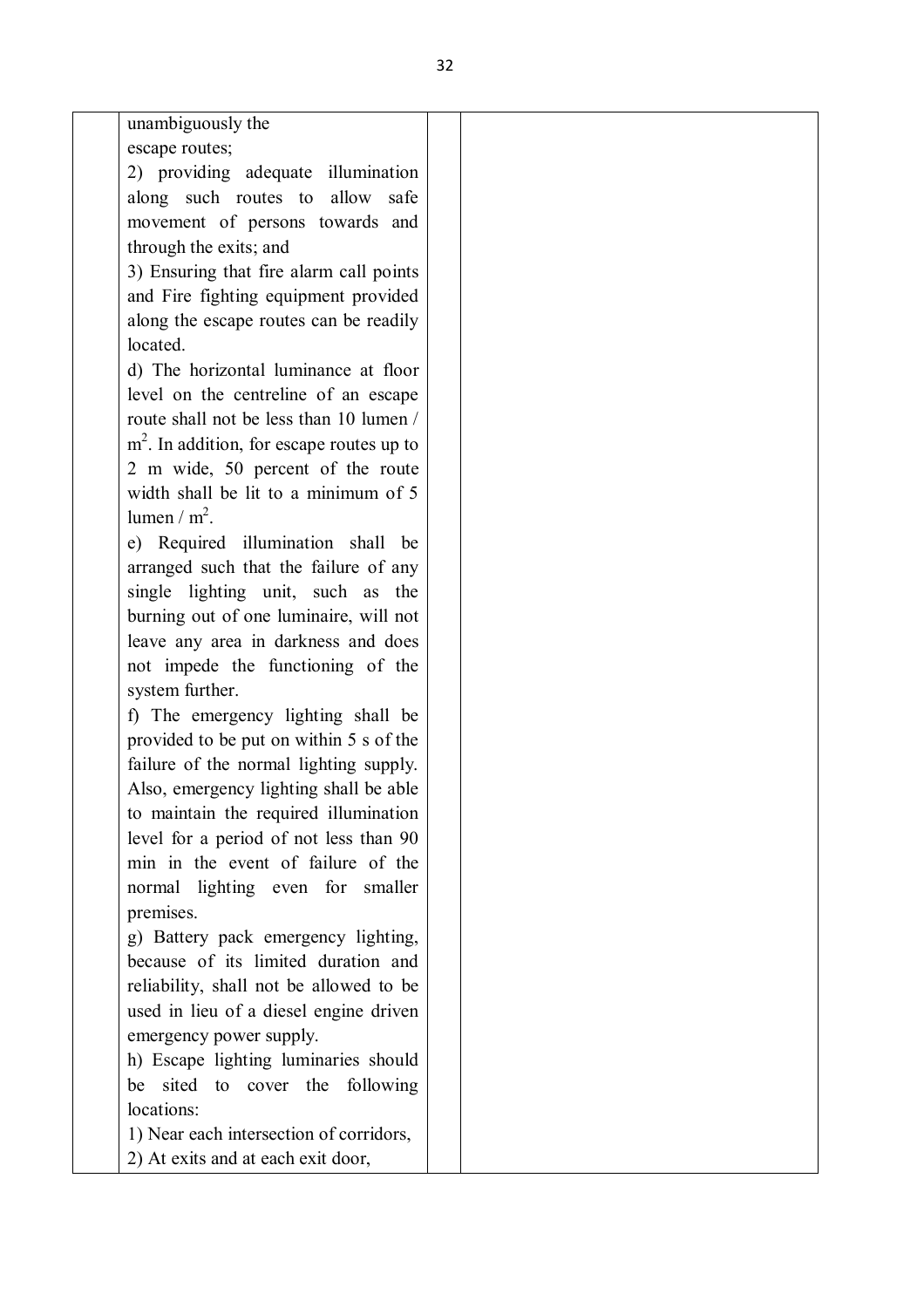| 3) Near each change of direction in the      |  |
|----------------------------------------------|--|
| escape route,                                |  |
| 4) Near each staircase so that each          |  |
| flight of                                    |  |
| stairs receives direct light,                |  |
| 5) Near any other change of floor            |  |
| level,                                       |  |
| 6) Outside each final exit and close to      |  |
| it,                                          |  |
| 7) Near each fire alarm call point,          |  |
| 8) Near fire fighting equipment, and         |  |
| 9) To illuminate exit and safety signs       |  |
| as                                           |  |
| required by the enforcing authority.         |  |
|                                              |  |
| <b>NOTE</b> . For the purpose of this clause |  |
| 'near' is normally considered to be          |  |
| within 2 m measured horizontally.            |  |
| j) The luminaries shall be mounted as        |  |
| low as                                       |  |
| Possible, but at least 2 m above the         |  |
| floor level.                                 |  |
| k) Signs are required at all exits,          |  |
| emergency exits and escape routes,           |  |
| which should comply with the graphic         |  |
| requirements of the relevant Indian          |  |
| Standards.                                   |  |
| 3.4.7.2 Exit passageway (at ground)          |  |
| and staircase lighting shall also be         |  |
| connected to alternative supply. The         |  |
| alternative source of supply may be          |  |
| provided by battery continuously             |  |
| trickle charged from the electric            |  |
| mains.                                       |  |
| 3.4.7.3 Suitable arrangements shall          |  |
| be made by installing double throw           |  |
| switches to ensure that the lighting         |  |
| installed in the staircase and the           |  |
| corridor does not get connected to           |  |
| of<br>supply<br>sources<br>two               |  |
| simultaneously. Double throw switch          |  |
| shall be installed in the service room       |  |
| for terminating the stand-by supply.         |  |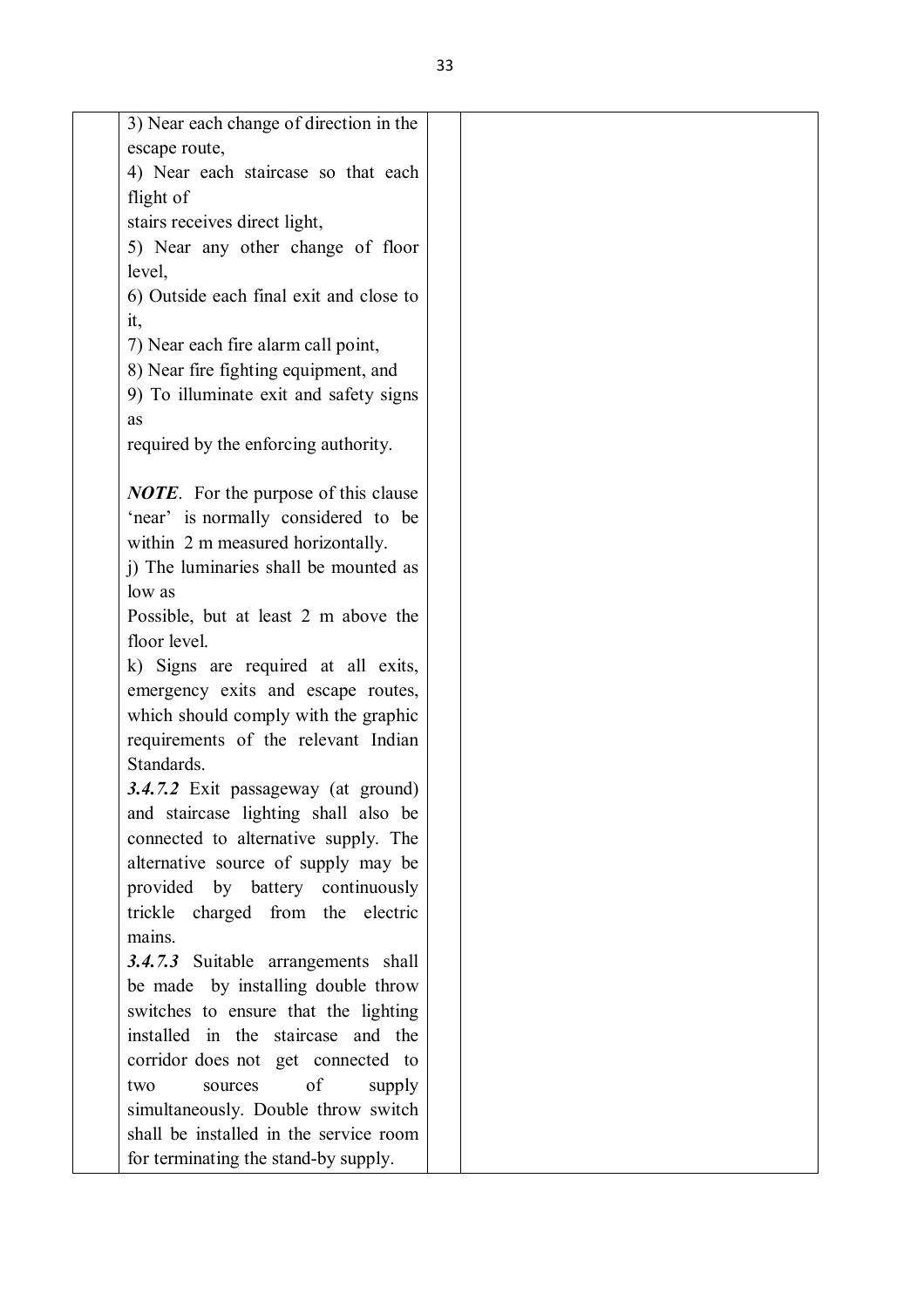The emergency lighting system shall be well maintained by periodical inspections and tests so as to ensure their perfect serviceability at all times. *3.4.7.4* Exit signage Where exit access is provided through corridors / paths, the occupants shall be able to easily identify the way to exits. Exit signs shall be provided such that no point in an exit access is more than 30 m from a visible exit directional sign. An exit sign indicating the direction to an exit shall be provided at all changes in direction. Exits shall be clearly visible and the

route to reach the exits shall be clearly marked and signs posted to guide the occupants of the floor concerned. Signs shall be illuminated and wired to an independent electrical circuit on an alternative source of supply. The sizes and colours of the exit signs shall be in accordance with good practice [4(7)]. The colour of the exit signs shall be green.

*NOTE.* This provision shall not apply to A-2 and A-4 occupancies less than 15 m in height. The exit sign with arrow indicating the way to the escape route shall be provided at a suitable height from the floor level on the wall and shall be illuminated by

electric light connected to corridor circuits. All exit way marking signs should be so installed that no mechanical damage shall occur to them due to moving of furniture or other heavy equipment. Further, all landings of floor shall have floor indicating boards prominently indicating the number of the floor. Photo luminescent markings shall be pasted at internal hydrant boxes.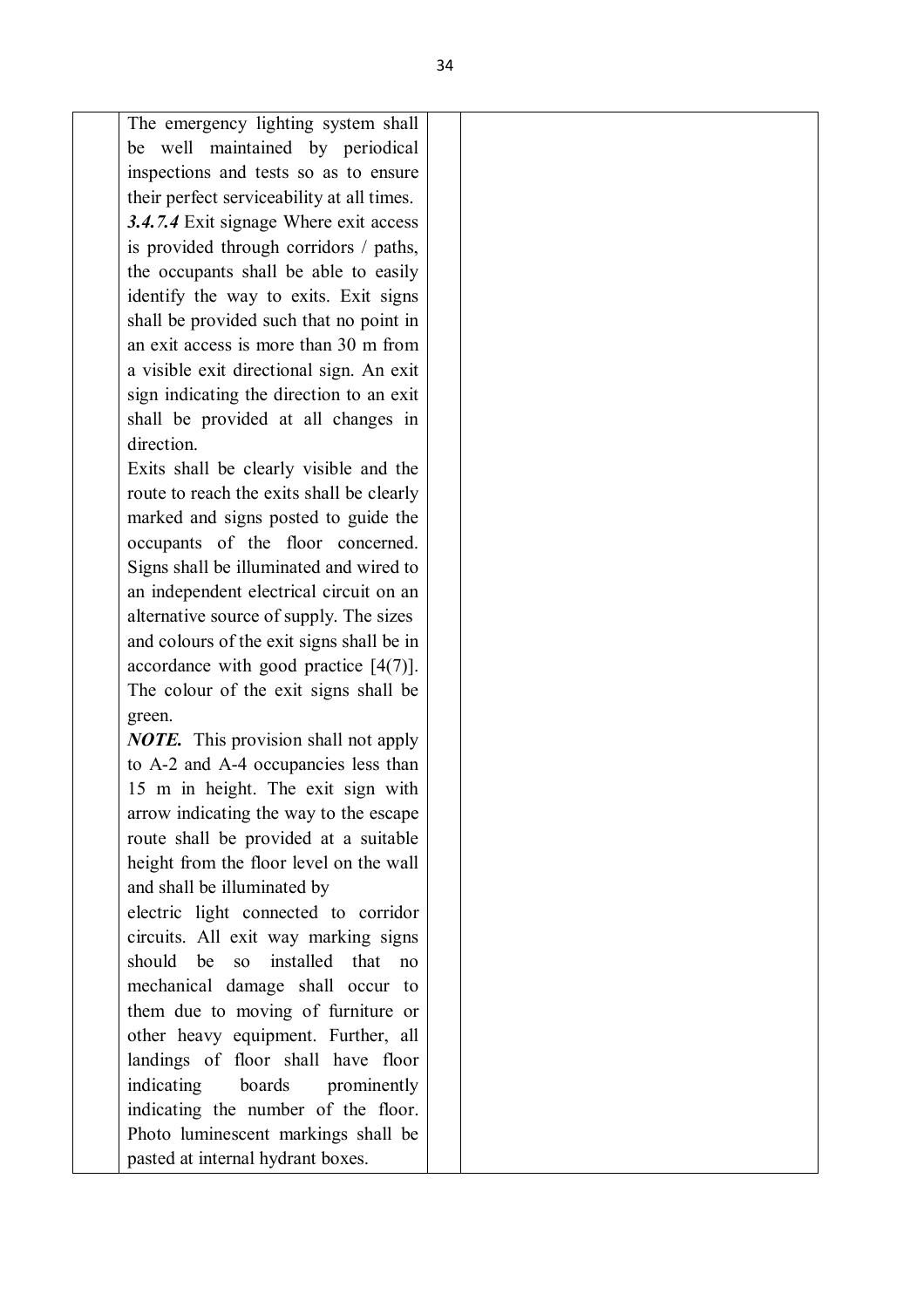|    |                                           | D. The builder should arrange for the following fire fighting and evacuation measures:- |
|----|-------------------------------------------|-----------------------------------------------------------------------------------------|
| 1. | <b>Electric Power Supply.</b>             |                                                                                         |
|    | NBC 2016, Part-4 Fire and Life            |                                                                                         |
|    | Safety, 3.4.6.2 Emergency power for       |                                                                                         |
|    | fire and life safety systems Emergency    |                                                                                         |
|    | power supplying distribution system       |                                                                                         |
|    | for critical requirement for functioning  |                                                                                         |
|    | of fire and life safety system and        |                                                                                         |
|    | equipment shall be planned<br>for         |                                                                                         |
|    | efficient and reliable power<br>and       |                                                                                         |
|    | control supply to the<br>following        |                                                                                         |
|    | systems and equipment<br>where            |                                                                                         |
|    | provided:                                 |                                                                                         |
|    | a) Fire pumps.                            |                                                                                         |
|    | b) Pressurization and smoke venting;      |                                                                                         |
|    | including its ancillary systems such as   |                                                                                         |
|    | dampers and actuators.                    |                                                                                         |
|    | c) Fireman's lifts (including all lifts). |                                                                                         |
|    | d) Exit signage lighting.                 |                                                                                         |
|    | e) Emergency lighting.                    |                                                                                         |
|    | f) Fire alarm system.                     |                                                                                         |
|    | g) Public<br>address (PA)<br>system       |                                                                                         |
|    | (relating to                              |                                                                                         |
|    | Emergency voice evacuation<br>and         |                                                                                         |
|    | annunciation).                            |                                                                                         |
|    | h) Magnetic door hold open devices.       |                                                                                         |
|    | j) Lighting in fire command centre and    |                                                                                         |
|    | security room. Power supply to these      |                                                                                         |
|    | systems and equipment shall be from       |                                                                                         |
|    | and emergency (standby)<br>normal         |                                                                                         |
|    | with<br>generator)<br>power<br>sources    |                                                                                         |
|    | changeover facility. If power supply,     |                                                                                         |
|    | is from HV source and HV generation,      |                                                                                         |
|    | the transformer should be planned in      |                                                                                         |
|    | standby<br>capacity to<br>ensure          |                                                                                         |
|    | continuity of power<br>to<br>such         |                                                                                         |
|    | systems. Wherever and backup DG           |                                                                                         |

sets are of higher voltage rating, then dual redundant cables shall be taken to all transformers. The generator shall be capable of taking starting current of all the fire and life safety systems and

 $\overline{1}$ .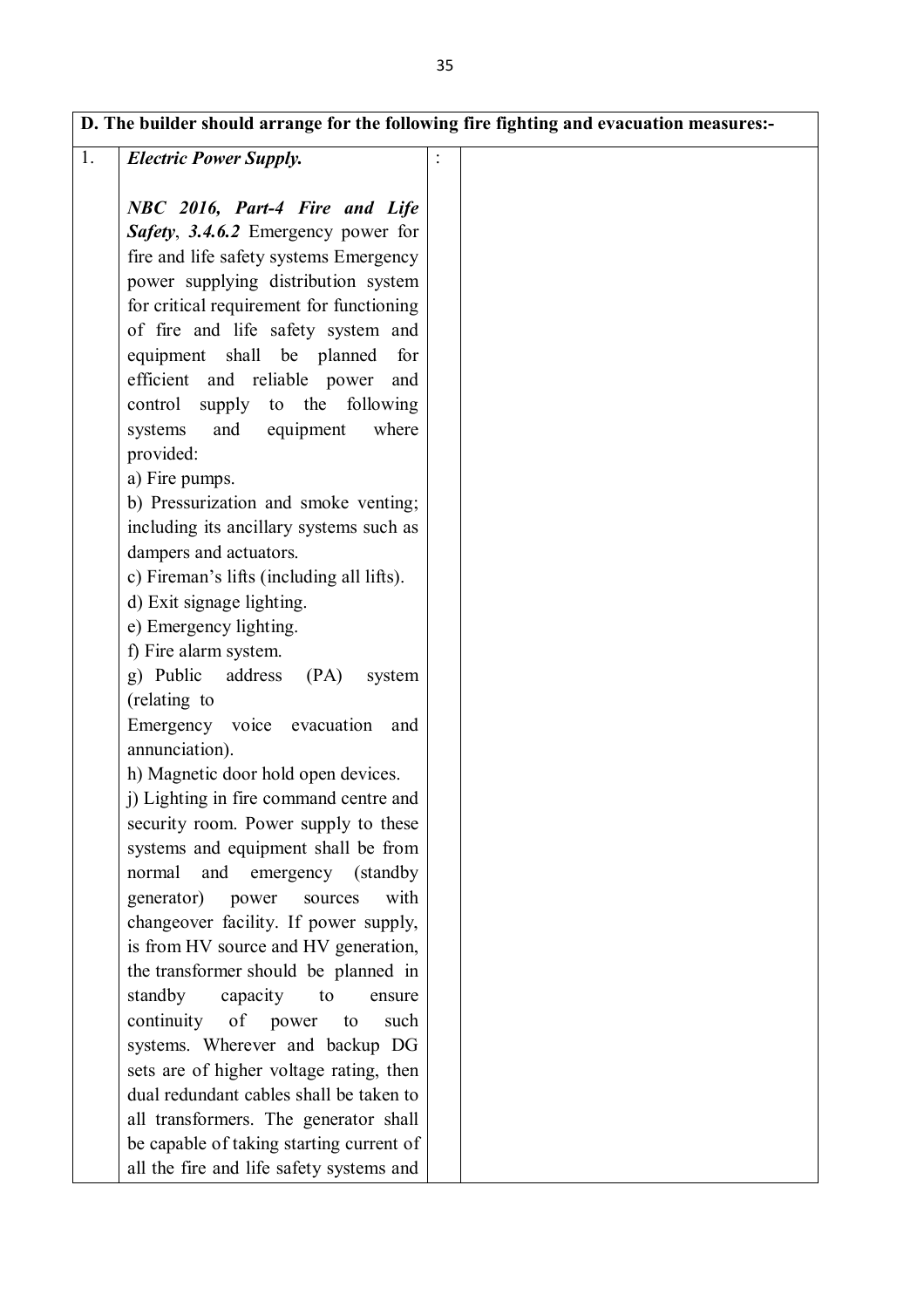| equipment as above. Where parallel            |  |
|-----------------------------------------------|--|
| HV/LV supply from a separate                  |  |
| substation fed from different grid is         |  |
| provided with appropriate transformer         |  |
| for emergency, the provision of               |  |
| be<br>generator<br>may<br>waived<br>in        |  |
| consultation with the Authority.              |  |
| 3.4.6.4 Standby supply                        |  |
| Diesel generator set(s) shall not be          |  |
| installed at any floor other than             |  |
| <i>ground/first basement.</i> If the same are |  |
| installed indoors, proper ventilation         |  |
| and exhaust shall be planned. The DG          |  |
| set room shall be separated by 120            |  |
| min fire resistance rated walls and           |  |
| doors. The oil tank for the DG sets (if       |  |
| not in the base of the DG) shall be           |  |
| provided with a dyked enclosure               |  |
| having a volumetric capacity of at            |  |
| least 10 percent more than the volume         |  |
| of the oil tank. The enclosure shall be       |  |
| filled with sand for a height of 300          |  |
| detailed<br>information<br>For<br>mm.         |  |
| regarding fire safety requirements            |  |
| for hazardous petroleum products,             |  |
| reference<br>may be made to The               |  |
| Petroleum Act, 1934 and the Rules             |  |
| framed there under.                           |  |
| 2.<br>Down comer system.                      |  |
| NBC-2016, Part-4, Fire & Life                 |  |
| Down-comer<br>Safety,<br>An                   |  |
| arrangement of fire fighting within the       |  |
| building by means of down-comer               |  |
| pipe connected to terrace tank through        |  |
| terrace pump, gate valve and non-             |  |
| return valve and having mains not less        |  |
| than 100 mm internal diameter with            |  |
| landing valves on each floor/landing.         |  |
| It is also fitted with inlet connections      |  |
| at ground level for charging with             |  |
| water by pumping from fire service            |  |
| appliances and air release valve at roof      |  |
| level to release trapped air inside.          |  |
|                                               |  |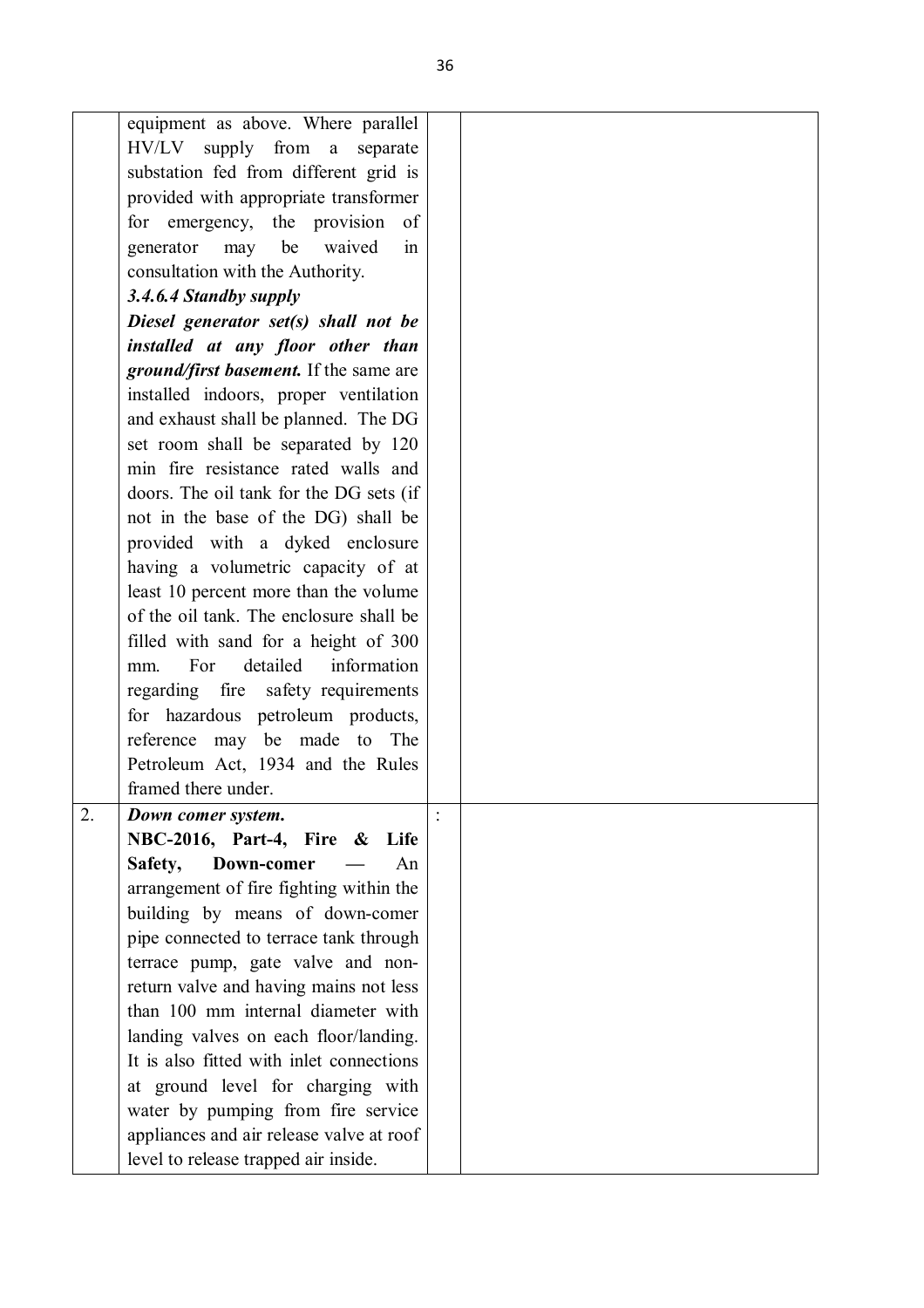|                | NBC 2016, Part-4, Fire & Life Safety    |  |
|----------------|-----------------------------------------|--|
|                | Table 7 (6) down comer shall be         |  |
|                |                                         |  |
|                | provided for every 1000 sq.mtrs. built  |  |
|                | up area,                                |  |
|                | <b>Apartment Houses (A-4)</b>           |  |
|                | 1. For 15 m and above but not           |  |
|                | exceeding 35 m in height.               |  |
|                | The down comer should be of 100 mm      |  |
|                | internal diameter and G.I. 'C' class    |  |
|                | pipe. From each down comer single       |  |
|                | hydrant outlet should be provided       |  |
| 3 <sub>1</sub> | Wet riser system.                       |  |
|                |                                         |  |
|                | NBC 2016 Part-4, Fire & Life            |  |
|                | Safety, Clause 2.65 Wet Riser - An      |  |
|                | arrangement for fire fighting within    |  |
|                | the building by means of vertical       |  |
|                | rising mains not less than 100 mm       |  |
|                | nominal diameter with landing valves    |  |
|                | on each floor/landing for fire fighting |  |
|                | purposes and permanently charged        |  |
|                | with water from a pressurized supply.   |  |
|                |                                         |  |
|                | NBC -2016, Part-4 Fire & Life           |  |
|                | Safety, Table 7 (5) wet riser shall be  |  |
|                | provided for every 1000 sq.mtrs. built  |  |
|                | up area,                                |  |
|                | <b>Apartment Houses (A-4)</b>           |  |
|                | 1.35 m and above in height.             |  |
|                | The riser should be of 100<br>mm        |  |
|                | internal diameter and G.I. 'C' class    |  |
|                | pipe. From each riser single hydrant    |  |
|                | outlet should be provided at each       |  |
|                | landing.                                |  |
|                |                                         |  |
| 4.             | Hose reel hose system.                  |  |
|                | NBC-2016, Part-4, Fire and Life         |  |
|                | Safety, Table 7 (4) First Aid Hose      |  |
|                | reel shall be provided for,             |  |
|                | <b>Apartment Houses (A-4)</b>           |  |
|                |                                         |  |
|                | Should be provided in all the<br>1.     |  |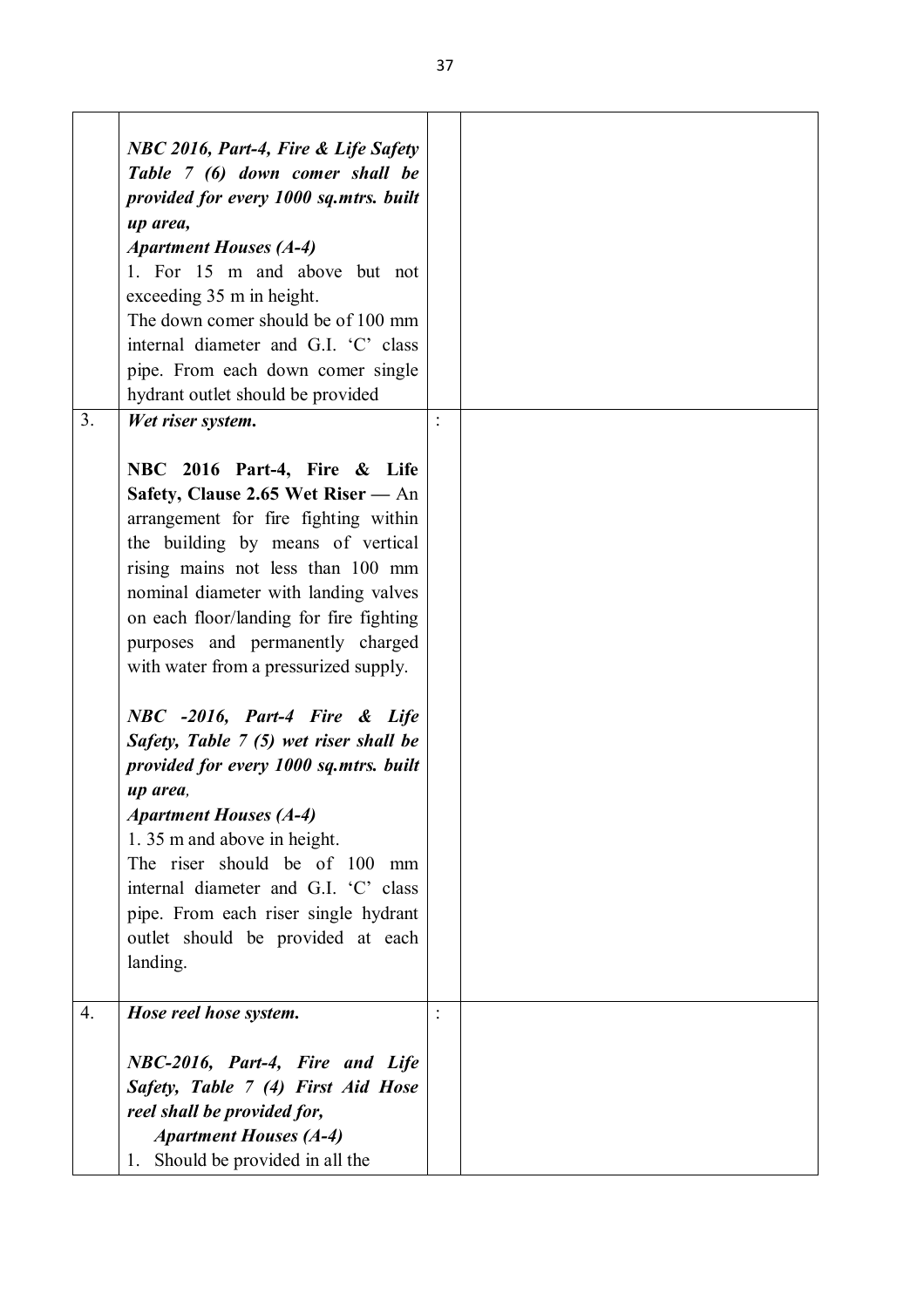|    | buildings irrespective of height and      |  |
|----|-------------------------------------------|--|
|    | irrespective of occupancy.                |  |
|    | Rubber lined Hose reel hose of size       |  |
|    | minimum 19 mm of 40 mtr length as         |  |
|    | per IS 884, with Gate valve (upstream)    |  |
|    | and shut off nozzle of 5 mm size. The     |  |
|    | hose reel hose should be connected at     |  |
|    | each landing by means of an adaptor.      |  |
|    | Adequate BIS marked re-inforced           |  |
|    | rubber lined delivery hoses of 63 mm      |  |
|    | size to reach the farthest point of the   |  |
|    | floor / setbacks from the system          |  |
|    | should be provided with a branch pipe     |  |
|    | near each hydrant outlet in a proper      |  |
|    | box to protect it from withering.         |  |
| 5. | Yard hydrant system.                      |  |
|    |                                           |  |
|    | NBC-2016, Part-4, Clause 2.64.1 :         |  |
|    | Hydrant system - A distribution           |  |
|    | system having a network of piping         |  |
|    | installed underground / above ground      |  |
|    | around and / or through inside of a       |  |
|    | building with internal and / or external  |  |
|    | hydrants fitted with landing walls at     |  |
|    | regular interval according to the         |  |
|    | occupancy. The distribution system is     |  |
|    | connected to water supply system          |  |
|    | from fire fighting.                       |  |
|    |                                           |  |
|    | $NBC-2016$ , Part-4, Table 7 (7) Yard     |  |
|    | hydrant shall be provided for,            |  |
|    | <b>Apartment Houses (A-4)</b>             |  |
|    | 1.45 m and above in height.               |  |
|    |                                           |  |
|    | At least two fire service inlets to boost |  |
|    | the water in the riser directly from the  |  |
|    | mobile pump should also be provided.      |  |
|    | These inlets should be located at an      |  |
|    | easily accessible position, preferable    |  |
|    | near the entry point to the premises.     |  |
| 6. | Underground static water storage          |  |
|    | tank combined capacity for wet riser,     |  |
|    | yard hydrant and sprinklers per set of    |  |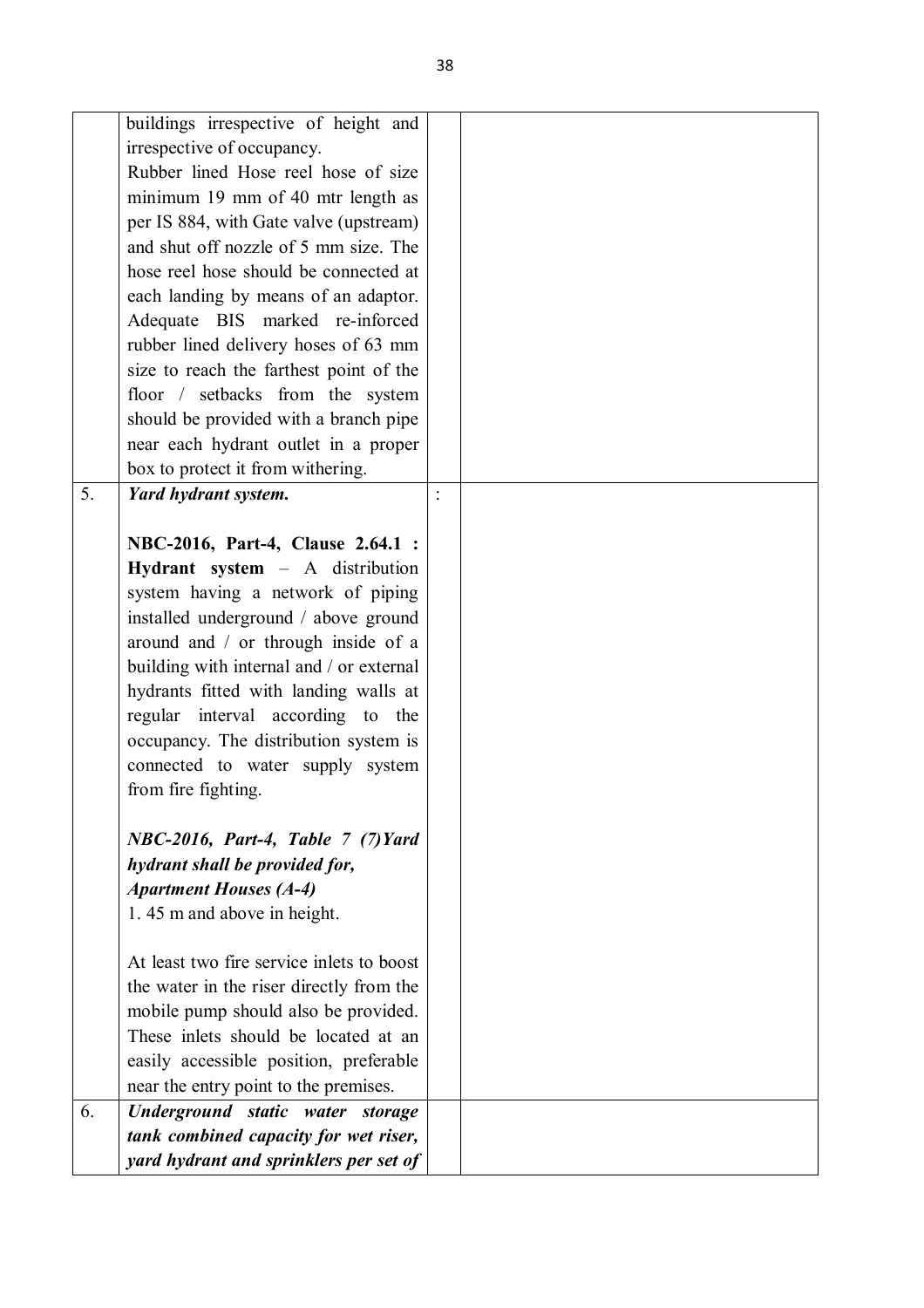*pumps.*

*NBC-2016, Part-4, Table 7 (11) Underground Static Water Storage Tank Combined Capacity for Wet Riser, Yard hydrant and Sprinklers per set of Pumps shall be provided for,*

*Apartment Houses (A-4)*

- 1. Above 35 m but not exceeding 45 m. In height – 75,000 lts.
- 2. Above 45 m but not exceeding 60 m. In height – 1,50,000 lts.
- *3.* Above 60 m in height. 2,00,000 lts.

*Note: Fire tank to be always filled with water. Over flow of fire tank to be taken to domestic tank. Arrangement should be such that any incoming water should first fill-up fire tank, then overflow to other utilizations.*

*H-4 ENCLOSED PARKING STRUCTURES* c) For basement car parking, compartmentation can be achieved, with fire barrier or with water curtain nozzle (K-23) or with combination there of. Automatic deluge system comprising deluge valve, piping, nozzles, etc shall be used to zone the compartment in case of water curtain system. In case of water curtain, existing water storage shall be supplemented by water demand for water curtain nozzles for 60 min considering the largest compartment. perimeter out of all compartments of car parking in any of the basements.

d) The water supply for the water curtain nozzles shall be through independent electric pump of adequate capacity (flow and head) with piping/riser for the water supply to the nozzles.

e) The water curtain shall be operated by the actuation of flow switch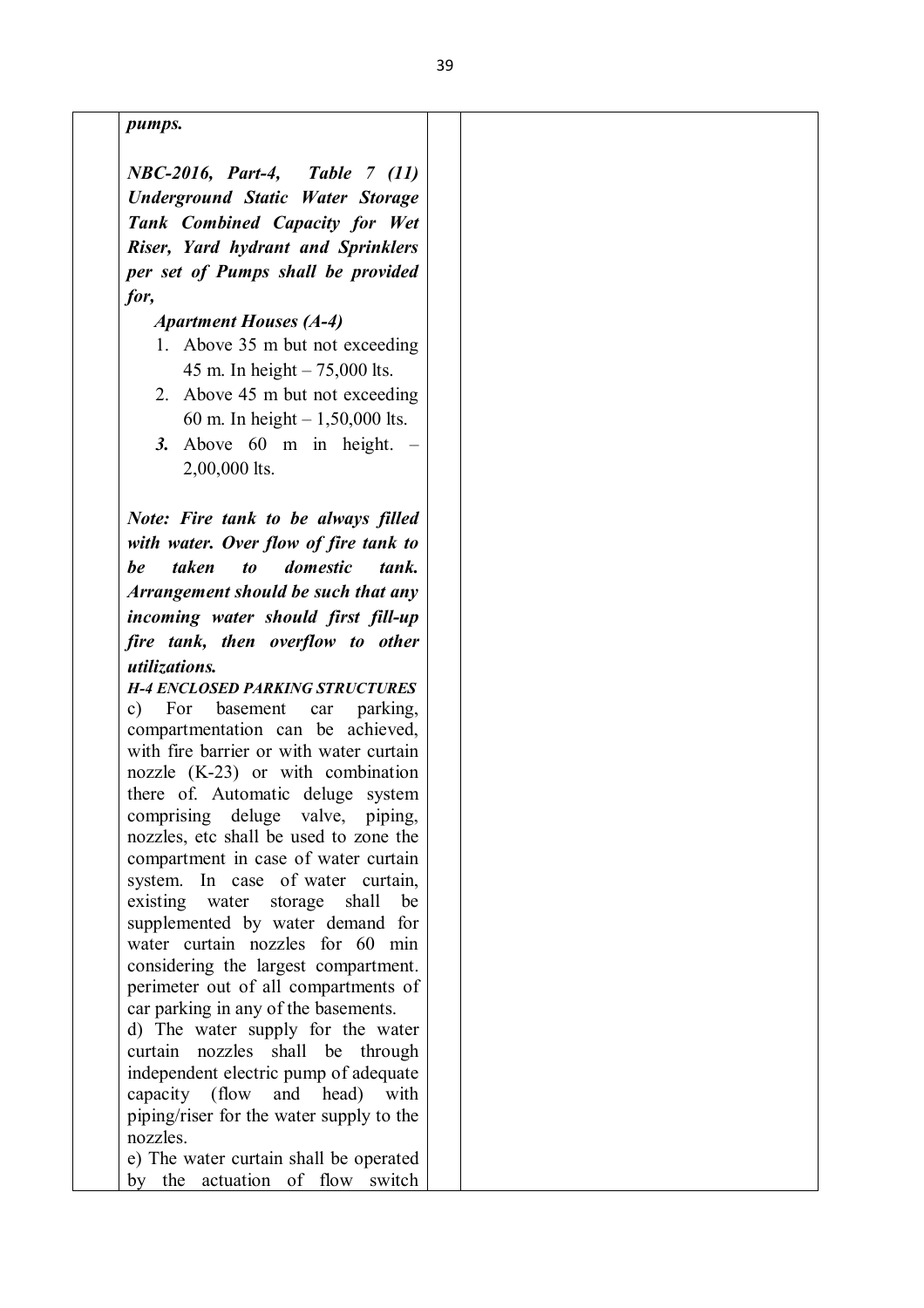|    | actuating sprinkler system.                                                |               |  |
|----|----------------------------------------------------------------------------|---------------|--|
|    | f) For smoke ventilation requirement                                       |               |  |
|    | of car parking, see 4.6.2.                                                 |               |  |
|    | g) All fire exit doors from the car                                        |               |  |
|    | parking to exits shall be painted green<br>and shall display exit signage. |               |  |
| 7. | <b>Terrace</b> tank                                                        |               |  |
|    |                                                                            |               |  |
|    | <b>NBC-2016, Part-4</b><br><b>Table</b><br>7(12)                           |               |  |
|    | <b>Terrace Tank Over Respective Tower</b>                                  |               |  |
|    | Terrace shall be provided for                                              |               |  |
|    |                                                                            |               |  |
|    | <b>Apartment Houses (A-4)</b>                                              |               |  |
|    | 1. Less than 15 m in height 5000 lts.                                      |               |  |
|    | (5000 lts.) (Note 6 : Additional                                           |               |  |
|    | value given in parenthesis shall be                                        |               |  |
|    | added if basement area exceeds                                             |               |  |
|    | $200 \text{ m}^2$ )                                                        |               |  |
|    | 15 m and above but not exceeding<br>2.                                     |               |  |
|    | 35 m in height 25,000 lts.                                                 |               |  |
|    | 3. Above 35 m but not exceeding 45                                         |               |  |
|    | m in height 5000 lts.                                                      |               |  |
|    | 4. $45 \text{ m}$ and above in height $10,000$                             |               |  |
|    | lts.                                                                       |               |  |
|    |                                                                            |               |  |
|    | Note: Over head tank to overflow to                                        |               |  |
|    | domestic tank. Arrangement should                                          |               |  |
|    | be such that any incoming water                                            |               |  |
|    | should first fill-up fire tank, then                                       |               |  |
|    | overflow to other utilizations.                                            |               |  |
|    |                                                                            |               |  |
| 8. | Pump near underground static water                                         | $\frac{1}{2}$ |  |
|    | storage tank (fire pump) with                                              |               |  |
|    | minimum pressure of 3.5 $kg/cm2$ at                                        |               |  |
|    | terrace level                                                              |               |  |
|    |                                                                            |               |  |
|    | NBC-2016, Part-4, Table 7 (13)                                             |               |  |
|    | Pump near underground static water                                         |               |  |
|    |                                                                            |               |  |
|    | storage tank (Fire pump) with                                              |               |  |
|    | minimum pressure of 3.5 $kg/cm2$ at                                        |               |  |
|    | remotest location.                                                         |               |  |
|    | <b>Apartment Houses (A-4)</b>                                              |               |  |
|    | 1. Above 35 m but not exceeding 45                                         |               |  |
|    | m in height                                                                |               |  |
|    | ( <i>Note 10</i> : One electric and one diesel                             |               |  |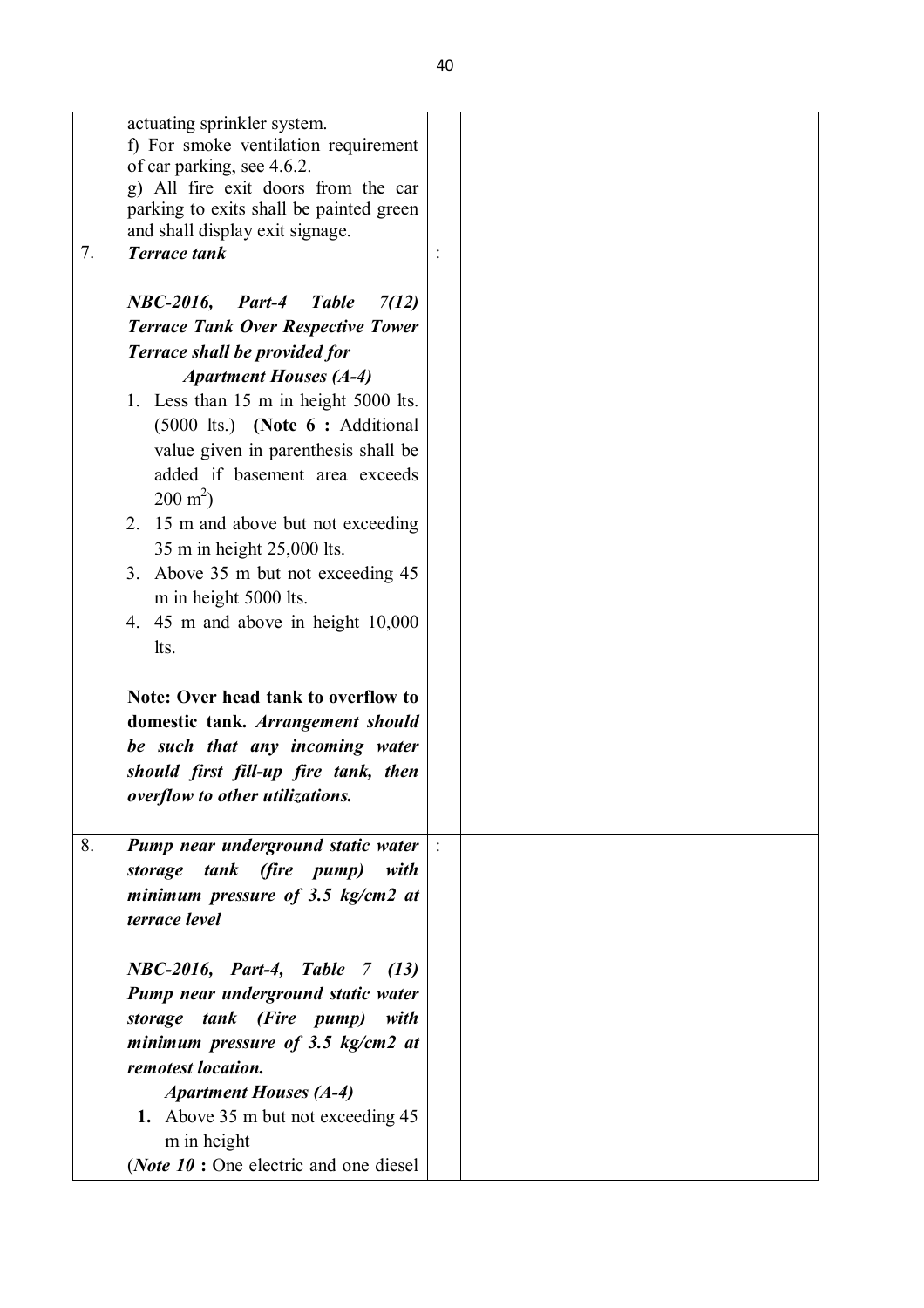pump of capacity 2280 l/min and one electric pump of capacity 180 l/min. See also Note 22 and 23)

*(Note 22*: One set of pumps shall be provided for each 100 hydrants or part thereof, with a maximum of two sets. In case of more than one pump set installation, both pump sets shall be interconnected at their delivery headers.

(*Note 23*: Alternative to provisions of additional set of pumps, the objective can be met by providing additional diesel pump of the same capacity and doubling the water tank capacity as required for one set of pumps.)

**2.** Above 45 m in height but not exceeding 60 m in height

(*Note 11* Provide required number of sets of pumps each consisting of two electric and one diesel pump (stand by) of capacity 2 280 litre/min and two electric pump of capacity 180 litre/min *(see* Fig. 12) *(see also* Notes 22 and 23).

(*Note 22* One set of pumps shall be provided for each 100 hydrants or part thereof, with a maximum of two sets. In case of more than one pump set installation, both pump sets shall be interconnected at their delivery headers.

*Note 23* Alternative to provisions of additional set of pumps, the objective can be met by providing additional diesel pump of the same capacity and doubling the water tank capacity as required for one set of pumps.)

**1.** Above 60 m in height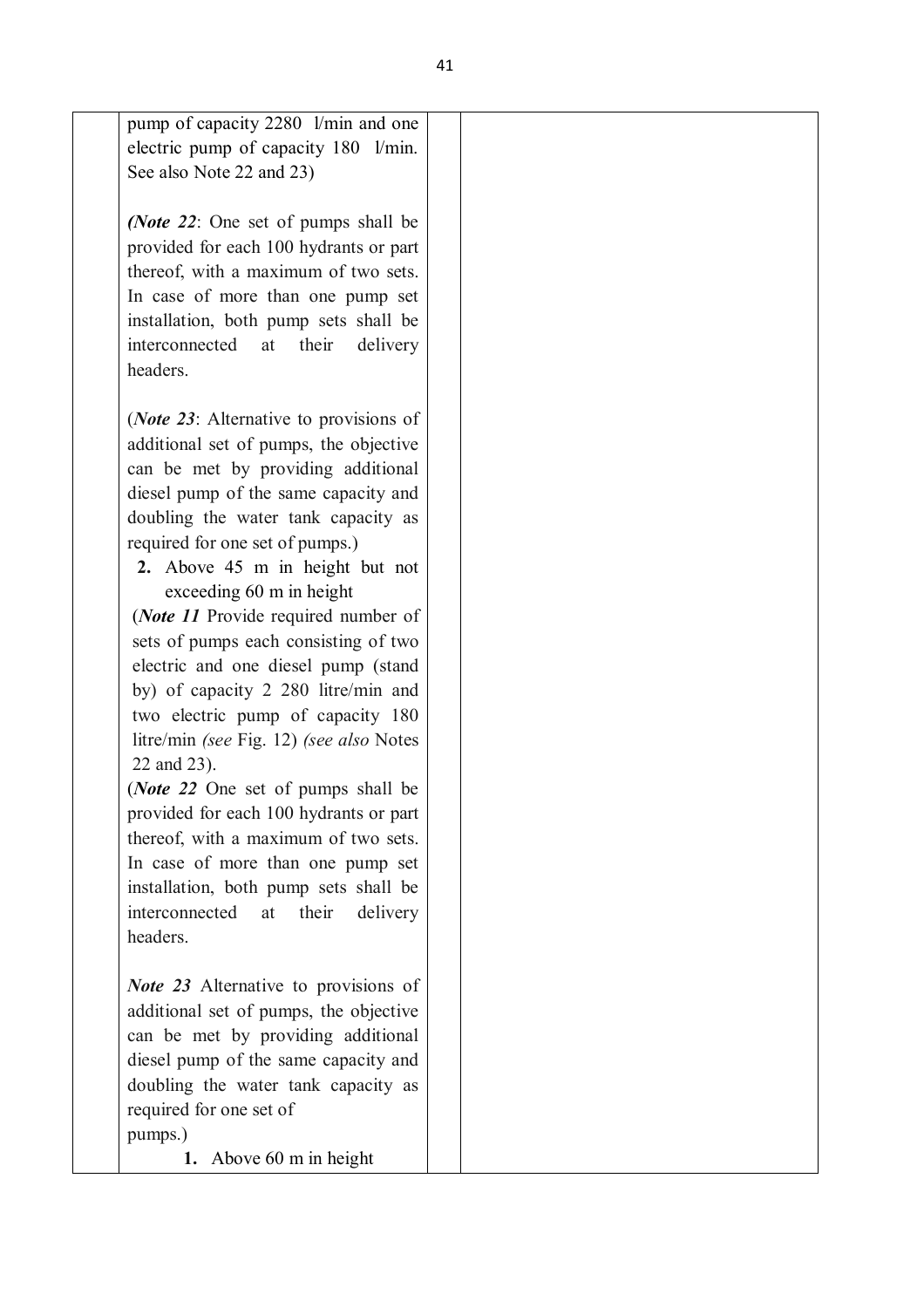| (Note 12 Provide required number of           |  |
|-----------------------------------------------|--|
| sets of pumps each consisting of two          |  |
| electric and one diesel pump (stand           |  |
| by) of capacity 2 850 litre/min and           |  |
| two electric pump of capacity 180             |  |
| litre/min (see Fig. 12) (see also Notes       |  |
| 22 and 23)                                    |  |
| ( <i>Note 13</i> Lower levels in high rise    |  |
| buildings 60 m or above in height are         |  |
| likely to experience high pressure and        |  |
| therefore, it is recommended to               |  |
| consider<br>multi-outlet<br>multi-stage,      |  |
| pumps (creating pressure zones) or            |  |
| variable frequency drive pumps or any         |  |
| other equivalent arrangement)                 |  |
| ( <i>Note 22</i> One set of pumps shall be    |  |
| provided for each 100 hydrants or             |  |
| part thereof, with a maximum of two           |  |
| sets. In case of more than one pump           |  |
| set installation, both pump sets shall        |  |
| be interconnected at their delivery           |  |
| headers.                                      |  |
| ( <i>Note 23</i> Alternative to provisions of |  |
| additional set of pumps, the objective        |  |
| can be met by providing additional            |  |
| diesel pump of the same capacity and          |  |
| doubling the water tank capacity as           |  |
| required for one set of pumps.)               |  |
| If Basement is compartmented using            |  |
| water curtains additional pump as             |  |
| per clause H-4 d) The water supply            |  |
| for the water curtain nozzles shall be        |  |
| through independent electric pump of          |  |
| adequate capacity (flow and head)             |  |
| with piping/riser for the water supply        |  |
| to the nozzles to be provided.<br>9.          |  |
| <b>Pumps at the Terrace Tank level with</b>   |  |
| Minimum Pressure of 2.0 kg/cm <sup>2</sup> .  |  |
| NBC-2016, Part-4, Table 7 (14)                |  |
| pumps at the Terrace tank level with          |  |
| Minimum Pressure of 3.5 kg/cm2                |  |
| shall be provided for,                        |  |
| <b>Apartment Houses (A-4)</b>                 |  |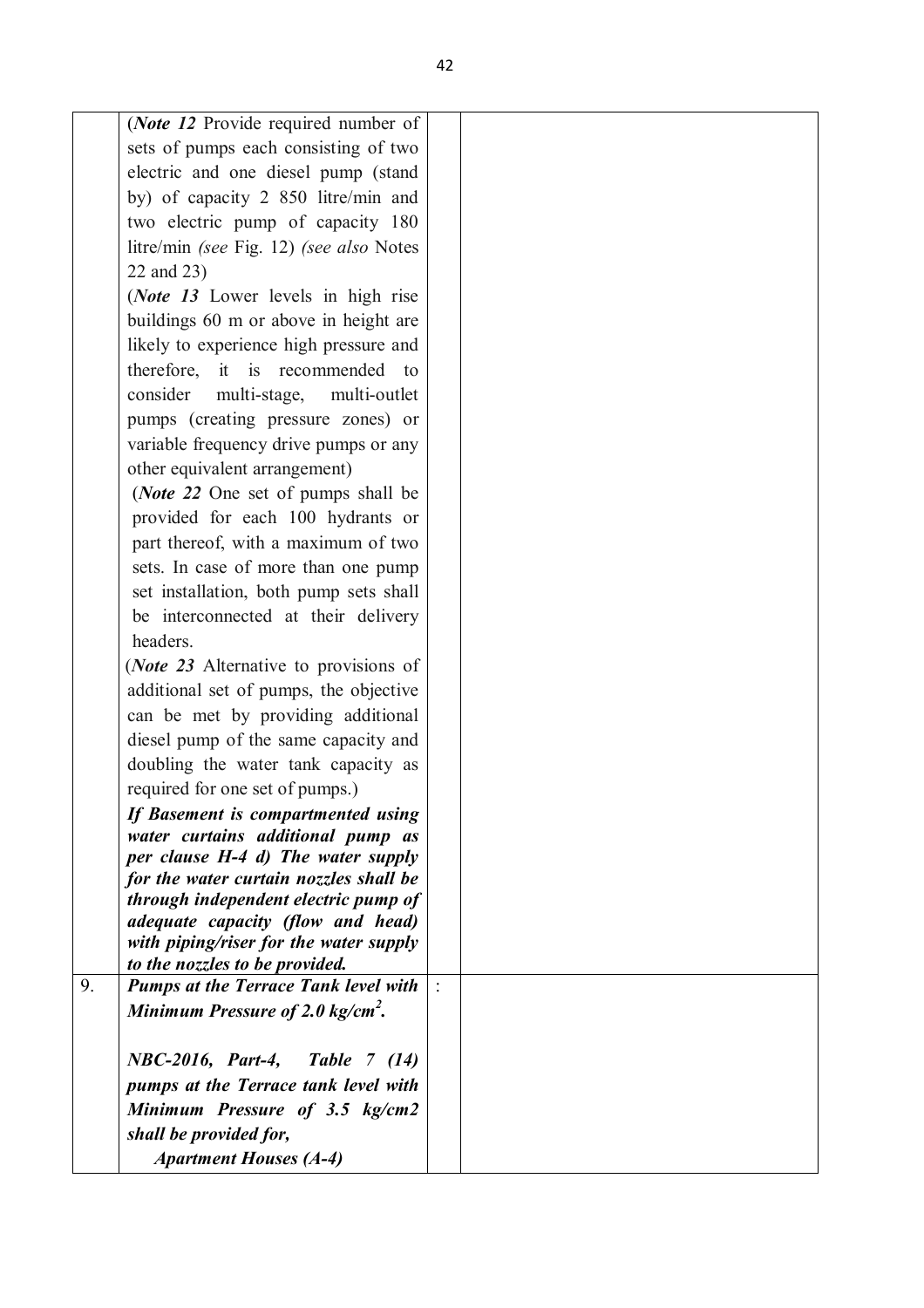|     | 1. Less than 15 m in height 450 LPM                |  |
|-----|----------------------------------------------------|--|
|     | (450 LPM) (Note 6: Additional                      |  |
|     | value given in parenthesis shall be                |  |
|     | added if basement area exceeds                     |  |
|     | $200 \text{ m}^2$ .)                               |  |
|     | 2. 15 m and above but not exceeding                |  |
|     | 35 m in height - 900 LPM.                          |  |
| 10. | Manually operated fire alarm system.               |  |
|     |                                                    |  |
|     | NBC-2016, Part-4, Clause 2.1 Alarm                 |  |
|     | <b>System</b><br>$\sim$<br>Fire<br>alarm<br>system |  |
|     | comprising components<br>for                       |  |
|     | automatically<br>detecting<br>fire,<br>a           |  |
|     | initiating an alarm of fire and initiating         |  |
|     | other actions as appropriate.                      |  |
|     | NOTE — The system may also                         |  |
|     | include manual fire alarm call points.             |  |
|     |                                                    |  |
|     | <b>NBC-2016, Part-4, Table 7</b><br>(9)            |  |
|     | <b>Manually operated Electric Fire</b>             |  |
|     | alarm system is required                           |  |
|     | <b>Apartment Houses (A-4)</b>                      |  |
|     | 1. 15 m and above in height.                       |  |
|     | Manually operated electrical fire alarm            |  |
|     | system should be installed with call               |  |
|     | boxes located near each staircase                  |  |
|     | landing of each building. The call                 |  |
|     | boxes should be of 'break glass' type,             |  |
|     | is<br>call<br>where<br>the<br>transmitted          |  |
|     | automatically to the control room                  |  |
|     | when the glass of the system is                    |  |
|     | broken. This system should also be                 |  |
|     | connected to an alternative source of              |  |
|     | power supply (diesel generator).                   |  |
|     | The call boxes should be so installed              |  |
|     | that their location can be easily                  |  |
|     | noticed from either direction and                  |  |
|     | should be at a height of one meter                 |  |
|     | from the floor level.                              |  |
|     |                                                    |  |
| 11. | Automatic fire detection system and                |  |
|     | alarm system.                                      |  |
|     | <b>NBC -2016, Part-4, Clause 2.1</b>               |  |
|     |                                                    |  |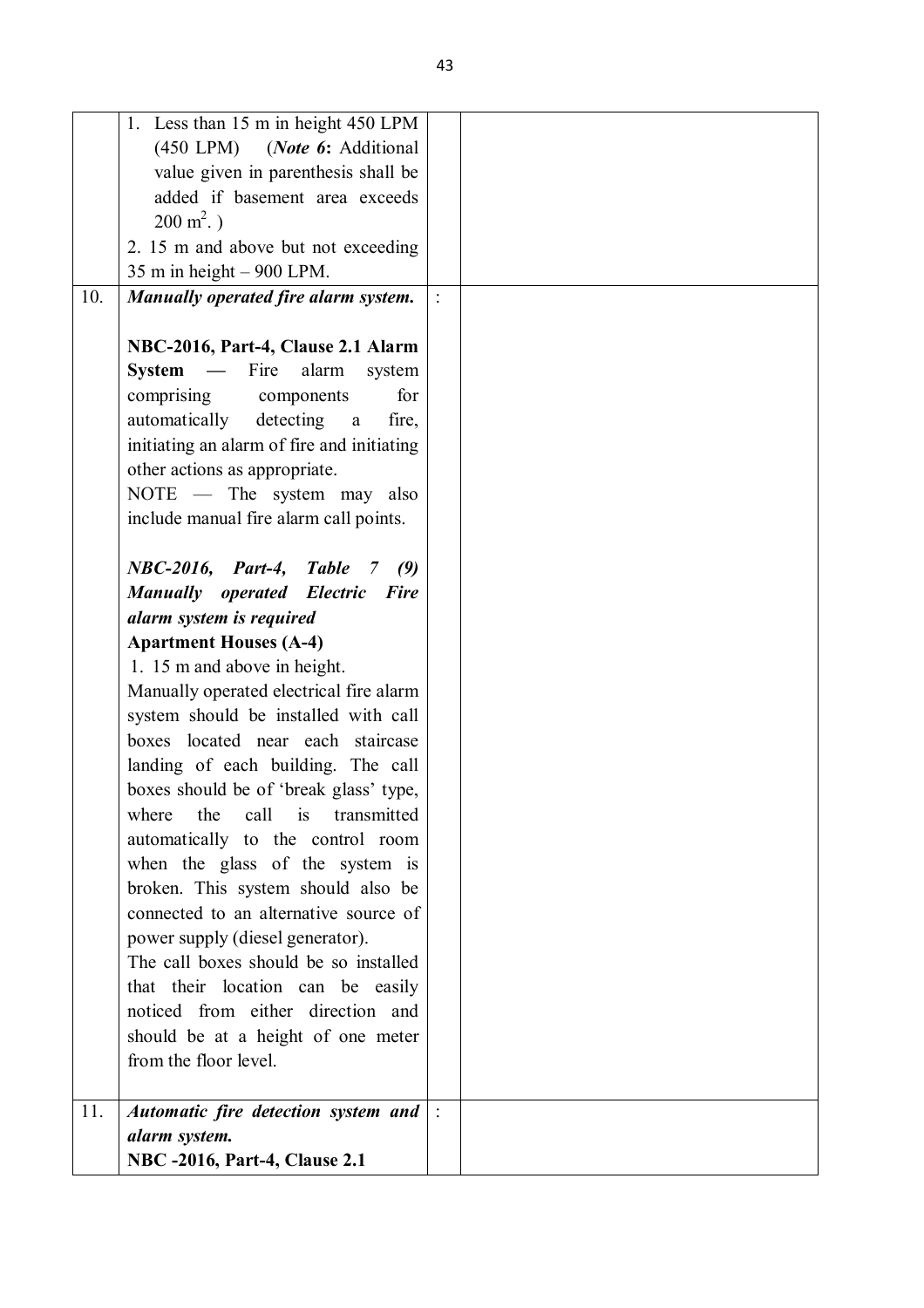|     | Automatic Fire Detection system                      |  |
|-----|------------------------------------------------------|--|
|     | smoke detectors<br>with<br>$\boldsymbol{\&}$<br>heat |  |
|     | detectors is required. — Fire alarm                  |  |
|     | system comprising components for                     |  |
|     | automatically detecting<br>fire,<br>$\mathbf{a}$     |  |
|     | initiating an alarm of fire and initiating           |  |
|     | other actions as appropriate.                        |  |
|     |                                                      |  |
|     | 1. As per Table 7(10) Automatic                      |  |
|     | <b>Detection and Alarm System.</b>                   |  |
|     | <b>Apartment Houses (A-4).</b>                       |  |
|     | Above 60 m in height (Automatic                      |  |
|     | detection and alarm system is not                    |  |
|     | required to be provided in car parking               |  |
|     | area. Such detection system shall                    |  |
|     | however be required in other areas of                |  |
|     | car parking such as electrical rooms,                |  |
|     | cabins and other areas)                              |  |
| 12. | <b>Public Address System:</b>                        |  |
|     | A system of two way talk back speaker                |  |
|     | with push to talk speakers to be                     |  |
|     | provided at every staircase or firemen               |  |
|     | telephone to be provided at every                    |  |
|     | Necessary console<br>staircase.<br>$\alpha$          |  |
|     | amplifier with micro phone to be                     |  |
|     | provided at ground floor in fire                     |  |
|     | command center.                                      |  |
| 13. | <b>Automatic</b><br>sprinkler<br>system.             |  |
|     | Automatic Sprinkler System - A                       |  |
|     | system of water pipes fitted with                    |  |
|     | sprinkler heads at suitable intervals                |  |
|     | and heights and designed to actuate                  |  |
|     | automatically, control and extinguish a              |  |
|     | fire by the discharge of water.                      |  |
|     |                                                      |  |
|     | NBC-2016, Part-4, Table<br>(8)<br>$\overline{7}$     |  |
|     | <b>Automatic Sprinkler system.</b>                   |  |
|     | <b>Apartment Houses (A-4).</b>                       |  |
|     | 1. Upto 35 m in height.                              |  |
|     | ( <i>Note 4</i> : Required to be installed           |  |
|     | in basement if area of basement                      |  |
|     | exceeds $200 \text{ m}^2$ )                          |  |
|     | 2. Above 35 m but not exceeding 45                   |  |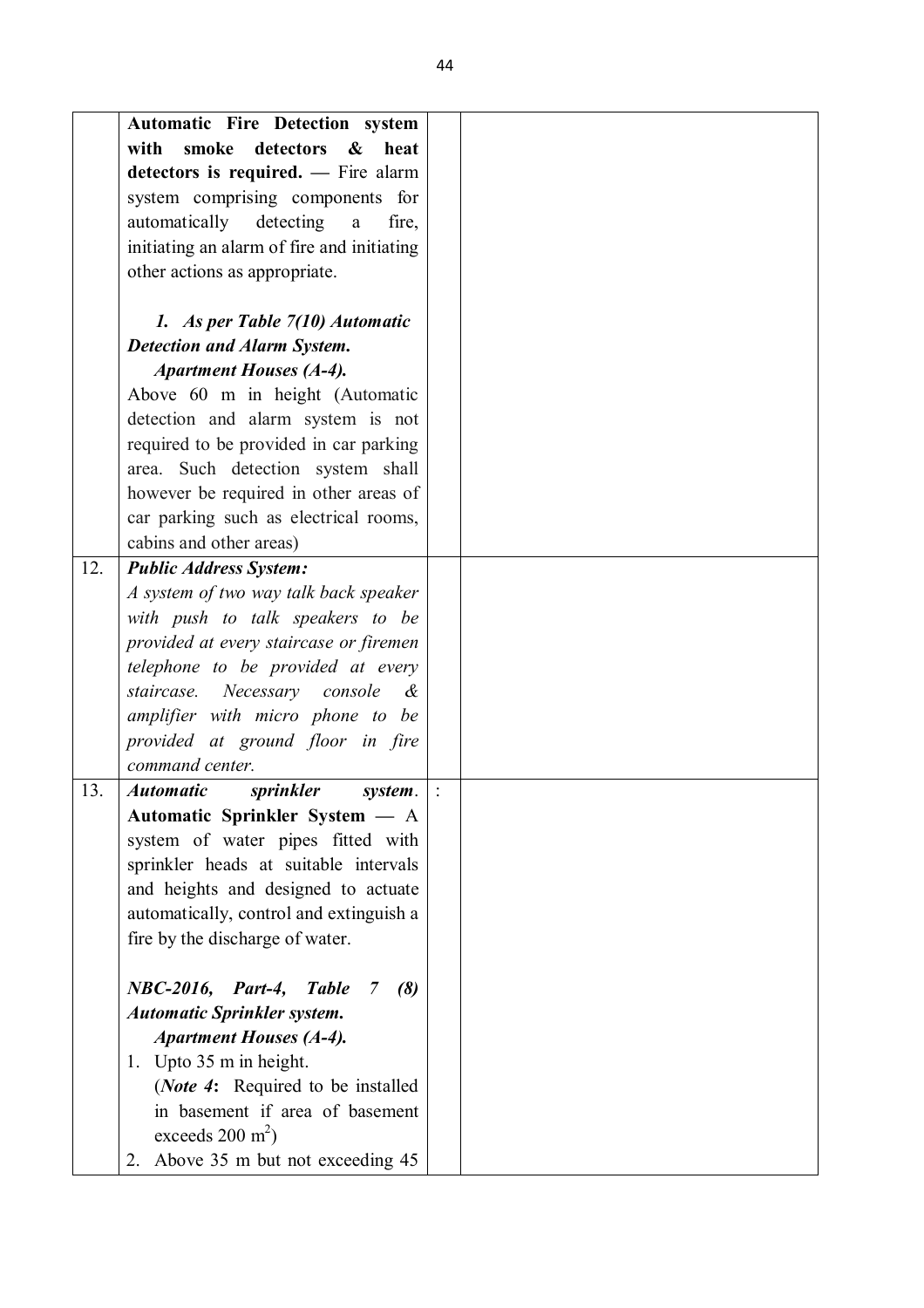|     | m in height.<br>( <i>Note 4</i> : Required to be installed<br>in basement if area of basement<br>exceeds $200 \text{ m}^2$ and Note 9:<br>Sprinklers shall be fed water from |  |
|-----|------------------------------------------------------------------------------------------------------------------------------------------------------------------------------|--|
|     | both underground static water<br>storage tank and terrace tank)                                                                                                              |  |
|     | 3. 45 m and above in height to<br>installed<br>in<br>entire<br>building.                                                                                                     |  |
|     | (Basements, ground and all upper<br>floors)                                                                                                                                  |  |
| 14. | $NBC-2016$ ,<br>Part-4,<br>$Annex-E-4$                                                                                                                                       |  |
|     | HORIZONTAL<br><b>EXITS/REFUGE</b>                                                                                                                                            |  |
|     | <b>AREA</b>                                                                                                                                                                  |  |
|     | a) A horizontal exit shall be through a                                                                                                                                      |  |
|     | fire door of 120 min rating in a fire                                                                                                                                        |  |
|     | resistant wall. Horizontal exit require                                                                                                                                      |  |
|     | separation with the refuge area or                                                                                                                                           |  |
|     | adjoining compartment through 120                                                                                                                                            |  |
|     | fire<br>min<br>barrier.<br>The adjoining                                                                                                                                     |  |
|     | compartment of the horizontal exit                                                                                                                                           |  |
|     | should allow unlocked and ease of                                                                                                                                            |  |
|     | egress and exits for the occupants                                                                                                                                           |  |
|     | using defend in place strategy.                                                                                                                                              |  |
|     | Requirements of horizontal exits are<br>as under: a) Width of horizontal exit                                                                                                |  |
|     | doorway shall be suitable to meet the                                                                                                                                        |  |
|     | occupant load factor for egress.                                                                                                                                             |  |
|     | b) Doors in horizontal exits shall be                                                                                                                                        |  |
|     | openable at all times from both sides.                                                                                                                                       |  |
|     | c) All doors shall swing in the                                                                                                                                              |  |
|     | direction of exit travel. For horizontal                                                                                                                                     |  |
|     | exits, if a double leaf door is used, the                                                                                                                                    |  |
|     | right hand door leaf shall swing in the                                                                                                                                      |  |
|     | direction of exit travel.                                                                                                                                                    |  |
|     | 1) The refuge area shall be provided                                                                                                                                         |  |
|     | on the periphery of the floor and open                                                                                                                                       |  |
|     | to air at least on one side protected                                                                                                                                        |  |
|     | with suitable railings.                                                                                                                                                      |  |
|     | 2) A prominent sign bearing the words                                                                                                                                        |  |
|     | 'REFUGE AREA' shall be installed at                                                                                                                                          |  |
|     | the entry of the refuge area, having                                                                                                                                         |  |
|     | height of letters of minimum<br>75                                                                                                                                           |  |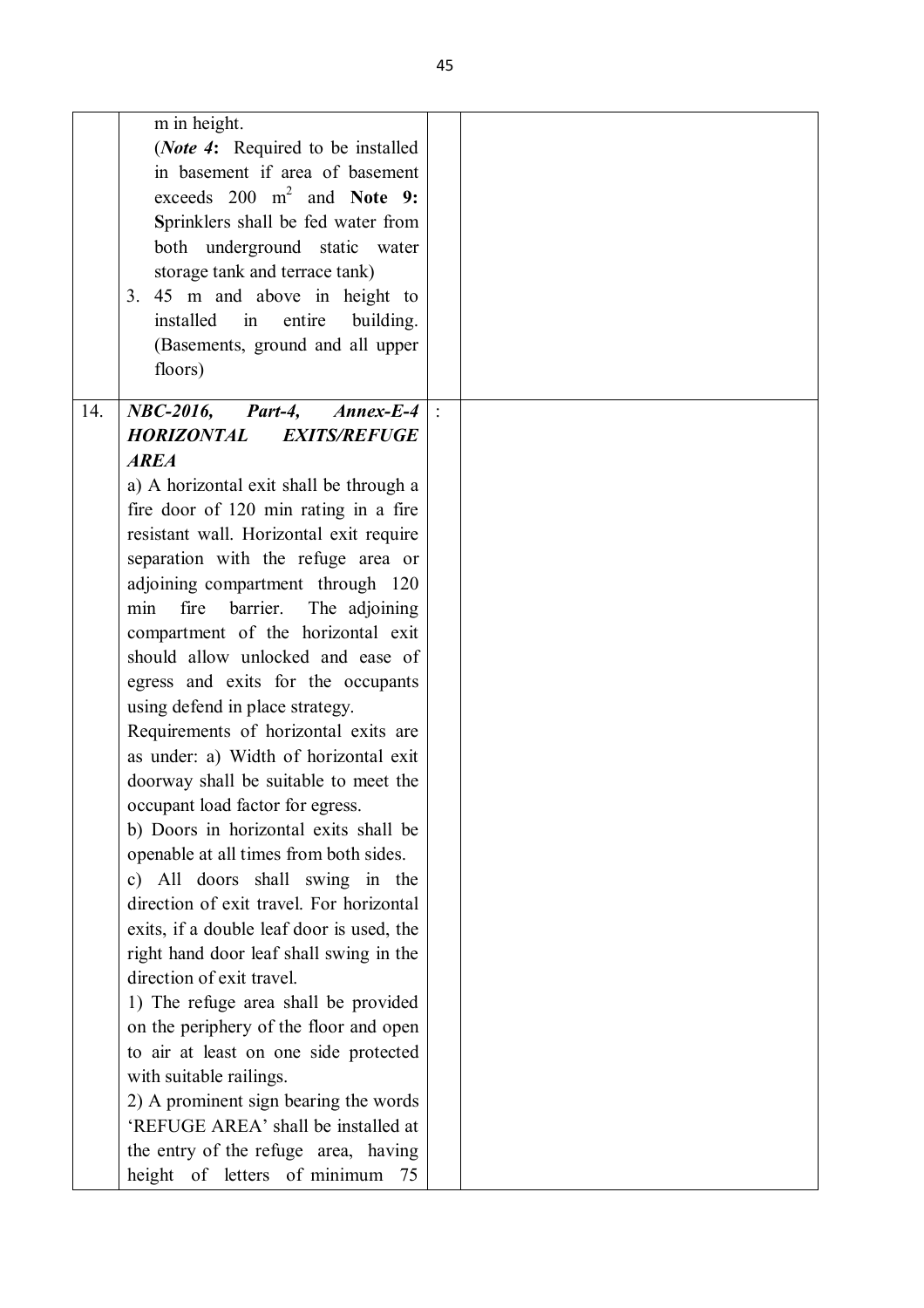| mm and also containing information       |  |
|------------------------------------------|--|
| about the location of refuge areas on    |  |
| the floors above and below this floor.   |  |
| The same signage shall also<br>be        |  |
| conspicuously located within<br>the      |  |
| refuge area.                             |  |
| f) Each refuge area shall be ventilated  |  |
| and provided with first aid box, fire    |  |
| extinguishers, public address speaker,   |  |
| fire man talk back, and adequate         |  |
| emergency lighting as well as drinking   |  |
| water facility.                          |  |
| g) Refuge areas shall be approachable    |  |
| from the space they serve by an          |  |
| accessible means of egress.              |  |
| h) Refuge areas shall connect to fire    |  |
| fighting shaft (comprising fireman.s)    |  |
| lift, lobby and staircase) without       |  |
| having the occupants requiring to        |  |
| return to the building spaces through    |  |
| which travel to the area of refuge       |  |
| occurred.                                |  |
| j) The refuge area shall always be kept  |  |
| clear.                                   |  |
| No storage of combustible products       |  |
| and materials,<br>electrical<br>and      |  |
| mechanical equipment, etc shall be       |  |
| allowed in such areas.                   |  |
| k) Refuge area shall be provided with    |  |
| adequate drainage facility to maintain   |  |
| efficient storm water disposal.          |  |
| m) Entire refuge area shall<br>be        |  |
| provided with sprinklers.                |  |
| n) Where there is a difference in level  |  |
| between<br>connected<br>for<br>areas     |  |
| horizontal exits, ramps of slope not     |  |
| steeper than 1 in 12 shall be provided   |  |
|                                          |  |
| (and steps should be avoided).           |  |
| <b>NOTE</b> . Refuge area provided<br>in |  |
| excess of the requirements shall be      |  |
| counted towards FAR. High rise           |  |
| apartment buildings with apartments      |  |
| having balcony,<br>need<br>not<br>be     |  |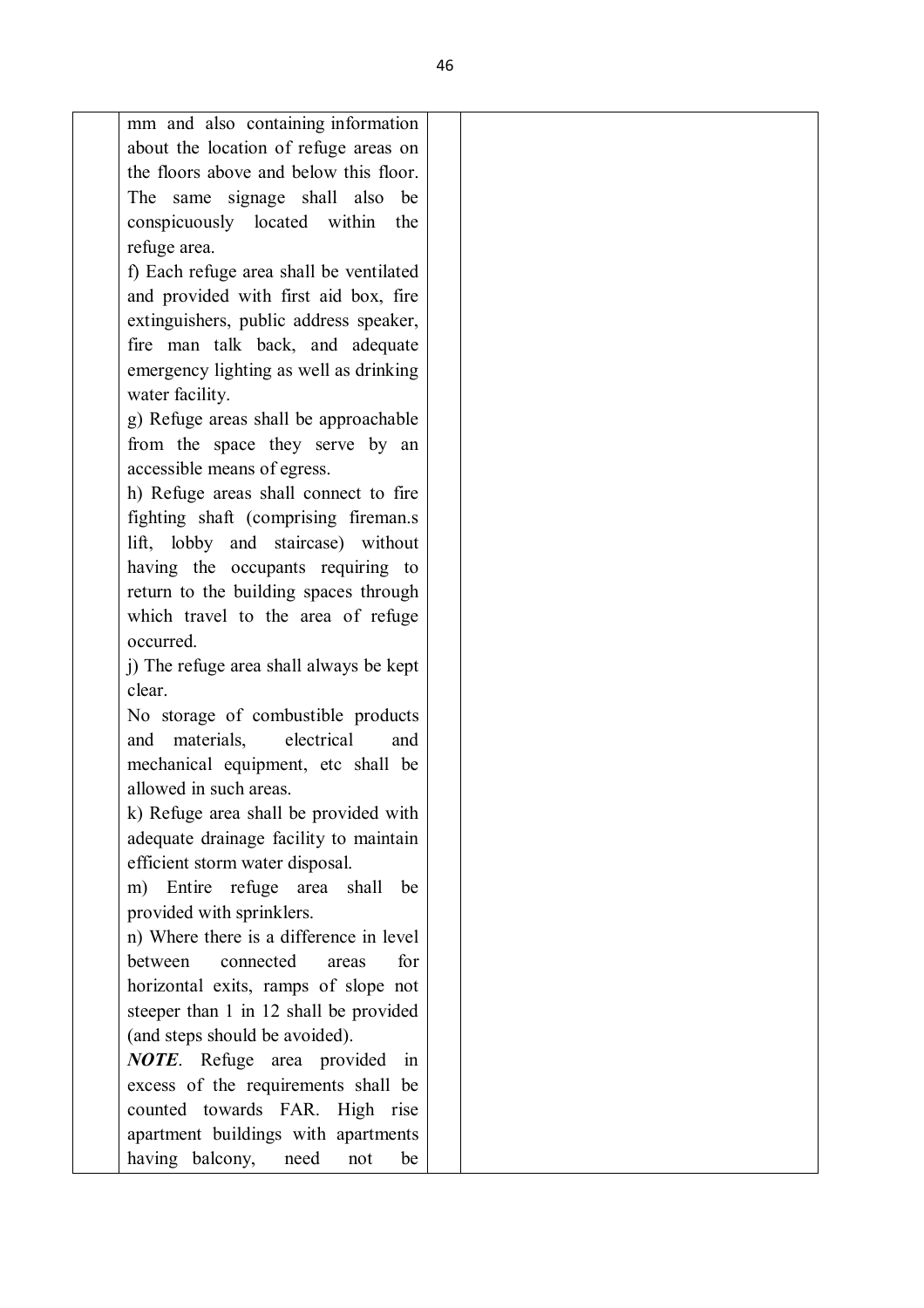|     | provided with refuge area; however<br>apartment buildings without balcony<br>shall provide refuge area as given<br>above. Refuge areas for apartment<br>buildings of height above 60 m while<br>having balconies shall be provided at<br>60 m and thereafter at every 30 m. The<br>refuge area shall be an area equivalent<br>m <sup>2</sup><br>0.3<br>to<br>per<br>person<br>for<br>accommodating occupants of two<br>consecutive floors, where occupant<br>load shall be derived on basis of 12.5<br>$m2$ of gross floor area and additionally<br>$0.9 \text{ m}^2$ for accommodating wheel chair<br>requirement or shall be 15 $m^2$ ,<br>whichever is higher.                                                                                                                                                                                                                                                                                                                                            |  |  |
|-----|--------------------------------------------------------------------------------------------------------------------------------------------------------------------------------------------------------------------------------------------------------------------------------------------------------------------------------------------------------------------------------------------------------------------------------------------------------------------------------------------------------------------------------------------------------------------------------------------------------------------------------------------------------------------------------------------------------------------------------------------------------------------------------------------------------------------------------------------------------------------------------------------------------------------------------------------------------------------------------------------------------------|--|--|
| 15. | <b>Fire Command Centre.</b><br>NBC-2016, Part-4 Clause 3.4.12 Fire<br><b>Command Centre (FCC)</b><br>a) Fire command centre shall be on the<br>entrance floor of the building having<br>direct access. The control room shall<br>have the main fire alarm panel with<br>communication<br>(suitable)<br>system<br>public address system) to aid floors<br>and facilities<br>for<br>receiving<br>the<br>message from different floors.<br>b) Fire command centre shall be<br>constructed with 120 min rating walls<br>with a fire door and shall be provided<br>with emergency lighting. Interior<br>finishes shall not use any flammable<br>materials. All controls and monitoring<br>of fire alarm systems, pressurization<br>systems, smoke management systems<br>from<br>this<br>shall<br>happen<br>room.<br>Monitoring of integrated building<br>management systems, CCTVs or any<br>other critical parameters in building<br>may also be from the same room.<br>c) Details of all floor plans along with |  |  |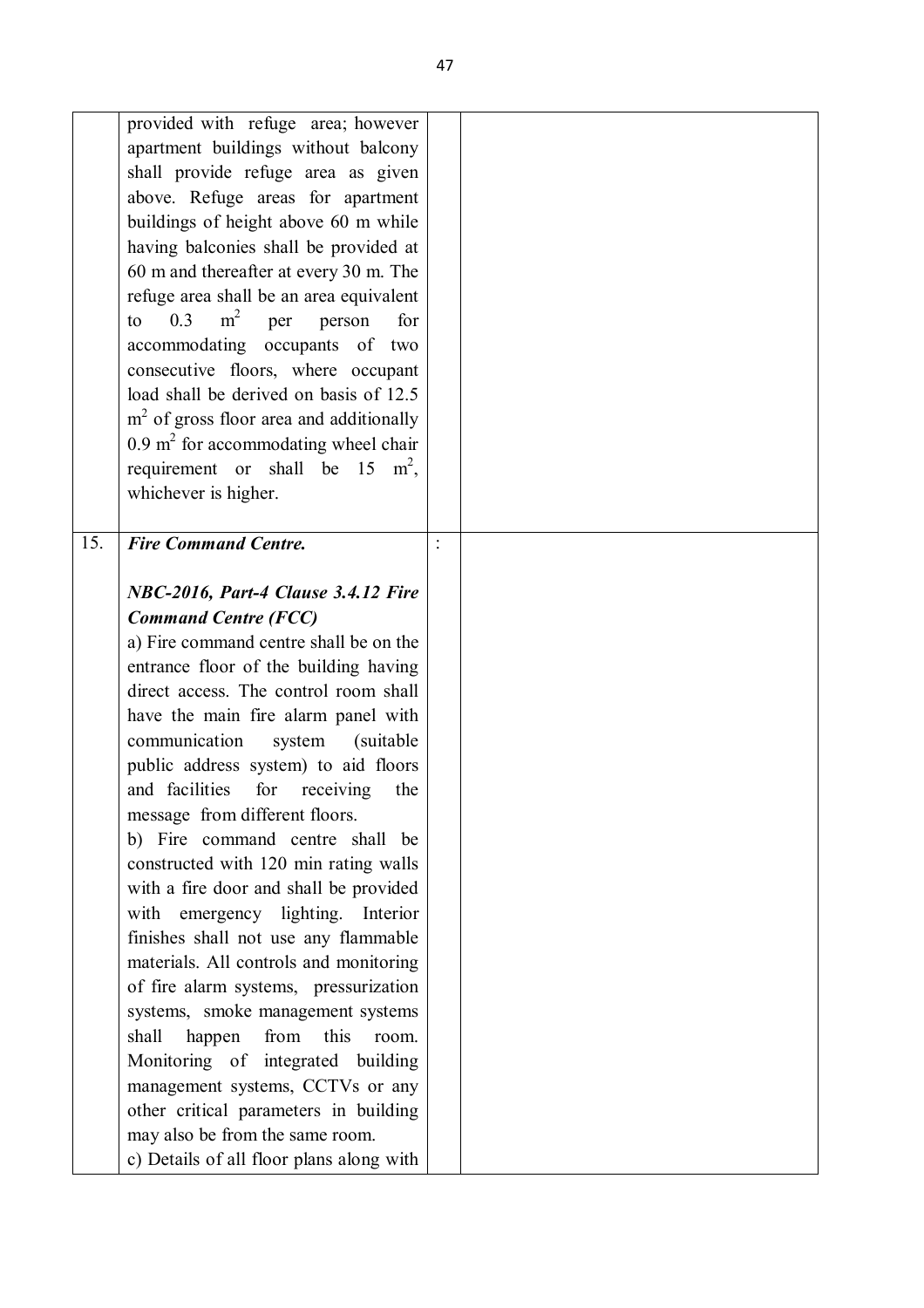|     | the details of fire fighting equipment    |                |  |
|-----|-------------------------------------------|----------------|--|
|     | and installations (2 sets laminated       |                |  |
|     | and bound) shall be maintained in         |                |  |
|     | fire command centre.                      |                |  |
|     |                                           |                |  |
|     | d) The fire staff in charge of the fire   |                |  |
|     | command centre shall be responsible       |                |  |
|     | for the maintenance of the various        |                |  |
|     | services and fire fighting equipment      |                |  |
|     | and installations in coordination with    |                |  |
|     |                                           |                |  |
|     | security, electrical and civil staff of   |                |  |
|     | the building.                             |                |  |
|     |                                           |                |  |
| 16. | NBC-2016, Part-4, Annex-D, Clause         |                |  |
|     | <b>4.11 D-5 FIRE SAFETY PLAN</b>          |                |  |
|     |                                           |                |  |
|     | <b>D-5.1</b> A format for the Fire Safety |                |  |
|     |                                           |                |  |
|     | Plan shall be as given in D-9.10.         |                |  |
|     |                                           |                |  |
|     | $D-5.2$ The applicable parts of the       |                |  |
|     | approved Fire Safety Plan shall be        |                |  |
|     | distributed to all tenants of the         |                |  |
|     | building by the building management       |                |  |
|     |                                           |                |  |
|     | when the Fire Safety Plan has been        |                |  |
|     | approved by the Fire Authority.           |                |  |
|     | D-5.3 The applicable parts of the         |                |  |
|     | approved Fire Safety Plan shall then      |                |  |
|     | be distributed by the tenants to all      |                |  |
|     | their employees and by the building       |                |  |
|     |                                           |                |  |
|     | management to all their building          |                |  |
|     | employees.                                |                |  |
|     | D-5.4 In the event there are changes      |                |  |
|     | from conditions existing at the time      |                |  |
|     | the Fire Safety Plan for the building     |                |  |
|     | was approved, and the changes are         |                |  |
|     |                                           |                |  |
|     | such so as to require amending the        |                |  |
|     | Fire Safety Plan, within 30 days after    |                |  |
|     | such changes, an amended Fire Safety      |                |  |
|     | Plan shall be submitted to the fire       |                |  |
|     | brigade for approval.                     |                |  |
| 17. | <b>Fire Officer</b>                       | $\ddot{\cdot}$ |  |
|     |                                           |                |  |
|     |                                           |                |  |
|     | As per clause 4.10 of Part 4 Fire and     |                |  |
|     | Life Safety of NBC 2016:                  |                |  |
|     |                                           |                |  |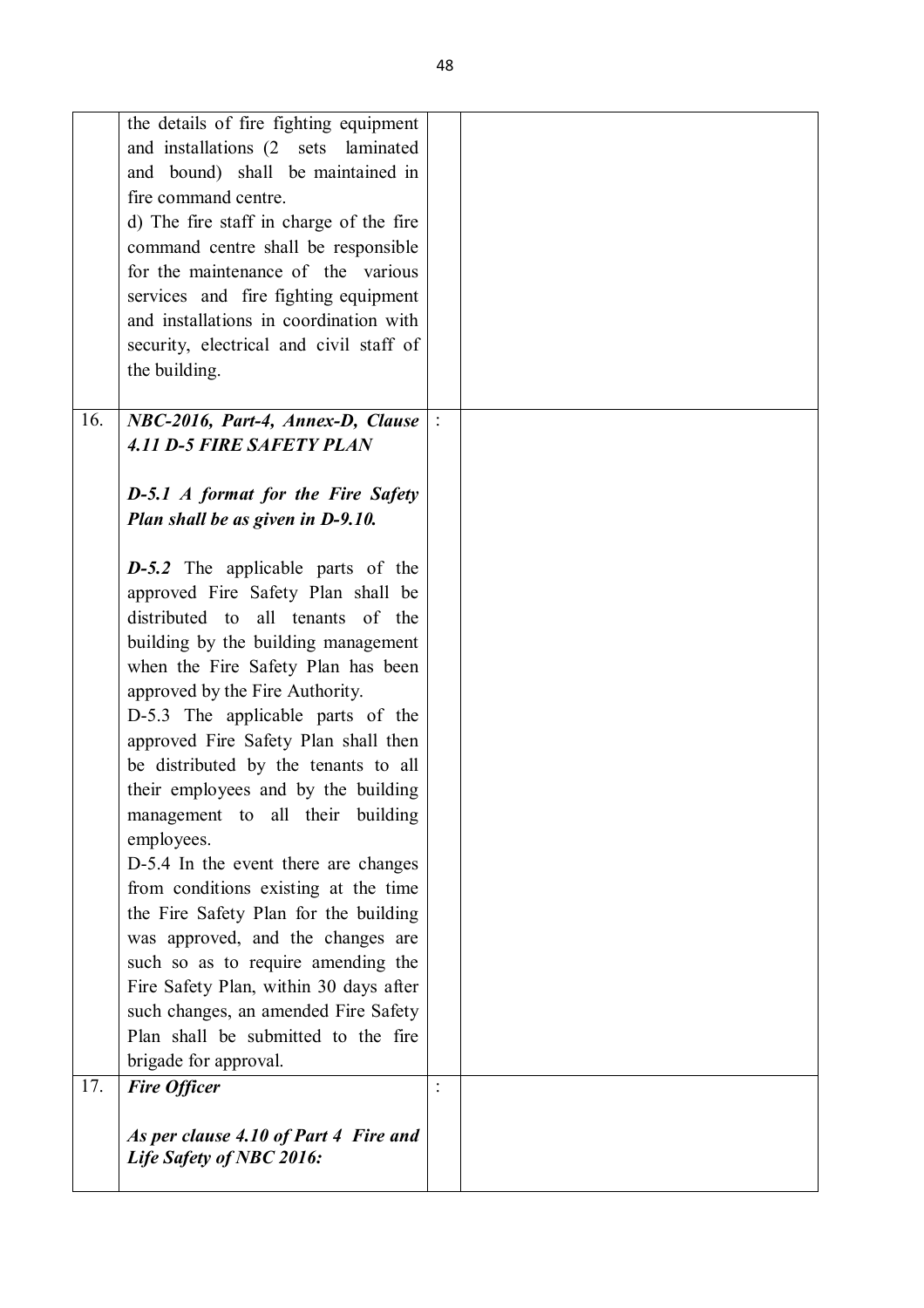|     | 4.10 Fire Officer                                                            |  |
|-----|------------------------------------------------------------------------------|--|
|     | 4.10.1 A qualified Fire Officer with                                         |  |
|     | experience of not less than 3 years                                          |  |
|     | shall be appointed who will be                                               |  |
|     | available on residential building with                                       |  |
|     | height 60 m and above.                                                       |  |
|     | 4.10.2 The Fire Officer shall,                                               |  |
|     | a) maintain the fire fighting equipment                                      |  |
|     | in good working condition at all times.                                      |  |
|     | fire<br>b) prepare<br>orders<br>and<br>fire                                  |  |
|     | operational plans<br>and<br>get<br>them                                      |  |
|     | promulgated.                                                                 |  |
|     | c)impart regular<br>training to the                                          |  |
|     | occupants of the buildings in the use                                        |  |
|     | of fire fighting equipment provided on                                       |  |
|     | the premises and keep them informed                                          |  |
|     | about the fire emergency evacuation                                          |  |
|     | plan.                                                                        |  |
|     | d) keep proper liaison with the city fire                                    |  |
|     | brigade.                                                                     |  |
|     | e) ensure that all fire precautionary<br>measures are observed at the times. |  |
|     |                                                                              |  |
|     | NOTE - Competent authority having                                            |  |
|     | jurisdiction may insist on compliance                                        |  |
|     |                                                                              |  |
|     | of the above rules in case of buildings                                      |  |
|     | having very large areas even if the                                          |  |
|     | height is less than 30 m.                                                    |  |
| 18. | Fire extinguishers.                                                          |  |
|     |                                                                              |  |
|     | NBC-2016, Part-4, Table 7 (3) Fire                                           |  |
|     | extinguishers shall be provided for,                                         |  |
|     | <b>Apartment Houses (A-4)</b>                                                |  |
|     | 1. One ABC powder extinguishers of                                           |  |
|     | 6 kgs. Capacity for every 8 cars at                                          |  |
|     |                                                                              |  |
|     | parking areas should be provided.                                            |  |
|     | 2. One $CO2$ extinguishers of 4.5 kgs.                                       |  |
|     | Capacity should be provided near                                             |  |
|     | the entrance to the electrical room.                                         |  |
|     | Mechanical<br>Foam<br>3. One                                                 |  |
|     | extinguishers of 9 litres capacity $\&$                                      |  |
|     | one ABC powder extinguishers of                                              |  |
|     | 6 kgs. Capacity should be provided                                           |  |
|     | near the transformer.                                                        |  |
|     | Mechanical<br>4. One<br>foam                                                 |  |
|     |                                                                              |  |
|     | extinguishers of 9 litres capacity                                           |  |